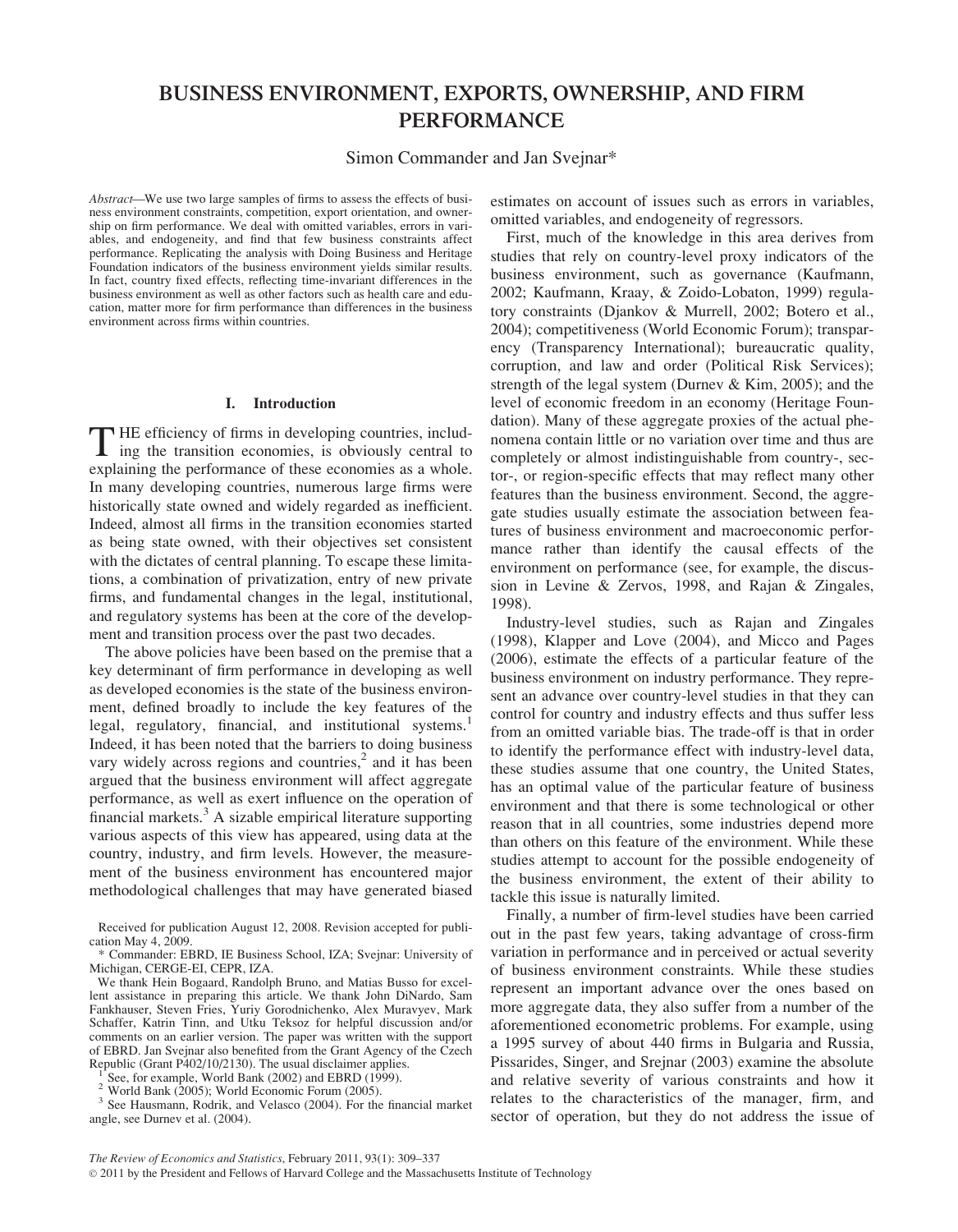endogeneity of regressors. Johnson, McMillan, and Woodruff (2002a, 2002b) use a 1997 firm-level survey of about 1,400 firms in five transition economies to estimate the effects of property rights and access to credit on profit reinvestment, but also assume that all regressors are exogenous. Dollar, Hallward-Driemeier, and Mengistae (2005) use surveys from eight developing countries covering nearly 6,500 firms to look at the association between exporting and the investment climate. The empirical implementation relies, however, on probit estimations where perceived constraints are entered on the right hand side and assumed to be exogenous. Beck, Demirguc, and Maksimovic (2005) use the World Business Environment Survey (WBES) of more than 4,000 firms in 54 countries to examine the effect of business environment constraints on firm growth, but do not address endogeneity, and in most estimations they enter the constraints one at a time rather than simultaneously. They also do not control for country and industry heterogeneity with country and industry fixed effects, relying instead on country random effects and a manufacturing and a services dummy variable. Hallward-Driemeier, Wallstein, and Xu (2006) use an investment climate survey administered in 2000 to 1,500 Chinese firms in five cities, with some constraints being measured by managerial perceptions and others by management-provided information on phenomena such as losses in sales due to power problems. The authors are concerned with endogeneity, find the instrumental variable approach infeasible, and use city-industry average values of the business climate variables, together with city information and sector dummies, to alleviate the endogeneity problem. They address the omitted variable problem by entering all the constraint variables simultaneously, but firm ownership is treated as exogenous. Finally, Ayyagari and Demirguc-Kunt (2008) examine the importance of financing (but not other) constraints in explaining firm performance using the cross-sectional WBES data for eighty countries, relating firm growth rates to the different obstacles that the firms report. They strive to control for endogeneity and, like this study, use information about perceived constraints by other firms in the same industry and country as instrumental variables for the perceived constraints in the own firm. In short, although the literature is rich and informative, the conclusions that can be drawn are still quite tentative because of the estimation issues discussed.4

In parallel to the investigations of the effects of business environment, researchers have been analyzing the effects on firm performance of three key structural features: the extent of the firm's export orientation, competition, and ownership. The number of studies and findings is large, but

the overall sense is that the performance effects of exports are found to be positive (see Tybout, 2003, for a review); those of competition are found to be positive by Nickell (1999), but questioned as a uniform effect by Carlin et al. (2004) and Aghion et al. (2005); and the effect of ownership is found to be generally positive for foreign ownership but less clear-cut for domestic private ownership (Estrin et al.,  $2009$ ).<sup>5</sup> Interestingly, while this work often uses the same or similar dependent variables; each of them focuses on a particular set of explanatory variables and usually does not take into account the explanatory variables deemed important in other strands of research. This raises the issue of whether existing studies generate biased estimates on account of omitted variables.

In this paper, we carry out an econometric analysis of a large firm-level survey data set that includes measures of performance, structural variables related to ownership, competition and export orientation, and each firm's top manager's perception of the business environment that his or her firm faces. Specifically, we use the 2005 and 2002 Business Environment and Enterprise Performance Survey (BEEPS), collected by the European Bank for Reconstruction and Development (EBRD) and the World Bank, to examine what robust relationships, if any, can be identified by linking firm performance in 26 transition countries to a range of explanatory variables, including the firm's business environment, ownership, export orientation, and competition. Aside from providing a large number of observations, over 4,000 firms in 2002 and 6,600 firms in 2005, the BEEPS data set also provides data on firms over a six-year period, as it includes three-year retrospective information for each survey round. Our objective is to assess whether the widely accepted claim that the business environment and structural features of firms are major explanatory factors behind performance is supported in our large data set under a series of econometric tests. Earlier research that looked into the determinants of firm performance in the transition countries has found that privately owned firms, especially new private firms, have generally performed better. The evidence also points to foreign participation and exposure to export markets as factors associated with strong performance, whether measured in terms of sales, labor productivity, or total factor productivity (output relative to labor and capital inputs).<sup>6</sup> However, ownership change does not appear to have had any positive impact on performance without complementary changes in management structure, financing, the competitive environment, or other factors specific to the firm. Further, some recent evidence has suggested that privatized domestic firms do not necessarily perform markedly better than the remaining state-owned firms.

<sup>&</sup>lt;sup>4</sup> There are also other conceptual issues, noted for instance by Carlin, Schaffer, and Seabright (2006), who argue that subjective evaluations of constraints can provide important insights but need to be carefully interpreted. For example, reported constraints for public goods, as against those relating to finance, may require different interpretation, as the former may act as a common constraint on firms in a country, while the latter may vary between firms, let alone between countries.

<sup>5</sup> Surveys by Djankov and Murrell (2002) and Estrin et al. (2009) point to the positive effect of foreign ownership. While Djankov and Murrell also find a positive effect of domestic private ownership, Estrin et al. find this effect to be much weaker and more varied.<br><sup>6</sup> See, for example, Carlin (2000), Claessens and Djankov (1999), Fryd-

man et al. (1999), and EBRD (1995, 1999).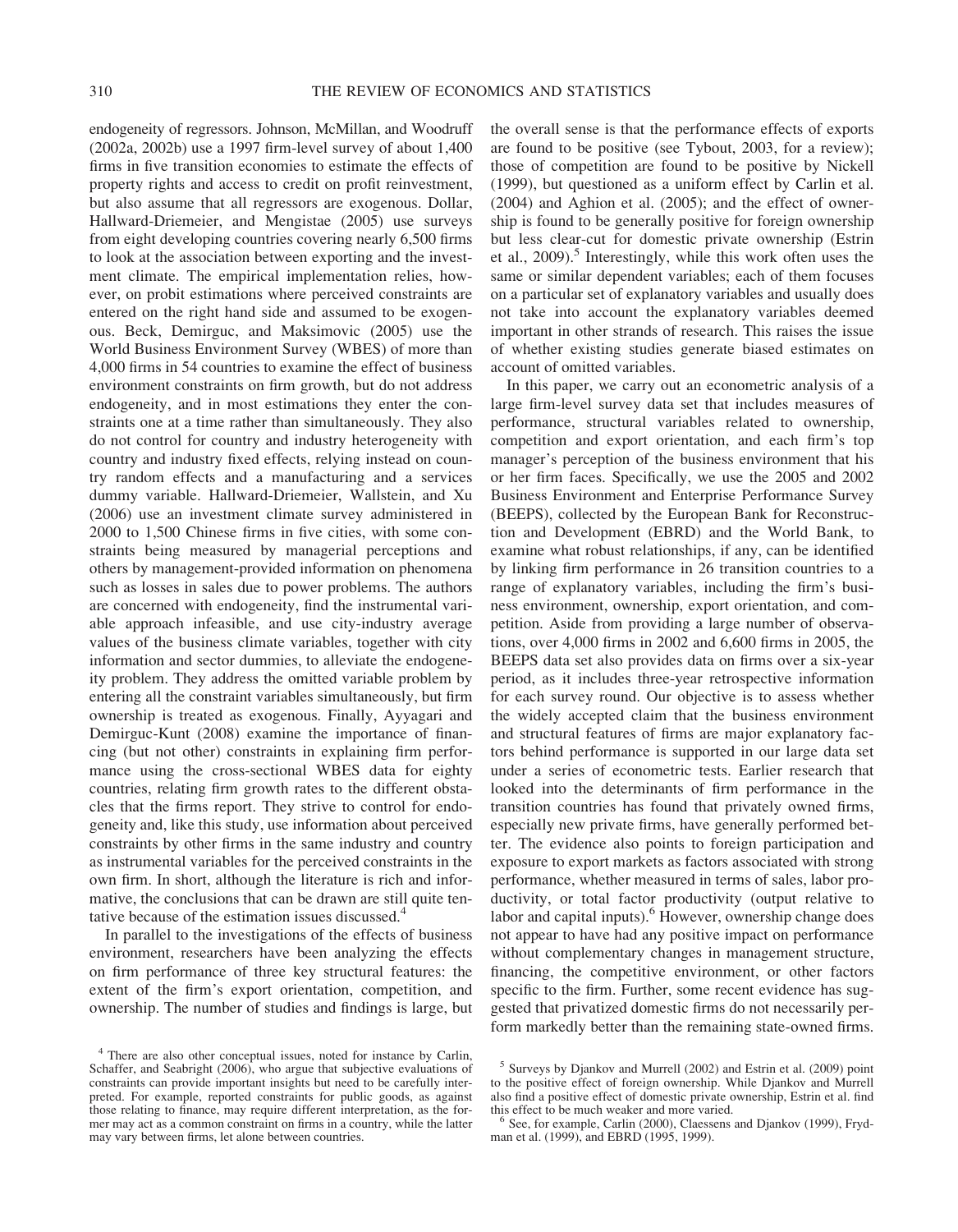Moreover, the evidence suggests that all types of domestic firms in transition countries continue to lag behind their equivalents in advanced market economies.<sup>7</sup> Domestic firms tend to have lower efficiency in generating output from inputs, while their scope for raising prices may be limited by product quality, poor marketing, and highly competitive markets. In addition, they tend to have fewer intangible assets, greater vertical integration, and higher financing costs. Research on the determinants of firm performance has also begun to look at how factors external to the firm can also exert an influence on performance. Studies using earlier rounds of the BEEPS have suggested that a better business environment can indeed have a positive effect on performance, although the size—and robustness—of that effect have remained open to question.<sup>8</sup>

Our paper extends this literature by relating firm performance not only to a set of ownership variables but also to other key attributes, including perceived constraints, competition, and export orientation. Further, we pay particular attention to the likely problems of endogeneity by adopting a number of approaches, including instrumental variables (IVs) and the use of average values of constraints for other similar firms, and by assessing the seriousness of the omitted variable bias. We focus on how efficiently firms generate sales revenue, taking into account capital, labor, and industry-level price. This is equivalent to total factor productivity but broader in that it also captures improvements in pricing within industry, marketing, and other aspects of revenue generation. Our approach is similar to other productivity analyses using firm-level data since very few have firm-level prices. We accordingly emphasize the importance of this measure because the performance of different types of firms may vary for a number of reasons, including differences in efficiencies in generating output from inputs, but also differences in the ability to charge high prices due to diverse product quality or marketing, intangible assets and the cost of capital, location in highly competitive industries, efficiency of vertical integration, and the extent of outsourcing. In order to capture as many of these factors as possible, we focus on the revenues of the firm as our dependent variable. Our approach explicitly allows the efficiency of different firms to vary on account of any of these factors. We do not presume that firms are in a technical or economic steady state but rather that they are trying to improve their performance by discovering new methods of production, importing advanced technologies, launching new products, learning new managerial and marketing techniques, and implementing other changes. The extent to which firms are able to succeed may, of course, also depend on the macroeconomic, legal, and institutional environment. The paper focuses on this association—or its absence.

We find that foreign (but not domestic private) ownership and competition have an impact on performance, measured as the level of sales controlling for inputs. Export orientation of the firm does not have an effect on performance once ownership is taken into account. When we analyze the impact of perceived constraints, we show that few retain explanatory power once they are introduced jointly rather than one at a time, or when country and year fixed effects are introduced. Indeed, country fixed effects largely absorb the explanatory power of the constraints that individual firms face. Replicating the analysis with commonly used country-level indicators of the business environment (Heritage Foundation indices and World Bank's Doing Business indicators), as well as a different firm-level data set (AMA-DEUS), we do not find much of a relationship between constraints and performance. Given that much donor funding has been conditioned on improvements in business environment, the question arises as to whether other development policies that use bilateral or multilateral funding yield similarly insignificant effects. We take a step toward answering this question by exploring whether indicators such as countrywide tertiary school enrollment or per capita expenditures on health care have a significant effect on firm performance relative to the business environment constraints. We find that health care expenditure per GDP has a strong, positive effect on firm performance relative to the BEEPS and Doing Business indicators of business environment, but that its effect is less significant when estimated jointly with the Heritage Foundation indicators. Including GDP per capita has a positive effect on performance and suggests that the country fixed effects that eliminate the effect of the individual business constraints are well approximated by intercountry differences in GDP per capita. Our analysis brings into question an important part of the conventional wisdom in this area. It indicates that country fixed effects, reflecting time-invariant differences in the business environment but also many other factors, matter for firm performance, but that differences in the business environment observed by top managers do not. This suggests that the analyst's ability to identify the effects of business environment on firm performance, and possibly the effects themselves, have been more limited than has been widely assumed.

The paper is organized as follows. In section II, we describe the data, while in section III, we outline the analytical framework. We present our empirical findings in section IV. Given our findings, section V then explores further what factors appear to affect firm performance. Section VI concludes.

#### II. Data Description

We base most of our analysis on the 2002 and 2005 rounds of the BEEPS.<sup>9</sup> The BEEPS data are stratified ran-

<sup>7</sup> See, for example, Sabirianova, Svejnar, & Terrell (2005b) and Hanou-

sek, Kocenda, and Svejnar (2007).<br><sup>8</sup> See Carlin et al. (2001).

<sup>&</sup>lt;sup>9</sup> The BEEPS rounds for 2002 and 2005—including questionnaires, information on sampling methodology and complete responses—are available online at http://www.ebrd.com/economics.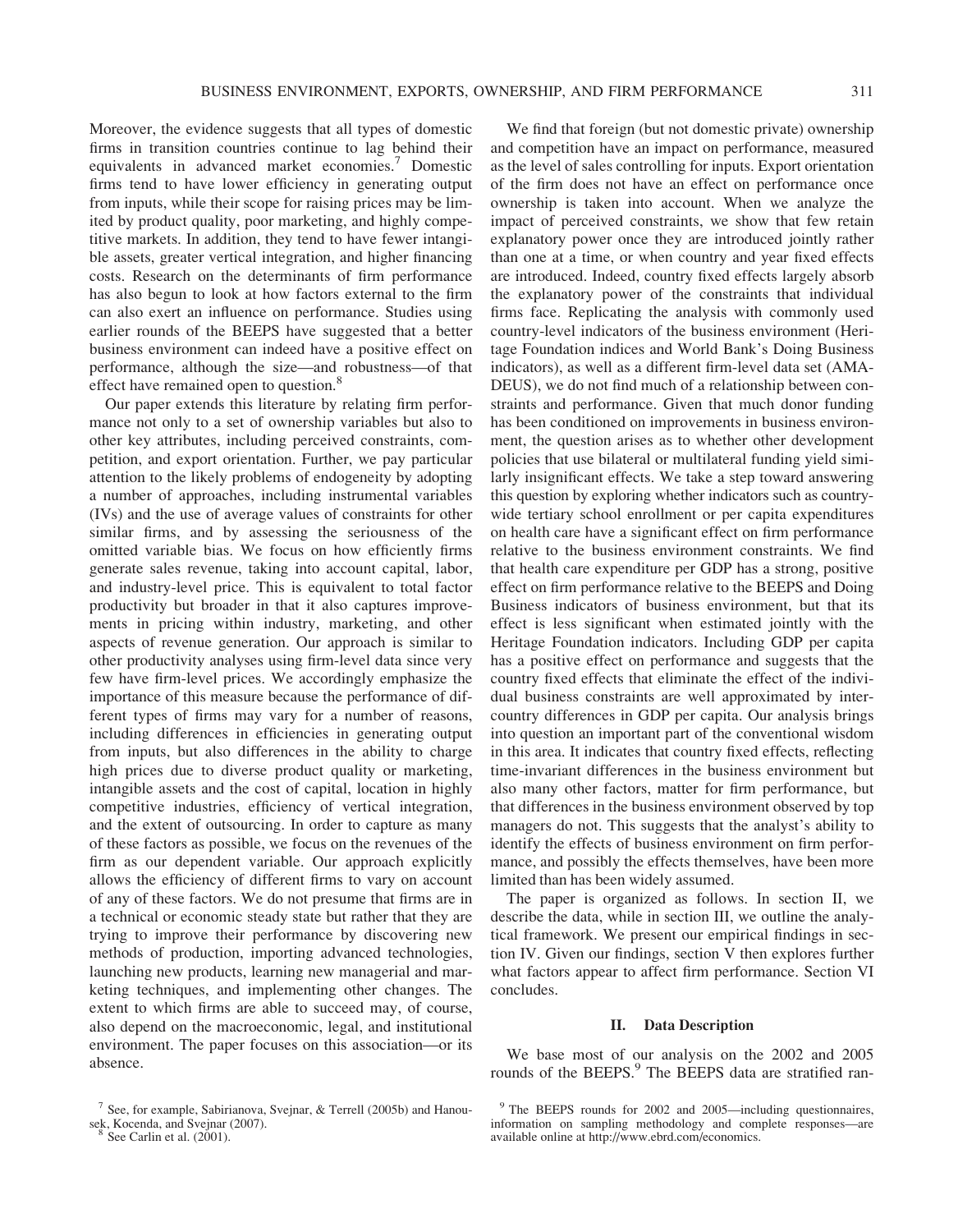### 312 THE REVIEW OF ECONOMICS AND STATISTICS

|                                                 |             | TABLE 1.-DESCRIPTIVE STATISTICS |        |             |        |        |  |
|-------------------------------------------------|-------------|---------------------------------|--------|-------------|--------|--------|--|
|                                                 |             | 2002                            |        |             | 2005   |        |  |
|                                                 | Observation | Mean                            | S.D.   | Observation | Mean   | S.D.   |  |
| A: Summary Statistics                           |             |                                 |        |             |        |        |  |
| Sales                                           | 4,504       | 2,290                           | 10,428 | 6.665       | 3,376  | 17.503 |  |
| Employment                                      | 6,122       | 143                             | 505    | 9,097       | 105    | 364    |  |
| Fixed assets                                    | 3,388       | 2,384                           | 33,893 | 4.637       | 1.622  | 10.582 |  |
| Number of competitors                           | 6,029       | 0.82                            | 0.39   | 8,479       | 0.82   | 0.39   |  |
| Ownership (privatization)                       | 6,153       | 0.15                            | 0.36   | 9,098       | 0.14   | 0.35   |  |
| Ownership (new private)                         | 6,153       | 0.55                            | 0.550  | 9.098       | 0.66   | 0.47   |  |
| Ownerschip (state)                              | 6,153       | 0.14                            | 0.35   | 9,098       | 0.09   | 0.28   |  |
| Ownership (other)                               | 6,153       | 0.02                            | 0.12   | 9,098       | 0.01   | 0.09   |  |
| Ownership (foreign)                             | 6,153       | 0.14                            | 0.35   | 9,098       | 0.10   | 0.30   |  |
| Exports as % of sales                           | 6,055       | 11.16                           | 25.05  | 9,039       | 8.76   | 22.34  |  |
| Workforce ratio: University/secondary education | 5,289       | 1.36                            | 4.67   | 6,930       | 1.24   | 3.83   |  |
| Company age                                     | 6,153       | 14.70                           | 18.70  | 9,090       | 15.55  | 17.46  |  |
| University/secondary education $\times$ Age     | 5,289       | 19.47                           | 114.49 | 6,925       | 22.84  | 124.76 |  |
| Permanent employment 3 years ago                | 6,066       | 134.73                          | 501.85 | 8,967       | 101.51 | 405.07 |  |
| Part-time employment 3 years ago                | 5,872       | 6.96                            | 44.21  | 8,873       | 5.65   | 31.70  |  |
| % change in fixed assets (3-year period)        | 5,717       | 16.30                           | 46.66  | 8,787       | 11.90  | 32.17  |  |
| % change in exports (3-year period)             | 6,026       | 5.44                            | 33.76  | 9,030       | 4.44   | 29.81  |  |
| % change in employment (3-year period)          | 6,059       | 34.89                           | 135.99 | 8.967       | 30.30  | 133.53 |  |
| % change in sales (3-year period)               | 5,832       | 21.69                           | 62.74  | 8,764       | 12.99  | 39.25  |  |
| % change in sales per worker (3-year period)    | 5,753       | 14.69                           | 74.90  | 8,645       | 12.35  | 89.17  |  |
| B: Average Number of Competitors                |             |                                 |        |             |        |        |  |
| Construction                                    | 772         | 2.85                            | 0.39   | 443         | 2.86   | 0.41   |  |
| Manufacturing                                   | 1.463       | 2.72                            | 0.49   | 2,161       | 2.75   | 0.49   |  |
| Transport, storage, and communications          | 474         | 2.72                            | 0.52   | 339         | 2.79   | 0.47   |  |
| Wholesale and retail trade                      | 1,847       | 2.88                            | 0.34   | 949         | 2.84   | 0.40   |  |
| Real estate renting and business services       | 637         | 2.82                            | 0.41   | 396         | 2.82   | 0.45   |  |
| Other services                                  | 768         | 2.81                            | 0.43   | 317         | 2.74   | 0.53   |  |
| Others                                          | 68          | 2.53                            | 0.63   | 60          | 2.53   | 0.68   |  |
| C: Average Constraints                          |             |                                 |        |             |        |        |  |
| Access to financing                             | 5,810       | 2.33                            | 1.16   | 8,647       | 2.26   | 1.14   |  |
| Cost of financing                               | 5,864       | 2.53                            | 1.13   | 8,698       | 2.51   | 1.13   |  |
| Tax rates                                       | 6,060       | 2.76                            | 1.11   | 8,951       | 2.75   | 1.10   |  |
| Tax administration                              | 5,953       | 2.54                            | 1.14   | 8,895       | 2.47   | 1.13   |  |
| Custom/foreign trade regulations                | 5,649       | 2.04                            | 1.12   | 8,267       | 1.91   | 1.07   |  |
| Business licensing and permit                   | 5,906       | 2.02                            | 1.08   | 8,776       | 1.98   | 1.04   |  |
| Labour regulations                              | 5,946       | 1.74                            | 0.94   | 8,886       | 1.87   | 0.98   |  |
| Uncertainty about regulatory policies           | 6,000       | 2.85                            | 1.09   | 8,819       | 2.53   | 1.12   |  |
| Macroeconomic instability                       | 5,998       | 2.76                            | 1.11   | 8,823       | 2.52   | 1.12   |  |
| Functioning of the judiciary                    | 5,728       | 2.06                            | 1.08   | 8,417       | 2.06   | 1.10   |  |
| Corruption                                      | 5,713       | 2.24                            | 1.16   | 8,497       | 2.16   | 1.14   |  |
| Street crime theft and disorder                 | 5,857       | 1.96                            | 1.07   | 8,661       | 1.82   | 1.01   |  |
| Organized crime                                 | 5,663       | 1.81                            | 1.09   | 8,394       | 1.64   | 0.97   |  |
| Anticompetitive practices                       | 5,871       | 2.25                            | 1.11   | 8,739       | 2.30   | 1.11   |  |
| Infrastructure                                  | 6,122       | 1.54                            | 0.70   | 9,043       | 1.54   | 0.73   |  |
| Average of all constraints                      | 6,134       | 2.24                            | 0.67   | 9,064       | 2.17   | 0.66   |  |

dom samples of firms. Concerning ownership, most firms in the samples were privatized or had always been private from the start of their operations. However, quota sampling was imposed for foreign-owned companies (defined as having a foreign stake of at least 50%) and state-owned companies (defined as the state owning more than 50%). These quotas were set at 10% of the total sample for each category. The distribution of the sample between manufacturing and service sectors was determined according to these sectors' relative contribution to GDP in each country. Firms that operated in sectors subject to government price regulation and prudential supervision, such as banking, electric power, rail transport, and water, were excluded from

the sample.<sup>10</sup> Firms that had 10,000 employees or more were excluded from the sample, as were firms that had started operations in 2002, 2003, or 2004. Around 90% of the BEEPS sample in both years were small and medium enterprises. The 2002 round of the BEEPS surveyed over 6,100 firms from 26 transition countries, while the 2005 round covered nearly 9,100 firms in the same countries. The summary statistics on the number of observations, means, and standard deviations of the key variables are given in table 1

 $=$ 

 $\overline{\phantom{0}}$ 

 $10$  In the 2005 round, of the eligible firms that were approached the refusal rate was around 48%.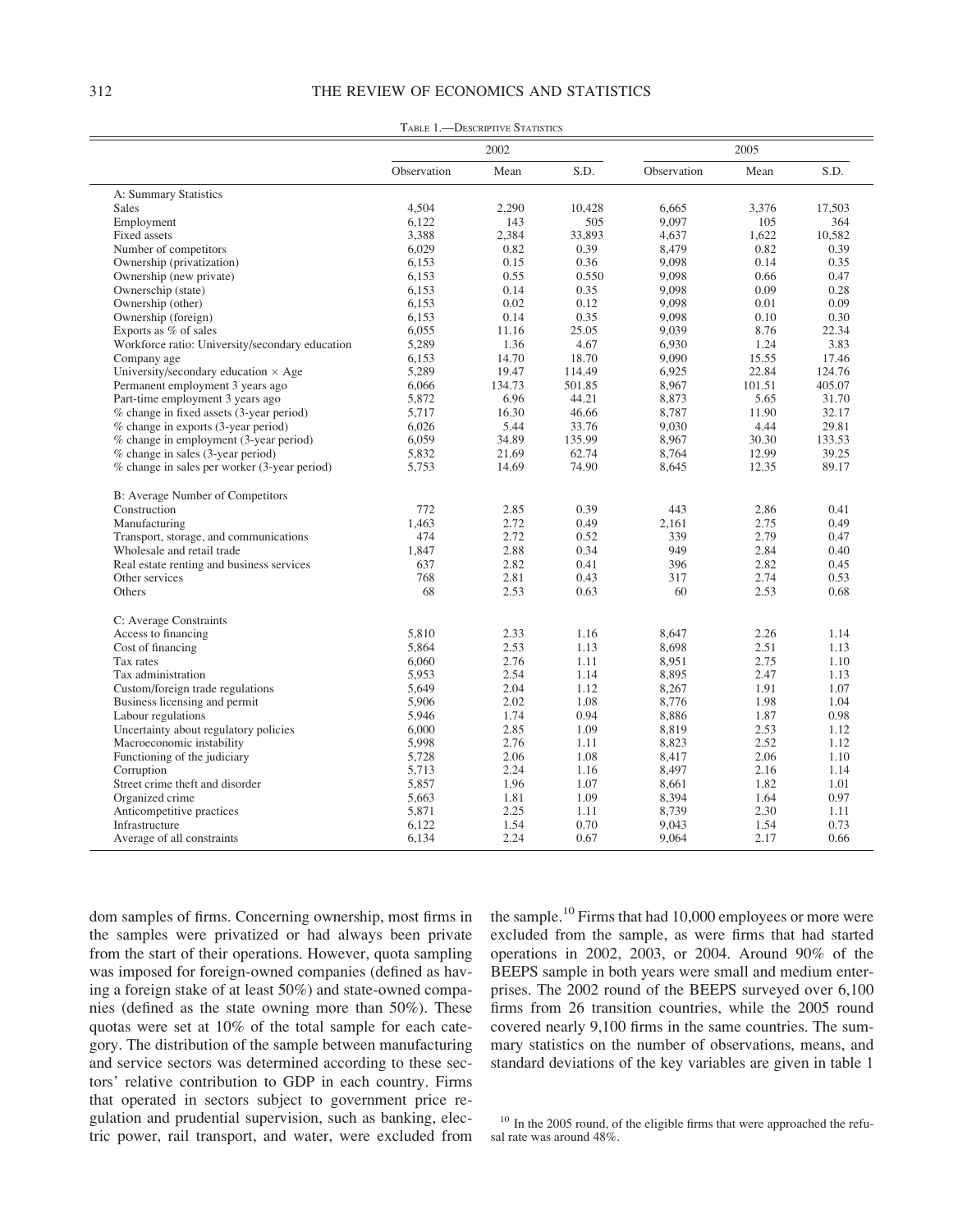for the 2002 and 2005 data sets. Values are expressed in U.S. dollars.

As can be seen from table 1, the key variables display reasonable mean values and significant variation. Panel A indicates that the average age of the firm was around fifteen years. The average firm had between 105 and 145 employees in both surveys. Employment, fixed assets, sales, and sales per worker all increased between 1999 and 2002, as well as between 2002 and 2005. In the case of employment, growth over these three-year periods was greater than 30%, while for sales, growth actually decelerated after 2002. The increase in sales per worker was roughly equal over both three-year periods. The variation in employment, sales, and capital across firms and in their growth has been substantial, as indicated by the standard deviations. Exports have constituted about 10% of sales, and there has again been considerable variation around the mean in both years. In terms of ownership-related performance statistics not reported in table 1, foreign firms have had about 40% higher levels of sales per worker than state-owned firms. Privatized state firms have had around 10% higher levels, while new private firms have been about 20% higher. Overall, the average foreign firm has produced 20% to 50% more sales revenue and has had 20% to 40% higher revenue per worker than the average domestic firm. However, the difference between foreign and domestic firms could be due, in part or fully, to foreign owners acquiring better-performing firms.<sup>11</sup>

Panel B of table 1 provides descriptive information concerning competition, specifically the average number of competitors in the domestic market reported by firms in both 2002 and 2005, disaggregated by sector. What emerges is that there is little perceived difference across regions or sectors, as well as little change over the two periods. The average number of perceived competitors falls between 2.5 and 3.0 in each sector, but there is considerable variation within each sector and this variation has risen over time.

Panel C of table 1 gives for 2002 and 2005 the mean constraint scores and the associated standard deviations for the fifteen main constraints that the top manager of each firm was asked to evaluate. Individual firm scores for each constraint to doing business range from 1 (no obstacle) to 4 (a major obstacle). The panel shows considerable variation in the average value across constraints, ranging from 1.54 in both years for the presence of anticompetitive practices to 2.85 in 2002 for uncertainty about regulatory policies and 2.75 in 2005 for the constraining nature of tax rates. There is also considerable variation in the reported values of individual constraints across firms, with the standard deviation of the responses being around or exceeding 1.0 for all but one constraint (infrastructure) in each year. Averaging the reported values of all fifteen constraints, the mean score in both years was 2.2, with a standard deviation of around 0.7. Further, the variation is considerable when we look for each

 $11$  This finding is corroborated by other studies of individual or smaller sets of countries (see, for example, Sabirianova et al., 2005b).

country and year at the average value of the reported constraint at the level of four-digit NACE industry and across firm size.

As we discuss later, we have also been able to construct a panel component of approximately 1,300 firms that participated in both the 2002 and 2005 rounds of the BEEPS. While relatively small, this panel data set is useful for a complementary analysis to the pooled cross-sectional data set. $^{12}$ 

#### III. Analytical Framework

In analyzing the determinants of the efficiency with which the firms generate sales revenue from inputs, we use an augmented Cobb-Douglas function,

$$
\ln y_{it} = \beta_0 + \sum_k \beta_k \ln x_{ikt} + \rho Z_{it} + \delta I_{it} + \theta C + \varsigma T_t + v_i + \varepsilon_{it},
$$
\n(1)

where  $y_{it}$  represents the revenue of firm i in period t; x's represent the capital and labor inputs;  $Z_{it}$  is a vector of the business environment and structural variables (business constraints, export orientation of the firm, extent of product market competition, and firm ownership); the  $\Gamma$ s,  $C$ 's, and T's denote a set of dummy variables for industries, countries, and years, respectively;  $v_i$  is an unobserved timeinvariant firm-specific effect that we control for in some estimations; and  $\varepsilon_{it}$  is an independently distributed error term. Equation (1) allows efficiency to vary across institutional and structural variables, industries, countries, and time.

Equation (1) represents our basic specification. We also have access to a measure of material inputs, but this has fewer observations and is noisier than the measures of labor and capital. However, to check the robustness of our results, we also estimate equation (1) with the log of value added as the left-hand-side variable (value added being defined as the difference between revenues and the material input variable). Moreover, as we discuss below, using the panel data, we are able to provide estimates of an initial value equation in which we regress the rate of change of revenues between 2002 and 2005 on the 2002–2005 rate of change of labor and capital and on the 2002 levels of the business environment constraints and the structural variables (ownership, competition, and export orientation).

In estimating equation (1), the question that naturally arises is how best to control for the potential endogeneity and selection issues related to some of the explanatory variables. In particular, given the nature of the privatization process, firm ownership may not be assigned at random, and there is generally a need to account for possible unobserved heterogeneity and to isolate the effect of inputs, per-

 $12$  To make the matching of the panel firms between 2002 and 2005 data sets possible, the latter includes the variable seno2002, comprising the serial numbers of the participating firms from the former survey.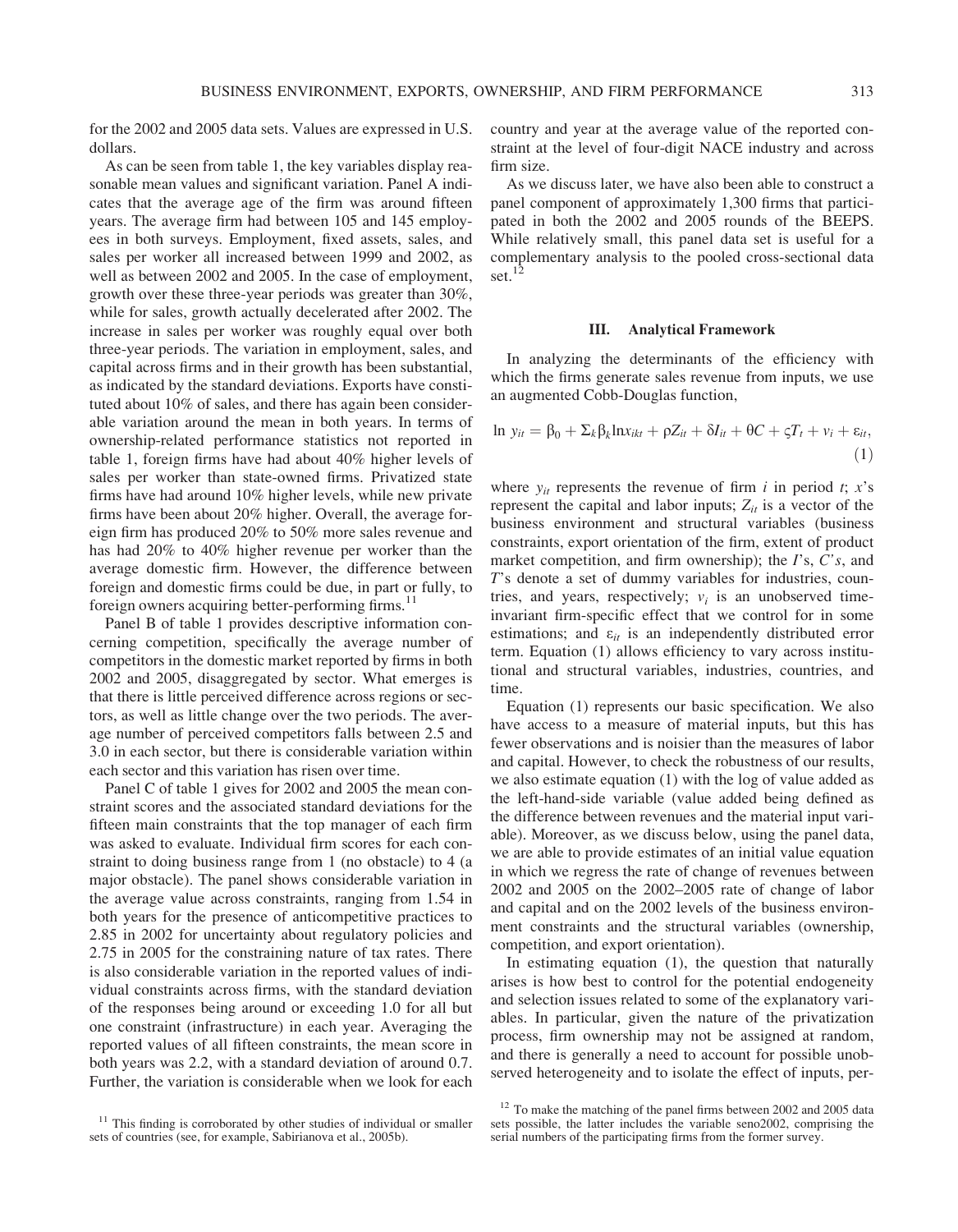ceived business environment, and structural factors on a firm's performance from the effects of performance on these explanatory variables.<sup>13</sup> We use an instrumental variable (IV) approach, noting that we are fortunate that the BEEPS data contain a large number of firms because IV estimates are consistent but not unbiased. However, controlling adequately for endogeneity is not an easy task in survey data that do not come from a natural experiment. We use several complementary approaches to estimate the average effect of the explanatory variables on performance. First, for several key variables, the 2002 and 2005 samples provide information on the rate of change between 1999 and 2002 and between 2002 and 2005, so that we can use three-year lagged levels and lagged three-year differences in some of these variables as potential instrumental variables for our cross-sectional analysis of the 2002 and 2005 levels of variables. For each year in each firm, we also have data on the number of workers with university and secondary education, and, following Marschak and Andrews (1944) and Schmidt (1988), we can use the ratio of these two inputs (skill ratio) as an instrumental variable. The rationale for the skill ratio instrument comes from economic optimization and an assumed exogeneity of input prices (wages). In particular, if the production function is Cobb-Douglas and the firm maximizes profit or minimizes cost, the first-order conditions dictate that the ratio of inputs equals the ratio of input prices and technological parameters. If the firm is a price taker in the input markets, the ratio of inputs reflects these exogenous factors.<sup>14</sup> The use of a skill ratio hence relies on the exogeneity of the ratio of wages of the more and less educated workers at the firm level and on variation in this wage ratio across regions, countries, and over time. Since firms in our survey operate in very different regions and countries, and returns to human capital have risen over time, the ratio of wages of workers with greater and lesser education varies considerably across our observations.

Given that the bias of two-stage least squares is proportional to the degree of overidentification, our approach has been to estimate the first-stage regressions with as few IVs as possible, while ensuring that the IVs have adequate explanatory power and pass the overidentification tests. In particular, we start by estimating equation (1) in levels on the pooled 2002 and 2005 samples of firms, and we use as IVs the age and location of the firm, the skill ratio interacted with the three main regions covered by our data, the skill ratio interacted with firm age and the three regions, a three-year lagged number of full-time employees, the percentage change in fixed assets in the preceding three years, and the percentage change in exports over the preceding

three years.<sup>15</sup> We use these variables as instruments for the levels of the capital and labor inputs, four categories of ownership, and the export orientation of the firm. We find that the IVs are good predictors of all the potentially endogenous variables and pass the  $J$  (Sargan) overidentification test.<sup>16</sup> We treat the extent of competition in the firm's product market as exogenous to a given firm.

Conceptually, the IVs that we use reflect (a) the environment and background of the firm (location and age), (b) labor market and technological factors (relative wages and technology determining the skill ratio), (c) Arellano-Bond type factors (lagged percentage change in assets and exports determining the current levels of the potentially endogeneous variables), and (d) the effect of three-year lagged level of full-time employment on current levels of the potentially endogeneous variables. The credibility of our results would naturally be enhanced if similar coefficient estimates were generated with alternative choices (subsets) of instruments. In particular, the use of a lagged level of full-time employment as an IV for current levels of variables may be regarded as questionable, even with a threeyear lag, in the sense that the presence of a fixed effect could induce correlation between the IV and the error term in equation (1). We have therefore estimated a series of exactly identified models with various subsets of the IVs listed in categories a to d. From the first-stage F-tests we have found that most of these IVs are needed because different sets of IVs predict different endogenous variables. For instance, the location and age variables tend to be important predictors of the level of inputs and ownership, while lagged percentage changes in assets and exports are good predictors of the current export orientation of the firm. Interestingly, our results do not change due to the inclusion of the three-year lagged level of full-time employment as an instrument. The IVs we use hence have merit, but as is usual with internal IVs, there remains some question as to whether they yield unbiased estimates. As we discuss below, we perform another robustness check by reestimating equation (1) in the form of a Solow residual or total factor productivity (TFP) equation to obtain coefficient estimates on the variables of interest without the need to instrument the inputs.

In order to assess the robustness of our results with respect to the business environment (institutional) constraints, we have estimated these effects in several ways. First, we have carried out estimations using the individual values of the constraints directly as reported by the top

<sup>&</sup>lt;sup>13</sup> Gupta, Ham, and Svejnar (2008), for instance, show that better-performing firms tend to be privatized first, while Sabirianova et al. (2005a) find that foreign firms acquire better-performing domestic firms.

We use these assumptions but note that if more complicated labor market matching occurred (for instance, assortative matching of workers with firms), the assumption of exogeneity could not be maintained.

<sup>&</sup>lt;sup>15</sup> The location variable is a dummy variable coded 1.0 for cities and towns of at least 50,000 inhabitants and 0.0 otherwise. The regions are Central Europe and Baltics, the Commonwealth of Independent States

The summary statistics from the first-stage estimates are reported in the tables with the second-stage results. Complete results of the first-stage regressions are available on request. Given the choice of IVs, the need to address the endogeneity issue is also indicated by the Hausman-Wu Ftests and Durbin-Hausman-Wu chi square tests that suggest that the null hypothesis of the exogeneity of the regressors is rejected in our data.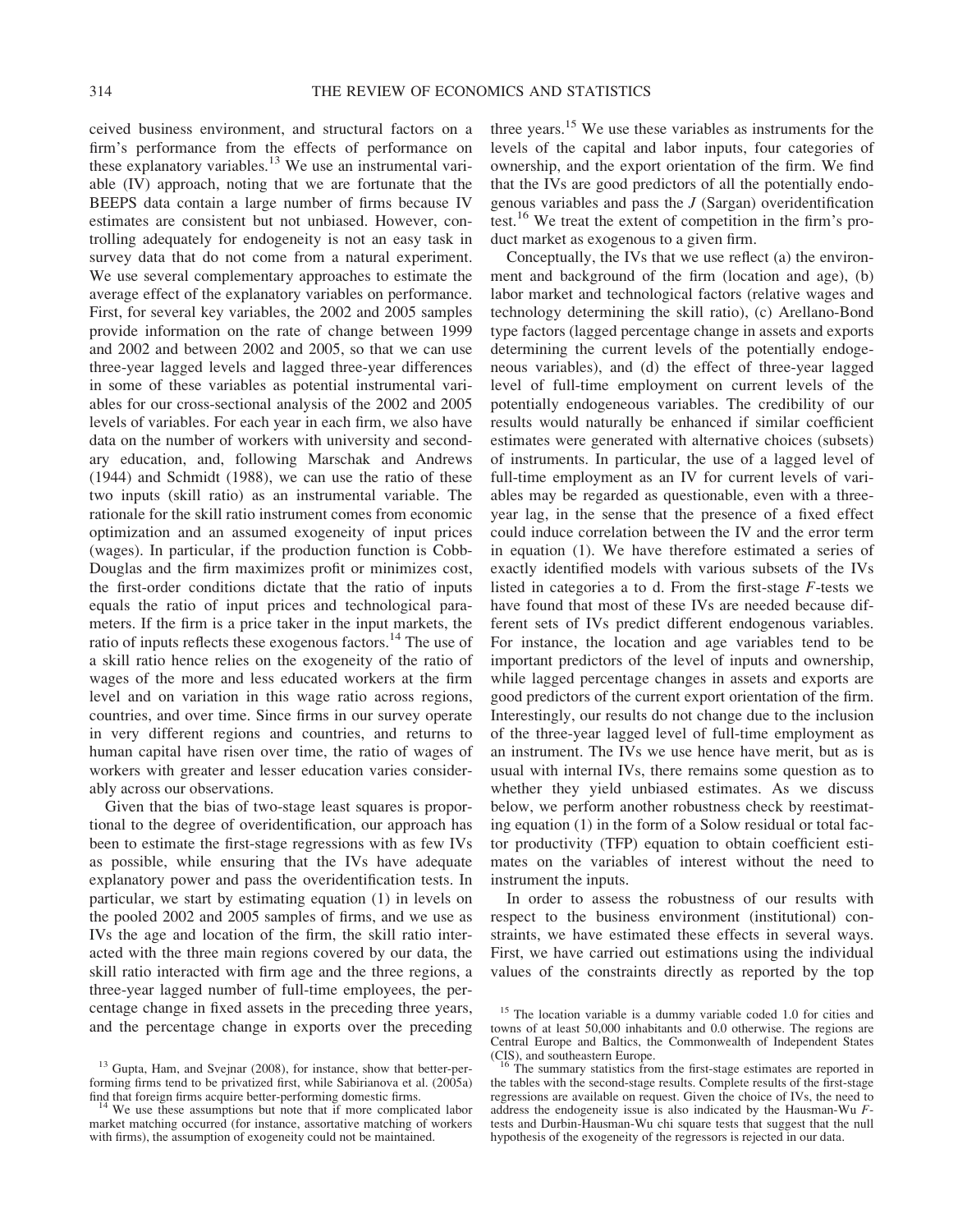managers of the interviewed firms. This approach has the advantage that it provides a direct firm-specific measure and generates high variance in the values of these variables, but it may produce biased estimates if a manager's perception of the severity of constraints is, for instance, influenced by the performance of his or her firm.<sup>17</sup> Second, in order to address this potential endogeneity bias, we have carried out estimations in which we instrument the individual managers' values of constraints with the above-mentioned, as well as other, IVs. Third, we have used an average value of each constraint reported by other firms, where the average is based on responses of either all other firms in a given industry in each country and year or all other firms of a given size in a given industry in each country and year. The advantage of using the responses of other firms that are subject to the same external shocks is that the value of the constraint is not affected by the firm's own performance. It turns out that the estimates based on all the above approaches are similar, with estimates based on the average value of constraints reported by other firms of a given size in a given NACE two-digit industry in each country and year being slightly more frequently significant than others. Since our analysis suggests that the literature has overstated the significance of the effect of business constraints on firm performance, in what follows we report the set of estimates based on the average values of constraints reported each year by other firms within a given two-digit industry and firm size category (small, medium, and large) in a given country, which provide the greatest support for the existing literature and go most against our thesis. This approach gives both a considerable variation in the values of constraints and a sufficient number of firms per cell to minimize problems associated with potential measurement error. The standard errors of all reported estimates are clustered by year, country, industry, and firm size. Clustering by just year and country or using unclustered (just heteroskedasticrobust) standard errors yields similar results.

Finally, we perform another robustness check by reestimating equation (1) in the form of a Solow (TFP) residual. This amounts to subtracting from each firm's revenue its inputs weighted by industry and country-specific cost shares. We construct the cost shares from our firm-level data in the standard way done in the productivity literature: by computing for each firm the cost shares (for example, expenditure on labor in total cost) and then taking an average in a given industry and year. We then regress the Solow residual (TFP) on the explanatory variables that we use constraints (as defined above), competition, and ownership but leaving out exports as an explanatory variable. The coefficient on exports is statistically insignificant in all the other regressions we run, and its exclusion does not materi-

<sup>17</sup> For example, managers of efficient firms operate near full capacity and feel constrained, while managers of poorly performing firms may have considerable unused capacity and do not find many constraints binding.

ally affect the results. This obviates the need to instrument because the inputs are now part of the dependent variable, constraints are purged of endogeneity by taking averages, competition is exogenous to a given firm, and privatization is taken as predetermined because it took place in the preceding decade and the adjustment had thus already taken place by the time of our sample period.

Our second approach is to use the (smaller) panel data set that we have constructed from the 2002 and 2005 BEEPS surveys to explain the three-year rate of change in performance. For this analysis, we have over 600 firms, and as we discuss below, the sample is relatively representative of the larger cross-section of firms. The panel data generate broadly similar estimates as the entire pooled crosssectional sample, suggesting that the panel data set is a usable subset of the entire sample. Using the panel data, we estimate an equation in which we regress the rate of change of revenues between 2002 and 2005 on the 2002–2005 rate of change of labor and capital and on the 2002 levels of the business environment constraints and structural variables. This initial value regression parallels the specification used by Levine and Zervos (1998) at the macrolevel and allows us to ask the question of how initial (2002) conditions affect the subsequent (2002–2005) rate of change of performance.<sup>18</sup>

The principal variables whose performance effect we analyze include the intensity of the various constraints reported by the firms, firm ownership, the extent of competition faced by the firm, and the extent of exporting carried out by the firm. In addition, coefficients on country dummy variables provide an estimate of the effect on efficiency of the business environment at the country level. We also apply a sector fixed effect in the estimations reported below and, where possible, a year dummy.

### IV. Effects of Ownership, Competition, Exports, and Business Environment

### A. Level of Efficiency

Table 2 contains our baseline IV estimates without the explanatory variables capturing the business environment (institutional) constraints. These regressions use pooled data from the entire 2002 and 2005 BEEPS and correspond to studies that have examined the efficiency effects of exporting, competition, and firm ownership. The number of observations varies from 5,624 to 5,897, depending on specification, and the results are therefore based on the largest data set available to us. All regressions include country, year, and sector (industry) fixed effects. State ownership serves as the reference, and the coefficients on other owner-

<sup>&</sup>lt;sup>18</sup> This is about as far as we can go in this type of estimation, however, since for most firms, we have data on the percentage change in revenues between 2002 and 2005, but we lack observations for the rate of change from 2002 to 2005 for many of the explanatory variables. As such, we cannot estimate equation (1) in first differences.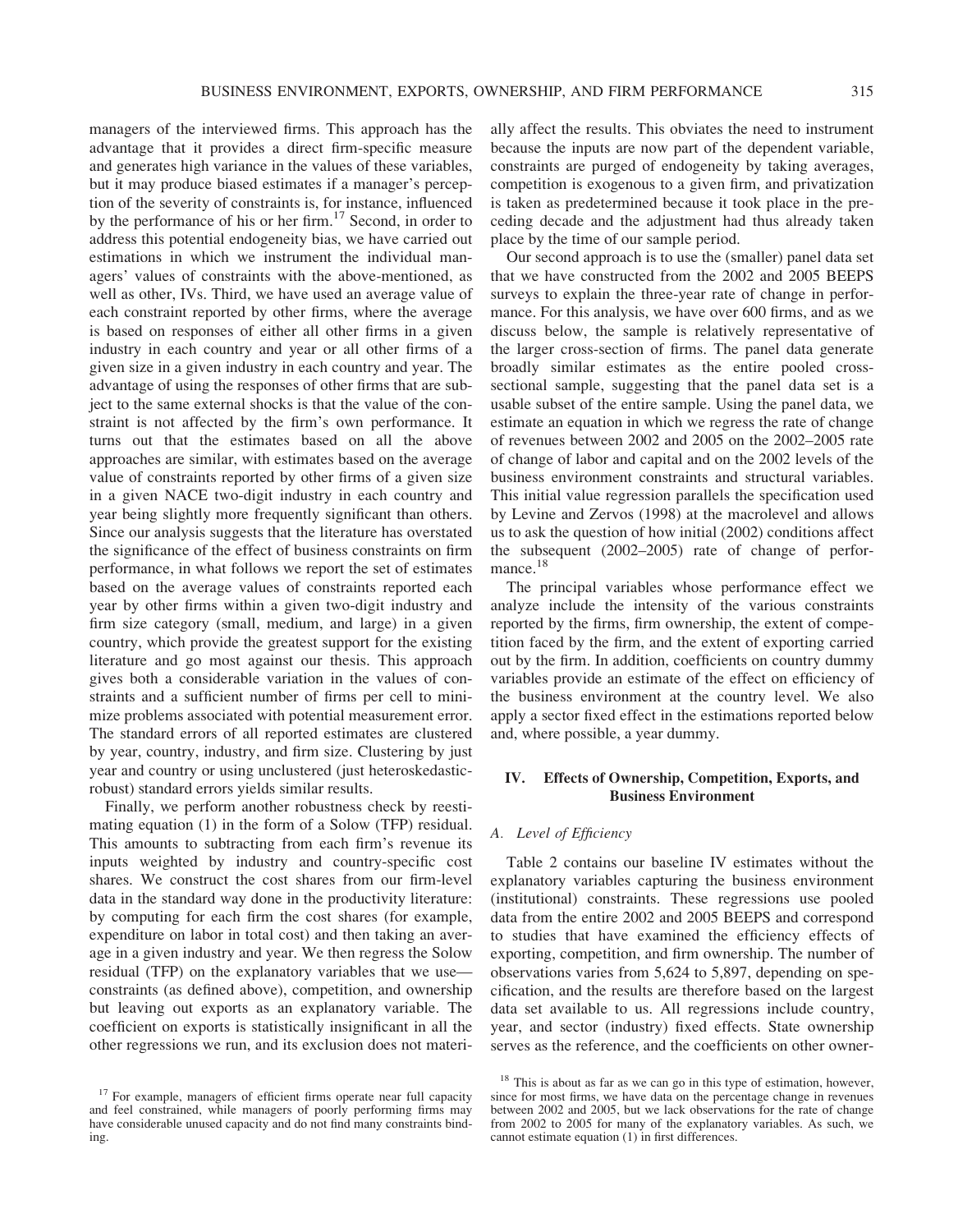|                                                                                                                                        |                        | $\mathbf{2}$             | 3                      | $\overline{4}$           | 5                                 | 6                                          | $\tau$                            | 8                                          |
|----------------------------------------------------------------------------------------------------------------------------------------|------------------------|--------------------------|------------------------|--------------------------|-----------------------------------|--------------------------------------------|-----------------------------------|--------------------------------------------|
| Log employment                                                                                                                         | 0.189<br>[0.177]       | 0.190<br>[0.177]         | 0.203<br>[0.177]       | 0.236<br>[0.163]         | 0.449<br>$[0.184]$ **             | 0.466<br>$[0.200]$ **                      | 0.508<br>$[0.179]$ ***            | 0.503<br>$[0.188]$ ***                     |
| Log assets                                                                                                                             | 0.904<br>$[0.190]$ *** | 0.880<br>$[0.190]$ ***   | 0.891<br>$[0.182]$ *** | 0.826<br>$[0.177]$ ***   | 0.522<br>$[0.182]$ ***            | 0.498<br>$[0.213]$ **                      | 0.467<br>$[0.192]$ **             | 0.470<br>$[0.177]$ **                      |
| $Log(1 + export/sales)$                                                                                                                |                        | 0.743<br>$[0.359]$ **    |                        | 0.981<br>$[0.392]$ **    |                                   | $-0.540$<br>[0.493]                        |                                   | $-0.218$<br>[0.506]                        |
| More than 3 competitors                                                                                                                |                        |                          | 0.040<br>[0.052]       | 0.066<br>[0.050]         |                                   |                                            | 0.072<br>$[0.044]$ *              | 0.075<br>[0.046]                           |
| Ownership (privatized)                                                                                                                 |                        |                          |                        |                          | $-0.435$<br>[0.428]               | $-0.205$<br>[0.423]                        | $-0.222$<br>[0.384]               | $-0.159$<br>[0.405]                        |
| Ownership (new private)                                                                                                                |                        |                          |                        |                          | $-0.531$<br>$[0.284]$ *           | $-0.523$<br>$[0.283]$ *                    | $-0.408$<br>[0.258]               | $-0.424$<br>[0.263]                        |
| Ownership (foreign)                                                                                                                    |                        |                          |                        |                          | 1.196<br>$[0.367]$ ***            | 1.728<br>$[0.544]$ ***                     | 1.388<br>$[0.350]$ ***            | 1.591<br>$[0.520]$ ***                     |
| Constant                                                                                                                               | 1.352<br>$[0.251]$ *** | 1.330<br>$[0.251]$ ***   | 1.291<br>$[0.273]$ *** | 1.297<br>$[0.265]$ ***   | 2.285<br>$[0.417]$ ***            | 2.302<br>$[0.444]$ ***                     | 2.135<br>$[0.444]$ ***            | 2.141<br>$[0.427]$ ***                     |
| <b>Observations</b>                                                                                                                    | 5,897                  | 5,844                    | 5,677                  | 5,624                    | 5,897                             | 5,844                                      | 5,677                             | 5,624                                      |
| $J$ -test<br>$p$ -value                                                                                                                | 17.78<br>0.003         | 14.12<br>0.007           | 16.89<br>0.005         | 12.16<br>0.016           | 3.19<br>0.203                     | 1.58<br>0.209                              | 1.50<br>0.472                     | 0.95<br>0.328                              |
| First-stage $F$ -tests<br>Log employment<br>Log assets<br>$Log(1 + export/sales)$<br>Ownership (privatized)<br>Ownership (new private) | 109.14<br>50.63        | 107.58<br>49.97<br>18.05 | 112.52<br>48.24        | 110.63<br>47.56<br>18.09 | 109.14<br>50.63<br>22.56<br>70.74 | 107.58<br>49.97<br>18.05<br>22.17<br>71.27 | 112.52<br>48.24<br>22.20<br>70.98 | 110.63<br>47.56<br>18.09<br>21.82<br>71.34 |
| Ownership (foreign)                                                                                                                    |                        |                          |                        |                          | 12.36                             | 11.96                                      | 12.42                             | 12.02                                      |
| Durbin-Wu-Hausman test<br>$p$ -value                                                                                                   | 26.74<br>0.000         | 20.65<br>0.000           | 19.68<br>0.000         | 22.04<br>0.000           | 13.81<br>0.000                    | 10.82<br>0.000                             | 11.79<br>0.000                    | 11.42<br>0.000                             |

TABLE 2.—REVENUE EFFICIENCY—BASELINE REGRESSIONS (IV ESTIMATION WITH YEAR, COUNTRY, AND SECTOR FIXED EFFECTS)

Robust standard errors, clustered by year, country, industry, and firm size (small, medium, and large) in brackets. \*Significant at 10%, \*\*Significant at 5%, \*\*\*Significant at 1%. All models were estimated using IVs for log employment, log assets, log(1 + export/sales) and three ownership dummies. The IVs are firm's age, skill ratio (college/high school), skill ratio × age interaction, location (city), % change in fixed assets<br>in dummies.

ship categories hence reflect the log point differential effect relative to state ownership.

Column 1 reports a base estimate where just the two factors, labor and capital, are included. The labor coefficient is relatively small and not statistically significant, but as we will show, it is larger and significant in the more preferred models that we present in columns 5 to 8. Column 2 adds in the ratio of exports to sales, and this variable enters positively and significantly. Columns 3 and 4 introduce the competition variable, defined as 1 if the firm has three or more competitors and 0 otherwise. Entered alone with the inputs, the coefficient is positive but small and insignificant. This is also the case when competition is entered alongside the export share and controlling for inputs. The coefficient on the export share remains large and highly significant. Columns 5 to 8 introduce the ownership variables. In these specifications, the labor and capital coefficients are both positive and statistically significant, and their sum approaches unity. It is of interest to note that the coefficients on both the privatized and new private firms are negative and, in the latter case, marginally significant in two of the four specifications. By contrast, foreign ownership has a large and positive coefficient that is significant at the 1% level. The positive effect of foreign ownership is maintained, but the significance of the negative effect of new private ownership disappears when the export share and competition variables are entered. Interestingly, when we control for ownership, the export share variable loses all significance, suggesting that studies of the export effect that do not control for firm (especially foreign) ownership may be detecting a spurious effect of exporting on firm performance. In columns 7 and 8, where most or all the explanatory variables are entered simultaneously, we find that competition has a positive and significant (at the 10% to 11% level) impact on performance, with foreign ownership exerting a strong and positive impact on performance as well. Being privatized or being a new private firm remains negatively signed but insignificant relative to the reference of state-owned firms. The augmented specifications in columns 5 to 8 also generate acceptable values of the J- and Ftests related to the selection of IVs in the first stage of estimation. Our preferred (all-encompassing) specification in column 8 points to the importance of foreign ownership and (to a lesser extent) competition on performance. The corresponding value-added regressions, reported in table A1 in the appendix, yield qualitatively similar results except that the estimated coefficient on competition, while positive, is not statistically significant.<sup>19</sup>

<sup>&</sup>lt;sup>19</sup> Henceforth, we do not report additional value-added regressions as they are based on a smaller sample and a noisy measure of material inputs, and generally yield results that are similar to those in the revenue regressions.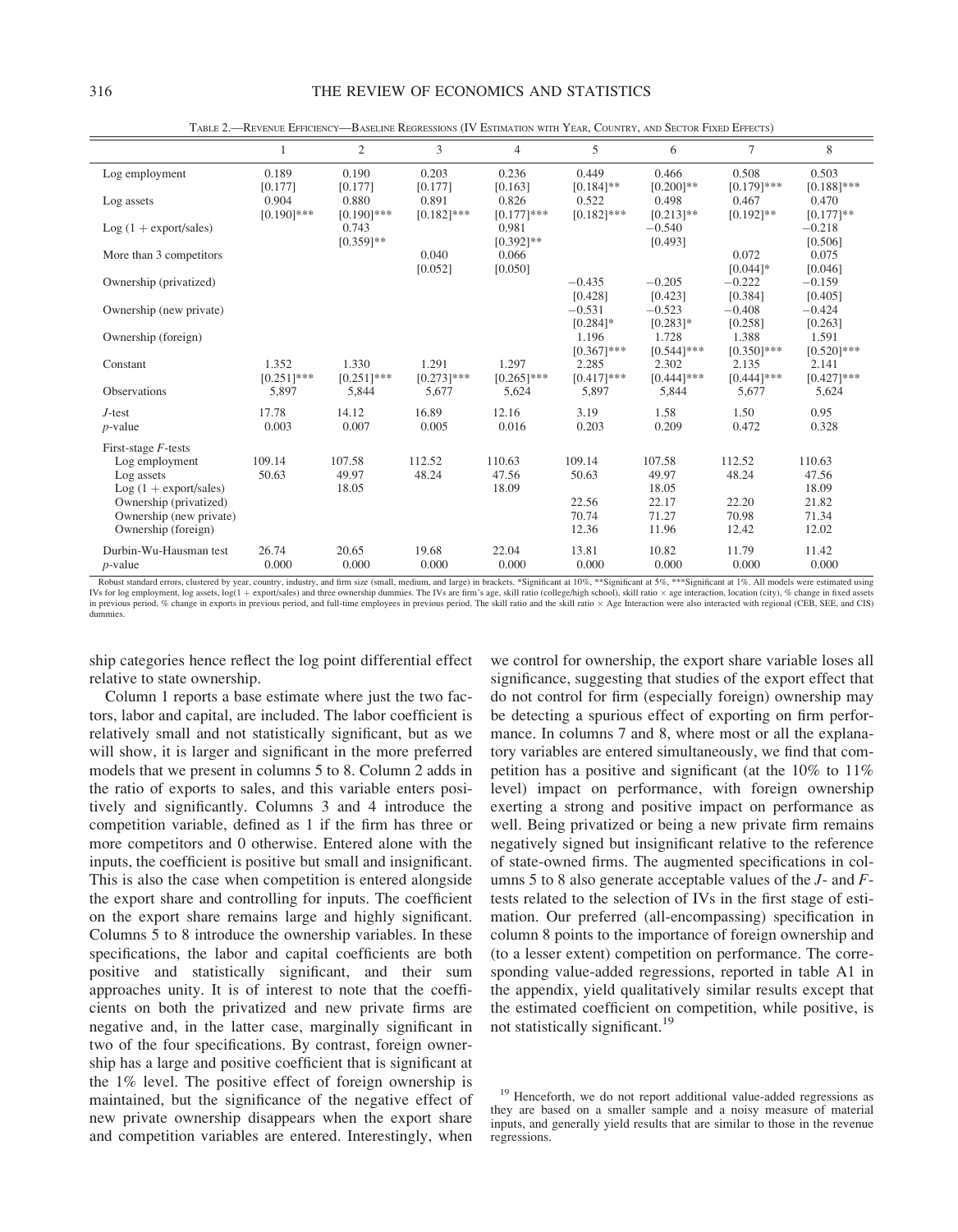Having estimated the base performance equation, we proceed to considering the impact of business environment constraints on firm performance. Throughout the analysis, we use for each constraint the average value of responses of other firms in the same two-digit sector, firm size (small, medium, and large), country, and year. The other unreported specifications yield similar results. Entering all fifteen categories of constraints invariably yields insignificant estimates, and the question naturally arises as to whether collinearity across constraints induces this insignificance of results. We have examined the relationships among the various constraints and find that most constraints are not highly correlated, although several pairs display high correlation (such as access to financing and cost of financing, tax rates and tax administration, uncertainty about regulatory policies and macroeconomic instability, and street crime and organized crime). This pair-wise correlation is also detected in an ANOVA regression that we have run to assess the extent to which the variation in the value of any given constraint can be explained by the other constraints. In what follows, we enter only one of each of these pair-wise correlated constraint variables, noting that it generally does not matter which of the two is entered. We also exclude the constraint related to labor regulation, as it is almost completely explained by the interaction of country and year fixed effects. This leaves us with nine constraints whose effects we analyze in the remainder of the paper. As may be seen from table A2, the partial correlation coefficients among these nine constraints are relatively low, and the total  $R^2$  in the reported regressions of each constraint on others is at or below 0.4 in all except one regression (corruption), where it is at 0.51. When we add country, year, and sector fixed effects to the regressions in table A2, we increase the  $R^2$  in the constraints regressions to 0.42–0.59. Finally, adding all other regressors from the IV revenue regressions raises the  $R^2$  to 0.42–0.59. Collinearity among the constraints is hence limited.

Table 3 provides a first pass at including the nine constraints in the performance regression: individually (columns 1–9), as an average of all fifteen constraints (column 10), and with all nine constraints entered together (column 11). Despite the obvious omitted variable problem, we report the specifications with the constraints entered one at a time because this approach has been used frequently in the literature, and much of the accepted wisdom on the effects of institutions and regulation on performance derives from these types of specifications. In line with a large part of the literature, the regressions in table 3 are without country, year, and sector fixed effects. (This model appears to be misspecified compared to a model in table 4, which includes these fixed effects, in that the labor coefficient is small and insignificant, and the p-values on the J-test are very small.) It can be seen that when entered individually, all constraints except one enter negatively, as would be expected from the existing literature, and most are significant at 1% or 5% test levels. In these specifications, we replicate the conventional

wisdom obtained in many studies that the business or institutional environment matters and that more severe constraints result in poorer performance. The regression with the average value of all fifteen constraints, a proxy for the overall severity of the business environment, also yields a negative and statistically significant coefficient.

When all the constraints are entered simultaneously in the IV estimation in table 3, however, the infrastructure and, to a lesser extent, tax rate and macro instability constraints remain negative and significant, but others lose significance or, in the case of crime, theft, and disorder, become positive and significant, which is counterintuitive. Hence, when we correct at least in part for the possible omitted variables problem, the negative effect of most business environment constraints on performance disappears. As may be seen from table A3, the corresponding ordinary least squares (OLS) estimates are very similar for the individually entered constraints (columns 1–10), and they differ only slightly when all the constraints are entered simultaneously (column 11) in that four of the nine constraints retain a negative coefficient.

Table 4 repeats the same exercise but includes country, year, and sector fixed effects whose omission may have biased the estimates in table 3. In this case, the significance of the coefficients on inputs, ownership, exports, and competition is similar to those in the base estimations in table 2: foreign ownership and having three or more competitors exert a positive and significant impact, while export orientation does not, and the effect of new private firms becomes negative and statistically significant in some specifications. However, the picture changes substantially with respect to the business environment constraints. While most of the constraints entered individually retain their negative coefficient, only one, on corruption, is statistically significant. The effect of the average of all constraints, reported in column 10, is statistically insignificant, as are all the constraint coefficients in column 11, where all constraints are entered simultaneously. The corresponding OLS estimates in table A4 are similar in that only one constraint—this time, crime, theft, and disorder—has a significant negative coefficient when the constraints are entered individually, and only one has a significant (but positive) coefficient when all the constraints are entered simultaneously. An examination of the role played by the country, year, and sector effects indicates that it is the country as well as country with year fixed effects, in particular, that serve to knock out the significance of the individual (and, in the case of OLS, also the jointly entered) constraints. Hence, once we control for country-wide differences in the business environment (together with aggregate shocks and all other differences), the negative effects of virtually all constraints disappear.

Our findings in tables 3 and 4 are striking in their contrast to the literature and accepted wisdom. We have therefore performed a variety of robustness checks and analytical extensions that we report in the remainder of the paper. As we show, our basic findings remain unaltered.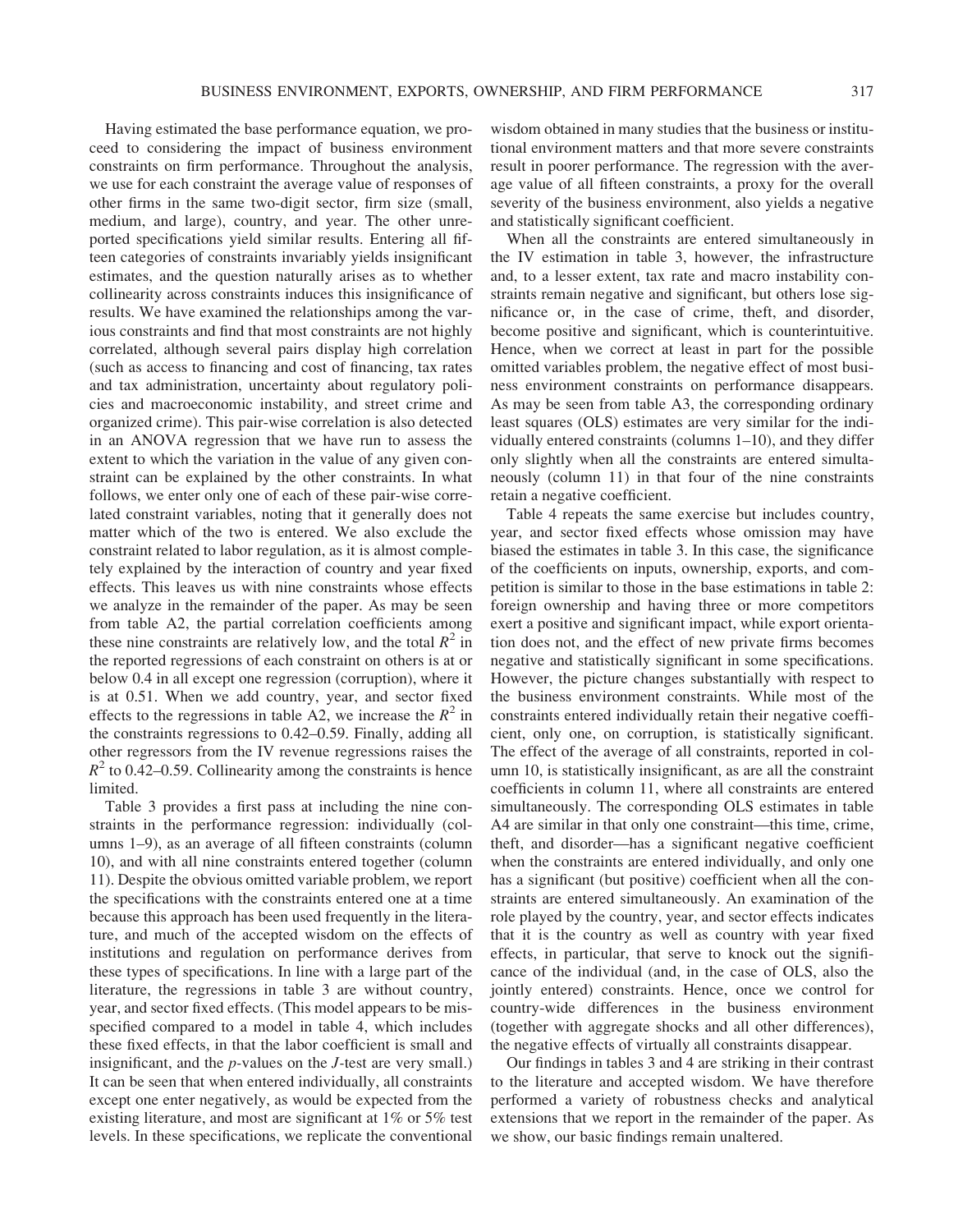|                                                                                                                                                                                                                                                                                                                                                                                                                                                                                                                                                             |                             |                           | TABLE 3.—REVENUE EFFICIENCY: IMPACT OF INDIVIDUAL CONSTRAINTS IV ESTIMATION WITHOUT YEAR, COUNTRY, OR SECTOR FIXED EFFECTS |                         |                             |                          |                          |                           |                          |                             |                           |
|-------------------------------------------------------------------------------------------------------------------------------------------------------------------------------------------------------------------------------------------------------------------------------------------------------------------------------------------------------------------------------------------------------------------------------------------------------------------------------------------------------------------------------------------------------------|-----------------------------|---------------------------|----------------------------------------------------------------------------------------------------------------------------|-------------------------|-----------------------------|--------------------------|--------------------------|---------------------------|--------------------------|-----------------------------|---------------------------|
|                                                                                                                                                                                                                                                                                                                                                                                                                                                                                                                                                             |                             | $\mathcal{L}$             | 3                                                                                                                          | 4                       |                             | $\circ$                  |                          |                           | Q                        | $\overline{10}$             | $\equiv$                  |
| Log employment                                                                                                                                                                                                                                                                                                                                                                                                                                                                                                                                              | [0.100]<br>0.079            | [0.102]<br>0.067          | [0.103]<br>0.064                                                                                                           | [0.109]<br>0.079        | [0.108]<br>0.081            | [0.106]<br>0.088         | [0.109]<br>0.044         | [0.108]<br>0.063          | [0.103]<br>0.077         | [0.102]<br>0.073            | [0.108]<br>0.109          |
| Log fixed assets                                                                                                                                                                                                                                                                                                                                                                                                                                                                                                                                            | $[0.080]$ ***<br>0.941      | $[0.082]$ ***<br>0.963    | $[0.081]$ ***<br>0.970                                                                                                     | $[0.089]$ ***<br>0.947  | $[0.090]$ ***<br>0.945      | $[0.089]$ ***<br>0.953   | $0.965$<br>[0.090]***    | $0.092$ ]***<br>0.968     | $[0.086]$ ***<br>0.942   | $[0.080]$ ***<br>0.948      | $0.899$<br>$[0.092]***$   |
| Ownership (privatized)                                                                                                                                                                                                                                                                                                                                                                                                                                                                                                                                      | 0.789                       | [0.708]<br>0.758          | [0.743]<br>0.834                                                                                                           | [0.737]<br>0.806        | 0.924                       | [0.737]<br>1.016         | [0.747]<br>0.801         | 0.642                     | [0.729]<br>0.642         | 0.752                       | [0.658]<br>0.371          |
| Ownership (new private)                                                                                                                                                                                                                                                                                                                                                                                                                                                                                                                                     | [0.671]<br>[0.446]<br>0.050 | [0.434]<br>0.096          | [0.439]<br>0.121                                                                                                           | [0.453]<br>0.049        | [0.456]<br>[0.765]<br>0.143 | [0.441]<br>0.229         | [0.457]<br>0.002         | 0.756<br>[0.449]<br>0.180 | [0.434]<br>0.011         | [0.658]<br>[0.423]<br>0.041 | [0.445]<br>$-0.140$       |
| Ownership (foreign)                                                                                                                                                                                                                                                                                                                                                                                                                                                                                                                                         | $[0.871]$ ***<br>2.416      | $[0.872]$ ***<br>2.542    | $[0.901]$ ***<br>2.456                                                                                                     | $[0.853]$ ***<br>2.563  | $[0.899]$ ***<br>2.719      | $[0.902]$ ***<br>2.653   | $[0.913]$ ***<br>2.764   | $[0.877]$ ***<br>2.446    | $[0.821]$ ***<br>2.450   | $[0.901]$ **<br>2.450       | $[0.940]$ **<br>2.101     |
| $Log(1 + expont/sales)$                                                                                                                                                                                                                                                                                                                                                                                                                                                                                                                                     | $[0.776]$ *<br>$-1.510$     | $[0.805]$ **<br>$-1.673$  | $[0.820]$ **<br>$-1.632$                                                                                                   | $[0.805]$ *<br>$-1.557$ | $[0.840]$ **<br>$-1.756$    | $[0.835]$ **<br>$-1.662$ | $[0.852]$ **<br>$-1.737$ | $[0.835]$ **<br>$-1.694$  | $[0.813]$ *<br>$-1.565$  | $[0.761]$ *<br>$-1.557$     | [0.880]<br>$-1.370$       |
| More than 3 competitors                                                                                                                                                                                                                                                                                                                                                                                                                                                                                                                                     | $[0.076]$ *<br>0.134        | [0.076]<br>0.114          | $[0.075]$ *<br>0.135                                                                                                       | $[0.079]$ *<br>0.130    | [0.076]<br>0.122            | [0.076]<br>0.119         | (670.079)<br>0.155       | [0.080]<br>0.121          | $[0.074]$ **<br>0.152    | $[0.074]$ *<br>0.137        | $[0.078]$ **<br>0.164     |
| Cost of financing                                                                                                                                                                                                                                                                                                                                                                                                                                                                                                                                           | $[0.056]$ **<br>$-0.123$    |                           |                                                                                                                            |                         |                             |                          |                          |                           |                          |                             | [0.060]<br>$-0.007$       |
| Infrastructure                                                                                                                                                                                                                                                                                                                                                                                                                                                                                                                                              |                             | $[0.090]$ ***<br>$-0.287$ |                                                                                                                            |                         |                             |                          |                          |                           |                          |                             | $[0.092]$ ***<br>$-0.238$ |
| Tax rates                                                                                                                                                                                                                                                                                                                                                                                                                                                                                                                                                   |                             |                           | $[0.062]$ ***<br>$-0.204$                                                                                                  |                         |                             |                          |                          |                           |                          |                             | $[0.065]$ *<br>$-0.127$   |
| Customs/foreign trade regulations                                                                                                                                                                                                                                                                                                                                                                                                                                                                                                                           |                             |                           |                                                                                                                            | $[0.060]$ *<br>$-0.113$ |                             |                          |                          |                           |                          |                             | [0.065]<br>0.061          |
| Business licensing and permits                                                                                                                                                                                                                                                                                                                                                                                                                                                                                                                              |                             |                           |                                                                                                                            |                         | $[0.063]$ **<br>$-0.137$    |                          |                          |                           |                          |                             | [0.066]<br>$-0.067$       |
| Macroeconomic instability                                                                                                                                                                                                                                                                                                                                                                                                                                                                                                                                   |                             |                           |                                                                                                                            |                         |                             | $[0.055]$ **<br>$-0.134$ |                          |                           |                          |                             | $[0.065]$ *<br>$-0.110$   |
| Corruption                                                                                                                                                                                                                                                                                                                                                                                                                                                                                                                                                  |                             |                           |                                                                                                                            |                         |                             |                          | $[0.053]$ *<br>$-0.097$  |                           |                          |                             | [0.071]<br>0.007          |
| Street crime, theft, and disorder                                                                                                                                                                                                                                                                                                                                                                                                                                                                                                                           |                             |                           |                                                                                                                            |                         |                             |                          |                          | [0.064]<br>0.013          |                          |                             | $[0.083]$ **<br>0.170     |
| Anticompetitive practices                                                                                                                                                                                                                                                                                                                                                                                                                                                                                                                                   |                             |                           |                                                                                                                            |                         |                             |                          |                          |                           | $[0.071]$ **<br>$-0.150$ |                             | [0.092]<br>$-0.049$       |
| Average of all constraints                                                                                                                                                                                                                                                                                                                                                                                                                                                                                                                                  |                             |                           |                                                                                                                            |                         |                             |                          |                          |                           |                          | $[0.092]$ ***<br>$-0.246$   |                           |
| Constant                                                                                                                                                                                                                                                                                                                                                                                                                                                                                                                                                    | $[0.557]$ **<br>1.238       | $[0.550]$ **<br>1.306     | $[0.561]$ **<br>1.379                                                                                                      | $[0.561]$ *<br>1.133    | $[0.594]$ *<br>1.097        | $1.057$<br>[0.571]*      | $[0.591]$ *<br>1.133     | [0.644]<br>0.711          | $[0.529]$ **<br>1.321    | $[0.529]$ **<br>1.477       | $[0.584]$ ***<br>2.028    |
| Observations                                                                                                                                                                                                                                                                                                                                                                                                                                                                                                                                                | 4,992                       | 5,121                     | 5,091                                                                                                                      | 4,741                   | 4,968                       | 5,059                    | 4,843                    | 4,938                     | 4,981                    | 5,127                       | 4,305                     |
| $p$ -value<br>J-test                                                                                                                                                                                                                                                                                                                                                                                                                                                                                                                                        | 0.029<br>4.77               | 0.015<br>5.96             | 0.034<br>4.51                                                                                                              | 0.032<br>4.60           | $0.021\,$<br>5.33           | 0.029<br>4.79            | 0.017<br>5.66            | 0.052<br>3.78             | 0.005<br>7.79            | 0.019<br>5.50               | 0.014<br>5.99             |
| Log employment<br>First-stage F-tests                                                                                                                                                                                                                                                                                                                                                                                                                                                                                                                       | 33.36<br>97.15              | 102.49<br>33.81           | 105.37<br>34.04                                                                                                            | 98.73<br>31.01          | 33.49<br>181.54             | 33.93<br>102.51          | 100.04<br>33.43          | 101.66<br>33.50           | 104.15<br>34.64          | 34.35<br>101.01             | 84.04<br>30.11            |
| Ownership (privatized)<br>Log assets                                                                                                                                                                                                                                                                                                                                                                                                                                                                                                                        | 17.55                       | 17.35                     | 18.09                                                                                                                      | 17.04                   | 17.53                       | 17.84                    | 17.05                    | 17.64                     | 18.80                    | 18.24                       | 17.48                     |
| Ownership (new private)<br>Ownership (foreign)                                                                                                                                                                                                                                                                                                                                                                                                                                                                                                              | 63.40<br>10.18              | 64.49<br>10.27            | 10.05<br>65.94                                                                                                             | 61.18<br>9.83           | 64.76<br>10.28              | 65.88<br>9.87            | 63.06<br>9.79            | 9.76<br>62.17             | 62.85<br>10.06           | 67.30<br>10.41              | 8.85<br>54.21             |
| Log $(1 + \exp(\text{or}(t/\text{sales}))$                                                                                                                                                                                                                                                                                                                                                                                                                                                                                                                  | 16.54                       | 16.73                     | 16.66                                                                                                                      | 16.00                   | 16.29                       | 15.82                    | 15.06                    | 15.50                     | 16.32                    | 16.68                       | 13.86                     |
| Durbin-Wu-Hausman test<br>$p$ -value                                                                                                                                                                                                                                                                                                                                                                                                                                                                                                                        | 0.000<br>7.93               | 0.000<br>7.67             | 0.000<br>7.94                                                                                                              | 0.000<br>7.34           | 0.000<br>6.84               | $0.000$<br>7.46          | 0.000<br>8.26            | 0.000<br>7.43             | 0.000<br>7.17            | 0.000<br>8.27               | 0.000<br>6.00             |
| Robust standard erros, clustered by year, county, industry, and firm size (small, medium, and large) in brackets. *8jgnificant at 10%, ** Significant at 1%, *** Significant at 1%. All models were estimated using IVs for lo<br>three ownership dumnies. The IVs are fimi's age, skill ratio (college/high school), skill ratio-age interaction, location (city), % change in previous period, for experts in previous period, full-time employees in previous<br>The average of all constraints is based on all fifteen constraints in the BEEPS Survey. |                             |                           |                                                                                                                            |                         |                             |                          |                          |                           |                          |                             |                           |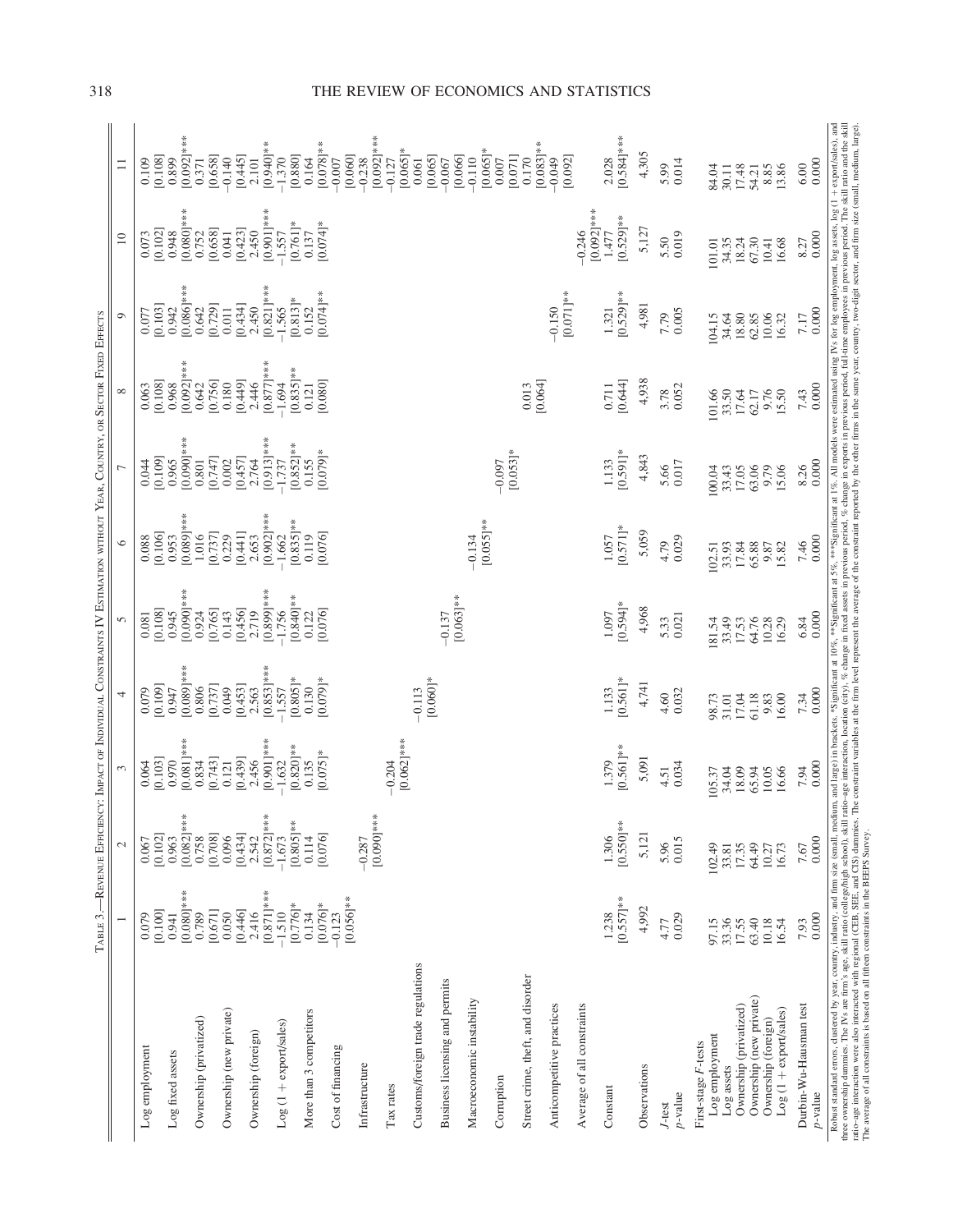| l                                       |  |
|-----------------------------------------|--|
|                                         |  |
| I                                       |  |
| j                                       |  |
| ١<br>I                                  |  |
| l                                       |  |
|                                         |  |
| i                                       |  |
| I                                       |  |
|                                         |  |
|                                         |  |
| ׇ֚֘֝֬                                   |  |
|                                         |  |
| ׇ֕֡<br>l<br>ļ                           |  |
| ֚֚֚֬                                    |  |
|                                         |  |
|                                         |  |
| j                                       |  |
|                                         |  |
| f<br>ĺ<br>ļ                             |  |
| ׇֺ<br>I                                 |  |
| i                                       |  |
| I                                       |  |
| ļ<br>i                                  |  |
| ׇ֚֚֘֝<br>Ì                              |  |
| i<br>ļ<br>j<br>$\overline{\phantom{a}}$ |  |
| i<br>İ<br>֕                             |  |
| I                                       |  |
| j<br>i<br>֧֕֕֜֡                         |  |

|                                   |                                         |                         | 3                       |                         |                         |                         |                         |                         |                         |                         |                             |
|-----------------------------------|-----------------------------------------|-------------------------|-------------------------|-------------------------|-------------------------|-------------------------|-------------------------|-------------------------|-------------------------|-------------------------|-----------------------------|
|                                   | [0.190]***<br>0.586                     | $[0.184]$ ***<br>0.590  | $[0.177]$ ***<br>0.608  | $0.184]$ ***<br>0.604   | $0.192]***$<br>0.541    | $0.195]$ ***<br>0.512   | $0.201]$ ***<br>0.540   | $0.182]***$<br>0.605    | $0.183]***$<br>0.585    | $[0.185]$ ***<br>0.592  | $0.221]$ **<br>0.458        |
|                                   | 0.369                                   | 0.367                   | 0.349                   | 0.361                   | 0.422                   | 0.462                   | 0.397                   | 0.341                   | 0.368                   | 0.365                   | 0.511                       |
|                                   | $[0.204]$ *<br>$\frac{-0.237}{[0.387]}$ | $[0.195]$ *<br>$-0.422$ | $[0.187]$ *<br>$-0.411$ | $[0.191]$ *<br>$-0.327$ | $[0.187]$ *<br>$-0.379$ | $[0.201]$ *<br>$-0.337$ | $[0.216]$ *<br>$-0.414$ | $[0.198]$ *<br>$-0.413$ | $[0.195]$ *<br>$-0.446$ | $[0.197]$ *<br>$-0.306$ | $[0.228]$ *<br>$-0.327$     |
|                                   | $-0.489$                                | [0.426]<br>$-0.530$     | [0.422]<br>$-0.518$     | [0.440]<br>$-0.53$      | [0.469]<br>$-0.496$     | [0.486]<br>$-0.448$     | [0.440]<br>$-0.597$     | [0.469]<br>$-0.517$     | [0.469]<br>$-0.543$     | [0.375]<br>$-0.486$     | [0.527]<br>$-0.478$         |
|                                   | $[0.273]$ *                             | $[0.261]$ **            | $[0.256]$ **            | $[0.263]$ *             | $[0.261]$ *             | $[0.272]$ *             | $[0.256]$ **            | $[0.272]$ *             | $[0.261]$ **            | $[0.263]$ *             | [0.306]                     |
|                                   | $[0.516]$ ***<br>1.765                  | $[0.538]$ **<br>1.577   | $[0.526]$ ***<br>1.560  | $[0.520]$ ***<br>1.479  | $[0.571]$ ***<br>1.514  | $[0.596]$ **<br>1.504   | $[0.545]$ ***<br>1.644  | $[0.526]$ ***<br>1.591  | $[0.546]***$<br>1.556   | $[0.492]$ ***<br>1.699  | $[0.636]$ **<br>1.508       |
|                                   | [0.528]<br>$-0.385$                     | [0.543]<br>$-0.250$     | [0.534]<br>$-0.237$     | [0.531]<br>$-0.146$     | [0.568]<br>$-0.219$     | [0.561]<br>$-0.116$     | [0.561]<br>$-0.167$     | [0.543]<br>$-0.103$     | [0.633]<br>$-0.163$     | [0.504]<br>$-0.339$     | [0.633]<br>$-0.163$         |
|                                   | $0.051$ ]*<br>0.091                     | 0.092                   | 0.094                   | 0.090                   | 0.096                   | 0.099                   | 0.117                   | 0.092                   | 0.096                   | 0.090                   | 0.118                       |
|                                   | 0.009                                   | $[0.051]$ *             | $[0.051]$ *             | $[0.051]$ *             | $0.052]$ *              | $0.052]$ *              | $0.050]$ *              | (640.0)                 | $[0.051]$ *             | $0.051]$ *              | $[0.059]$ *<br>0.024        |
|                                   | [0.032]                                 | $-0.035$                |                         |                         |                         |                         |                         |                         |                         |                         | [0.041]<br>$-0.024$         |
|                                   |                                         | [0.049]                 | [0.031]<br>$-0.019$     |                         |                         |                         |                         |                         |                         |                         | [0.066]<br>[0.043]<br>0.002 |
| Customs/foreign trade regulations |                                         |                         |                         | [0.032]<br>$-0.002$     |                         |                         |                         |                         |                         |                         | [0.047]<br>0.069            |
| Business licensing and permits    |                                         |                         |                         |                         | [0.037]<br>$-0.056$     |                         |                         |                         |                         |                         | [0.046]<br>$-0.072$         |
| Macroeconomic instability         |                                         |                         |                         |                         |                         | [0.037]<br>$-0.012$     |                         |                         |                         |                         | [0.043]<br>0.004            |
|                                   |                                         |                         |                         |                         |                         |                         | $[0.035]$ *<br>$-0.062$ |                         |                         |                         | [0.050]<br>$-0.053$         |
| Street crime, theft, and disorder |                                         |                         |                         |                         |                         |                         |                         | [0.035]<br>$-0.053$     |                         |                         | [0.059]<br>0.015            |
| Anticompetitive practices         |                                         |                         |                         |                         |                         |                         |                         |                         | $-0.034$                |                         | $-0.054$                    |
| Average of all constraints        |                                         |                         |                         |                         |                         |                         |                         |                         | [0.041]                 | [0.055]<br>$-0.055$     | [0.053]                     |
|                                   | $[0.452]$ ***<br>2.241                  | $[0.398]$ ***<br>2.380  | $[0.413]$ ***<br>2.390  | $[0.399]$ ***<br>2.253  | $[0.407]$ ***<br>2.351  | $[0.399]$ ***<br>2.139  | $[0.398]$ ***<br>2.470  | $[0.398]$ ***<br>2.477  | $[0.382]$ ***<br>2.435  | $[0.450]$ ***<br>2.427  | $[0.407]$ ***<br>2.195      |
|                                   | 4,992                                   | 5,121                   | 5,091                   | 4,741                   | 4,968                   | 5,059                   | 4,843                   | 4,938                   | 4,981                   | 5,127                   | 4,305                       |
|                                   | 0.329<br>0.95                           | 0.385<br>0.76           | 0.399<br>0.71           | 0.560<br>0.34           | 0.444<br>0.59           | 0.409<br>0.68           | 0.342<br>0.90           | 0.501<br>0.45           | 0.374<br>0.79           | 0.331<br>0.95           | 0.373<br>0.79               |
|                                   | 88.55                                   | 93.33                   | 93.98                   | 85.51                   | 92.10                   | 93.40                   | 91.99                   | 89.96                   | 91.48                   | 93.75                   | 78.81                       |
|                                   | 35.66                                   | 38.42                   | 37.92                   | 34.58                   | 37.45                   | 37.77                   | 36.53                   | 36.35                   | 37.79                   | 38.27                   | 29.71                       |
|                                   | 18.39                                   | 18.74                   | 18.61                   | 17.86                   | 18.67                   | 18.38                   | 18.52                   | 19.02                   | 20.67                   | 18.69                   | 17.86                       |
| Ownership (new private)           | 56.54                                   | 58.75                   | 59.08                   | 54.54                   | 58.58                   | 59.26                   | 57.07                   | 56.92                   | 58.21                   | 59.27                   | 49.83                       |
|                                   | 9.83<br>15.03                           | 10.16<br>15.59          | 10.19<br>15.52          | 9.86<br>14.57           | 10.13<br>15.08          | 9.89<br>14.79           | 14.00<br>9.72           | 9.79<br>14.32           | 15.10<br>10.02          | 10.24<br>15.31          | 8.83<br>12.55               |
|                                   | 8.89                                    | 9.78                    | 9.40                    | 9.55                    | 9.59                    | 9.63                    | 10.85                   | 10.41                   | 10.11                   | 9.36                    | 9.78                        |
| Durbin-Wu-Hausman test            | 0.000                                   | 0.000                   | 0.000                   | 0.000                   | 0.000                   | 0.000                   | 0.000                   | $0.000$                 | 0.000                   | 0.000                   | 0.000                       |

Robus standard erros, clusteed by year, county, industry, and firm aize (small, medium, and large) in brackets. \*Significant at 1%, \*\*\*\$5gmificant at 1%. All models were estimated using IVs for log employment, log asses, l three ownership dumnies. The IVs are firm's age, skill ratio (college/high school), skill ratio-age interaction, location (city), % change in previous period, % change in exports in previous period, full-time employees in ratio-age interacted with regional (CEB, SEE, and CIS) dummies. The constraint variables at the firm level represent the average of the constraint reported by the other firms in the same year, country, two-digit sector, an The average of all constraints is based on all fifteen constraints in the BEEPS Survey.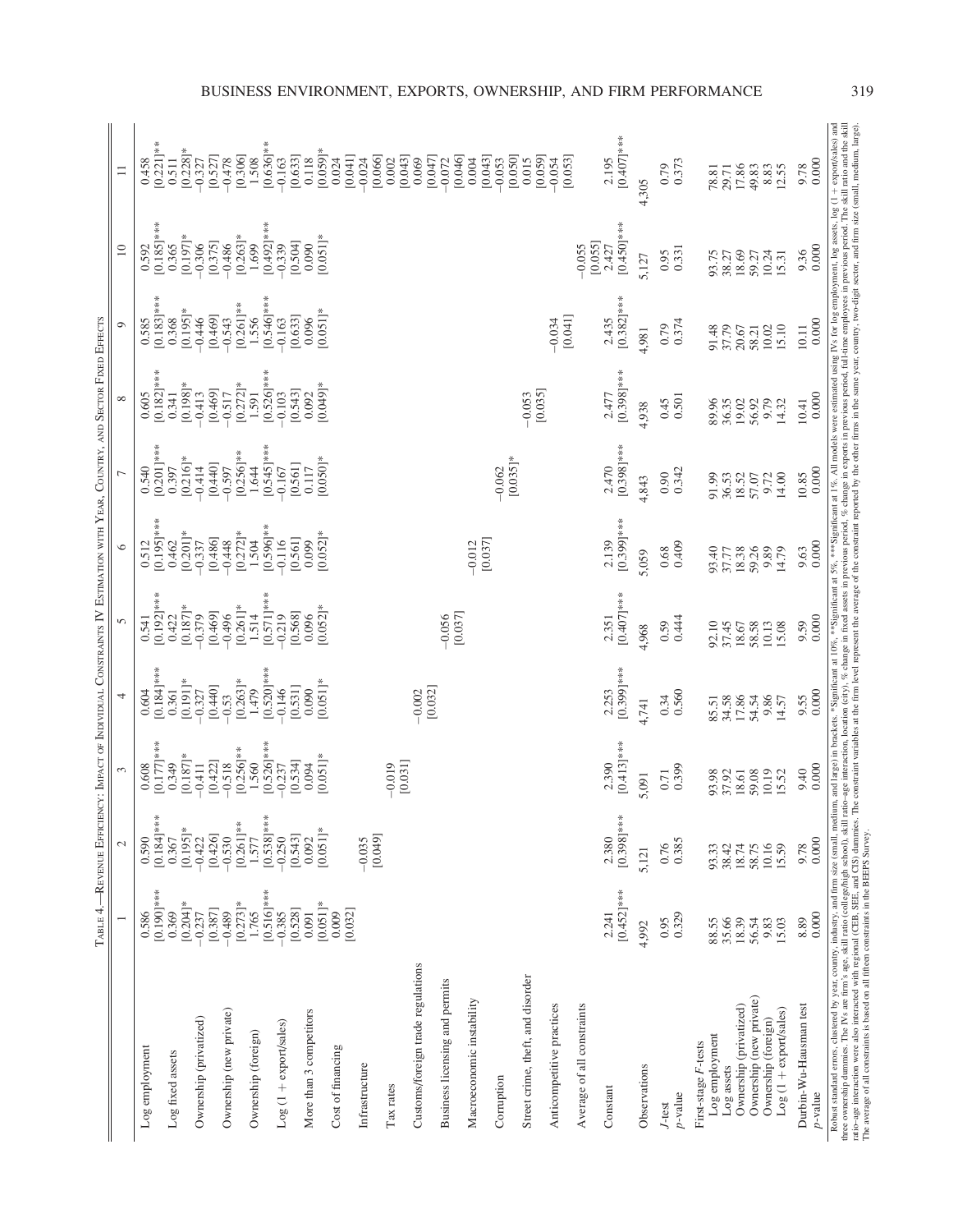Our first set of analytical extensions relates to the reporting of constraints. It is possible that different respondents center their ratings of constraints differently (for example, some are tougher and some are more benevolent evaluators). It might also be that some respondents use the entire range of possible answers, while others tend to use more the middle of the range (on a scale from 1 to 4, some respondents might use only 2 and 3 as an answer, whereas others might use the whole range from 1 to 4). In tables A5 and A6, we check the robustness of our results from tables 3 and 4 against these possible behavioral patterns. In particular, we subtract the individual firm's average value of all fifteen constraints from each reported constraint and divide the result by the standard deviation of all answers of the firm (that is, we control for attitude as well as the fact that some people might use the full range of available answers while others might not). In both tables, we also include the average value of all constraints in each firm as a regressor to assess the part played by the average reported severity of constraints and the deviation of individual constraints from this mean level. As may be seen from tables A5 and A6, the estimates based on the standardized constraint variables lead to the same conclusions as the results in tables 3 and 4. In particular, estimates without country, sector, and year fixed effects (table A5) suggest that the average level of constraints reported by each firm has a negative effect on performance. Moreover, the coefficients on most individual constraints entered one at a time are insignificant; two are negative and one is positive. When the constraints are entered jointly, three coefficients are negative, and six are insignificant. Taking into account the negative coefficient on the average of all constraints, these results parallel the findings in table 3 that constraints have a negative effect on performance. When the country, sector, and year fixed effects are included (table A6), the effect of the average level of constraints of each firm becomes insignificant, suggesting that the previously significant effect was picking up the country-sector-year effect. Moreover, only one individual constraint (tax rates) has a negative effect regardless of whether the constraints are entered one at a time or jointly. The results in table A6 hence parallel the findings in table 4 and indicate that once we control for fixed country, sector, and time differences, the negative effects of virtually all business environment constraints disappear.

Our second robustness check entails estimating equation (1) in the form of the Solow (TFP) residual and thus avoiding the need to instrument the input variables. These OLS results, estimated without country, sector, and year fixed effects, are reported in table A7. As may be seen from this table, when the constraints are entered one at a time or simultaneously, five of the nine coefficients are significantly negative, two are insignificant, and two (on customs/foreign trade regulations and on anticompetitive practices) are positive. The coefficient on the average of all constraints (column 10) is statistically insignificant. When we replicate the estimation with country, sector, and year fixed effects,

three coefficients are negative, five are insignificant, and one is positive.<sup>20</sup> The Solow (TFP) residual approach hence generates broadly similar results to those reported in tables 3 and 4, with fewer estimated coefficients being significant in the specification with country, sector, and year effects.

We have also extended the analysis by looking at the possible impact that interactions of constraints might have on performance, in line with recent explorations in the development literature (see Aghion et al., 2005, 2006). The intuition here is that, say, corruption may or may not have a direct impact itself, but it may exert an effect through its association with other constraints related to government policies and regulations, such as the functioning of the judiciary, uncertainty about regulatory policies, labor regulations, business licensing, and tax administration and tax rates. To explore whether this is indeed the case, we have augmented the base model with interactions of constraints that may be hypothesized to be related. For example, we have interacted corruption with functioning of the judiciary, uncertainty about regulatory policies, labor regulations, business licensing, and tax administration and tax rates. Neither when the interactions are entered one at a time nor when they are all entered simultaneously do we find statistically significant results.<sup>21</sup> This example is representative in that we are unable to find any robust evidence for other interactions either.

In another set of extensions, we have explored the idea of heterogeneity across regions and examined whether significant results can be obtained if we estimate the models separately within each of the three main regions covered by our data: Central Europe and the Baltics (CEB), southeastern Europe (SEE), and the CIS. The findings from these estimations allow the slope coefficients to vary by region, and the results are similar to those presented for the sample as a whole. When the country, year, and sector fixed effects are excluded, few constraints are significant, and a number of the signs are counterintuitive. When the country, year, and sector fixed effects are included, virtually all constraints lose significance.

One important result that we are obtaining in our analysis is that country differences, presumably in the overall business environment but also in other aspects, matter for firm performance, while the within-country cross-firm differences do not. Closer inspection of the country fixed effects reveals that while not all are significant, the ranking of countries corresponds to a significant extent to what might be expected from other measures, such as the EBRD transition indicators. $^{22}$  That is, the ranking, for instance, mostly confirms that firms in the Central European countries have higher average levels of efficiency than those from either SEE or the CIS. However, the rankings are not stable and have a number of unexpected features. For instance,

<sup>&</sup>lt;sup>20</sup> These results may be obtained from the authors on request. <sup>21</sup> These results may be obtained from the authors on request. <sup>22</sup> See EBRD (1995, 1999).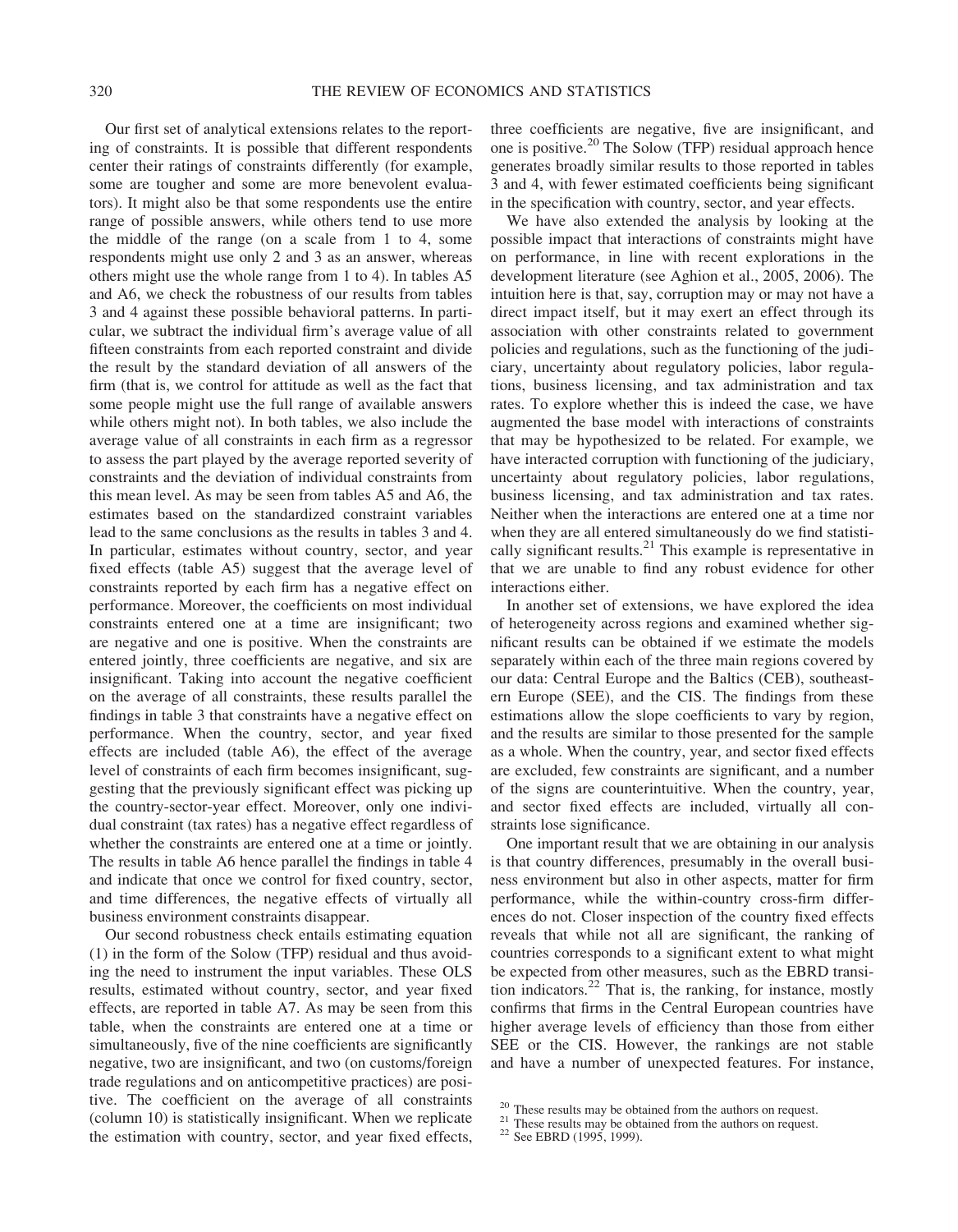Serbia and Macedonia consistently rank above the most economically advanced (new EU) countries such as the Czech Republic, Hungary, and Poland. This suggests that the country effects are also capturing other sources of heterogeneity, such as differences in accounting and reporting systems. For these very reasons, it is desirable to control for country effects, realizing that they capture many features of heterogeneity, rather than excluding them or attributing the cross-country heterogeneity to just a single factor, such as a particular aspect of the business environment.

Finally, in order to check if the results are by chance driven by the particular sample of firms that we use, we have also carried out some of the key estimations on the AMA-DEUS data set that contains information on over 150,000 firms in eight transition countries during the period 1997 to 2006.<sup>23</sup> Although AMADEUS does not exactly replicate the variables available in the BEEPS, it does allow us to estimate very similar specifications to those used above. Table 5 replicates the estimations reported for BEEPS in table A4, using the AMADEUS sample. The constraints variables at the firm level are again the BEEPS average constraints for the same country, two-digit sector, and firm size. It can be seen that when entered individually none of the constraints variables is significant. When entered jointly, only one variable, tax rates, enters significantly and with the predicted sign. The remaining constraints are insignificant, with one (macroeconomic instability) being significant but perversely signed. The main results hence do not appear to be driven by any peculiarity of the BEEPS sample of firms.

### B. Using Doing Business and Heritage Foundation Indicators

In view of our findings based on manager perceptions of the business environment, a question arises as to whether the findings are robust in that other measures of the business and institutional environment would produce similar results. To answer this question, we have examined the effects that widely used indices of the business environment and institutions have when combined with our BEEPS firmlevel data. $^{24}$  In particular, we have merged our firm-level data with twelve of the Doing Business indicators produced by the World Bank. These are the number of procedures to register a business, time to register a business, cost of registering a business, rigidity of employment regulations, restrictions on firing workers, cost of firing a worker, number of procedures to enforce a contract payment after default, time to enforce a contract payment after default, cost of enforcing a contract payment after default, time to effectuate bankruptcy, cost of effectuating bankruptcy, and recovery rate in a bankruptcy. As an alternative, we have

also used the ten indices of economic freedom produced by the Heritage Foundation: trade tariffs, tax rates, government intervention, monetary policy (inflation), restrictions on foreign direct investment, banking and finance sector restrictions, wage and price controls, property rights issues, business and other regulations, and the extent of informal markets. The Doing Business indicators are on a 1 to 100 scale or have a natural value (days, number of procedures, and so on), while the Heritage Foundation indices are measured on a 1 to 5 scale (1 = best or most free and  $5 =$  worst or least free). The data for the Heritage Foundation relate to 2001 and 2004, while those for Doing Business were published in 2003 and 2006 (and collected mostly in 2002 and  $2005$ ).<sup>25</sup>

A major issue that arises in all studies using the Doing Business and Heritage Foundation indicators is that the values of these indicators are highly correlated over time. For the two years that we use, the Heritage Foundation indicators for our 27 countries have a correlation that ranges between 0.91 (government intervention) and 0.99 (business and other regulation). This means that the indicators are close to being indistinguishable from country fixed effects. The Doing Business indicators are potentially more interesting than the Heritage Foundation indices for the fixedeffects regressions because some are less correlated over time; the correlation coefficients range from 0.84 for time to start a business to almost 1.0 for contracts procedures. Yet as may be seen from table 6, when we enter the Doing Business indicators individually into the IV regressions with country, industry, and year fixed effects, only three coefficients are negative, two are positive, and seven are statistically insignificant. When we enter the indicators simultaneously, four are negative and eight are insignificant. Of the three indicators that have a correlation of the 2003 and 2006 values below 0.9 (time to register a business, cost of registering a business, and restrictions on firing workers), two generate a negative effect and one a positive effect when entered individually, while one produces a negative coefficient and two produce an insignificant coefficient when entered simultaneously. In the IV regressions without the fixed effects (not reported in a tabular form here), only two of the twelve constraints have a negative effect.

In view of the space constraints, we briefly report the remaining results in this area without the corresponding tables.<sup>26</sup> When we enter the Doing Business indicators one at a time into OLS regressions without country, industry, and year fixed effects, we obtain seven coefficients that are negative, three that are positive, and two that are statistically insignificant. When all the business environment indicators are entered simultaneously, six coefficients are negative, five are positive, and one is statistically insignificant. Hence, even in the OLS specification without fixed country,

 $^{23}$  The countries are Bulgaria, Croatia, Czech Republic, Estonia, Latvia, Lithuania, Poland, and Ukraine.

<sup>&</sup>lt;sup>24</sup> We thank John DiNardo for suggesting this analytical extension to us.

<sup>&</sup>lt;sup>25</sup> "Doing Business" was first published in 2003.<br><sup>26</sup> They may be obtained from the authors on request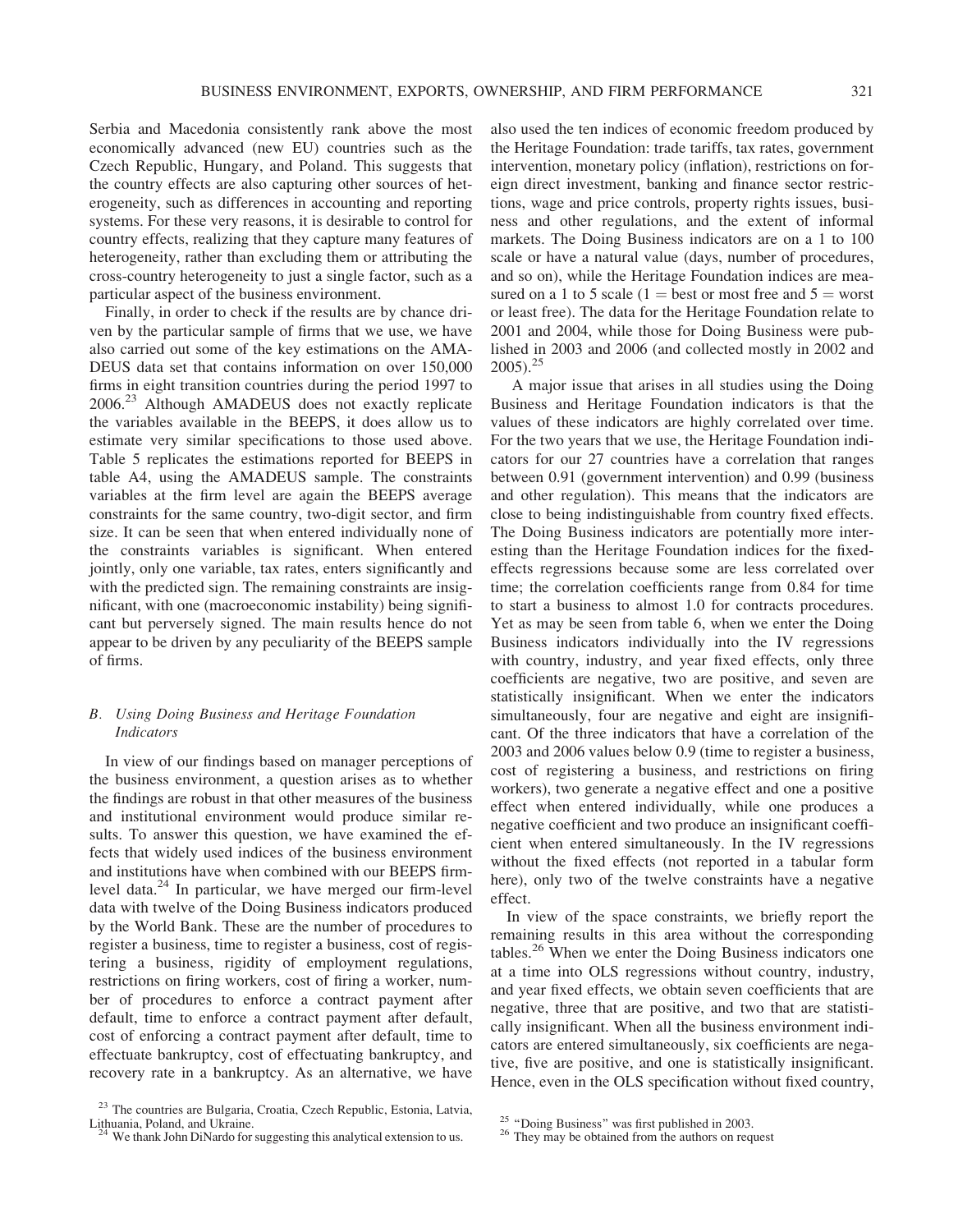| 0.282                                                                                                                                 | $0.018$ ]***<br>0.663  | $0.014]***$<br>$[0.035]$ ***<br>0.150   | $[0.098]$ **<br>$-0.251$          | $[0.078]$ ***<br>$-1.058$ | [0.035]<br>$-0.027$                | $[0.139]$ *<br>0.261  | [0.084]<br>$-0.090$                                            | 0.016             | [0.030]<br>[0.055]  | $[0.038]$ *<br>$-0.065$ | [0.035]<br>0.015      | [0.043]<br>$-0.022$            | $0.0301***$<br>0.102      | [0.029]<br>0.005    | [0.039]<br>0.050                  | [0.034]<br>0.007          |                            | $[0.306]$ ***<br>3.916 | 156,765<br>0.839 |                                                                                                                                                                                                                                                                                                                                                                                                                                                                                                                                                                                                                                                                                                   |
|---------------------------------------------------------------------------------------------------------------------------------------|------------------------|-----------------------------------------|-----------------------------------|---------------------------|------------------------------------|-----------------------|----------------------------------------------------------------|-------------------|---------------------|-------------------------|-----------------------|--------------------------------|---------------------------|---------------------|-----------------------------------|---------------------------|----------------------------|------------------------|------------------|---------------------------------------------------------------------------------------------------------------------------------------------------------------------------------------------------------------------------------------------------------------------------------------------------------------------------------------------------------------------------------------------------------------------------------------------------------------------------------------------------------------------------------------------------------------------------------------------------------------------------------------------------------------------------------------------------|
| $0.019$ <sup>***</sup><br>0.269                                                                                                       | 0.665                  | $[0.014]$ ***<br>$[0.034]$ ***<br>0.154 | $[0.094]$ **<br>$-0.240$          | $[0.076]$ ***<br>$-1.041$ | [0.036]<br>$-0.049$                | $[0.132]$ *<br>0.247  | [0.081]<br>$-0.087$                                            |                   |                     |                         |                       |                                |                           |                     |                                   |                           | [0.082]<br>$-0.103$        | $[0.299]$ ***<br>4.413 | 164,626<br>0.841 |                                                                                                                                                                                                                                                                                                                                                                                                                                                                                                                                                                                                                                                                                                   |
| 0.270                                                                                                                                 | $0.018$ ]***<br>0.665  | $[0.014]$ ***<br>$[0.034]$ ***<br>0.152 | $[0.094]$ **<br>$-0.237$          | $[0.075]$ ***<br>$-1.041$ | [0.035]<br>$-0.045$                | $[0.132]$ *<br>0.249  | [0.081]<br>$-0.088$                                            |                   |                     |                         |                       |                                |                           |                     |                                   | [0.034]<br>$-0.009$       |                            | $[0.242]$ ***<br>4.180 | 160,454<br>0.84  |                                                                                                                                                                                                                                                                                                                                                                                                                                                                                                                                                                                                                                                                                                   |
| 0.271                                                                                                                                 | $0.018$ ]***<br>0.665  | $[0.014]$ ***<br>$[0.034]$ ***<br>0.153 | $[0.094]$ **<br>$-0.239$          | $[0.078]$ ***<br>$-1.051$ | [0.035]<br>$-0.039$                | $[0.131]$ *<br>0.257  | [0.080]<br>$-0.089$                                            |                   |                     |                         |                       |                                |                           |                     | [0.068]<br>0.004                  |                           |                            | $[0.273]$ ***<br>4.143 | 163,977<br>0.839 |                                                                                                                                                                                                                                                                                                                                                                                                                                                                                                                                                                                                                                                                                                   |
| $0.020$ <sup>***</sup><br>0.268                                                                                                       | 0.670                  | $[0.014]$ ***<br>$[0.035]$ ***<br>0.150 | $[0.095]$ **<br>$-0.234$          | $[0.076]$ ***<br>$-1.032$ | [0.035]<br>$-0.032$                | $[0.138]$ *<br>0.269  | [0.081]<br>$-0.096$                                            |                   |                     |                         |                       |                                |                           | [0.036]<br>$-0.006$ |                                   |                           |                            | $[0.273]$ ***<br>4.131 | 160,044<br>0.841 |                                                                                                                                                                                                                                                                                                                                                                                                                                                                                                                                                                                                                                                                                                   |
| $[0.018]$ ***<br>0.270                                                                                                                | 0.664                  | $[0.014]$ ***<br>$[0.034]$ ***<br>0.154 | $[0.092]$ **<br>$-0.231$          | $[0.075]$ ***<br>$-1.041$ | [0.035]<br>$-0.042$                | $[0.136]$ *<br>0.2560 | [0.080]<br>$-0.088$                                            |                   |                     |                         |                       |                                | [0.053]<br>0.026          |                     |                                   |                           |                            | $[0.271]$ ***<br>4.081 | 164,583<br>0.84  |                                                                                                                                                                                                                                                                                                                                                                                                                                                                                                                                                                                                                                                                                                   |
| 0.272                                                                                                                                 | $[0.018]$ ***<br>0.663 | $[0.014]$ ***<br>$[0.034]$ ***<br>0.152 | $[0.093]$ **<br>$-0.232$          | $[0.078]$ ***<br>$-1.052$ | [0.035]<br>$-0.042$                | $[0.135]$ *<br>0.263  | [0.081]<br>$-0.089$                                            |                   |                     |                         |                       | [0.047]<br>$-0.059$            |                           |                     |                                   |                           |                            | $[0.273]$ ***<br>4.303 | 163,982<br>0.84  |                                                                                                                                                                                                                                                                                                                                                                                                                                                                                                                                                                                                                                                                                                   |
| 0.275                                                                                                                                 | $0.017$ ]***<br>0.663  | $[0.013]$ ***<br>$[0.034]$ ***<br>0.151 | $[0.095]$ ***<br>$-0.248$         | $[0.075]$ ***<br>$-1.044$ | [0.036]<br>$-0.047$                | $[0.130]$ *<br>0.242  | [0.083]<br>$-0.080$                                            |                   |                     |                         | [0.052]<br>0.012      |                                |                           |                     |                                   |                           |                            | $[0.242]$ ***<br>4.144 | 162,714<br>0.841 |                                                                                                                                                                                                                                                                                                                                                                                                                                                                                                                                                                                                                                                                                                   |
| TABLE 5.—ESTIMATES OF REVENUE EFFICIENCY USING AMADEUS DATA OLS ESTIMATION WITH YEAR × COUNTRY FIXED EFFECTS<br>$0.018$ ]***<br>0.270 | 0.665                  | $[0.014]$ ***<br>$[0.034]$ ***<br>0.153 | $[0.096]$ **<br>$-0.238$          | $[0.075]$ ***<br>$-1.057$ | [0.035]<br>$-0.045$                | $[0.130]$ *<br>0.249  | [0.081]<br>$-0.087$                                            |                   |                     | [0.060]<br>0.001        |                       |                                |                           |                     |                                   |                           |                            | $[0.299]$ ***<br>4.154 | 163,923<br>0.839 |                                                                                                                                                                                                                                                                                                                                                                                                                                                                                                                                                                                                                                                                                                   |
| $[0.018]$ ***<br>0.270                                                                                                                | 0.665                  | $[0.014]$ ***<br>$[0.034]$ ***<br>0.154 | $[0.093]$ **<br>$-0.234$          | $-1.043$                  | $[0.076]$ ***<br>-0.045<br>[0.035] | 0.256                 | $\begin{array}{c} [0.132]^{*}\\ -0.088 \\ [0.081] \end{array}$ |                   | [0.072]<br>$-0.025$ |                         |                       |                                |                           |                     |                                   |                           |                            | $[0.275]$ ***<br>4.195 | 164,626<br>0.841 |                                                                                                                                                                                                                                                                                                                                                                                                                                                                                                                                                                                                                                                                                                   |
| $[0.019]$ ***<br>0.269                                                                                                                | 0.663                  | $[0.015]$ ***<br>$[0.033]$ ***<br>0.156 | $[0.094]$ **<br>$-0.240$          | $[0.075]$ ***<br>$-1.038$ | [0.035]<br>$-0.045$                | $[0.132]$ *<br>0.256  | [0.082]<br>$-0.091$                                            | $-0.053$          | [0.037]             |                         |                       |                                |                           |                     |                                   |                           |                            | $[0.287]$ ***<br>4.337 | 164,414<br>0.841 |                                                                                                                                                                                                                                                                                                                                                                                                                                                                                                                                                                                                                                                                                                   |
| 0.270                                                                                                                                 | $0.018$ ]***<br>0.665  | $[0.014]$ ***<br>$[0.034]$ ***<br>0.153 | $[0.094]$ **<br>$-0.235$          | $[0.075]$ ***<br>$-1.040$ | [0.035]<br>$-0.044$                | $[0.130]$ *<br>0.253  | [0.080]<br>$-0.088$                                            |                   |                     |                         |                       |                                |                           |                     |                                   |                           |                            | $[0.213]$ ***<br>4.155 | 164,626<br>0.841 |                                                                                                                                                                                                                                                                                                                                                                                                                                                                                                                                                                                                                                                                                                   |
| Log employees                                                                                                                         | Log assets             | Dummy: $\exp$ orts $> 0$                | Ownership (financial sector firm) | Ownership (state)         | Ownership (industrial company)     | Ownership (other)     | Dummy: Foreign ownership                                       | Cost of financing | Infrastructure      | Tax rates               | Customs/Foreign trade | Business licensing and permits | Macroeconomic instability | Corruption          | Street crime, theft, and disorder | Anticompetitive practices | Average of all constraints | Constant               | Observations     | Robust standard errors (clustered by country, period, sector, size for OLS estimates) in brackets; period 1 is 1997-2002, period 2 is 2002-2006 *Significant at 10%, *s*Significant at 5%, ***Significant at 1%. The estimates<br>AMADEUS database for the years 1997 to 2006 and the countries Bulgaria, Croatia, the Czech Republic, Estonia, Latvia Lithuania, Poland, and Ukraine. In the AMADEUS, data ownership is defined by both type (family ownership)<br>(the coefficient on the dummy for foreign owneship represents the efficiency of foreign-owned firms relative to domessitially owned firms after raking into account type of ownership). Both type and origin of ownership are |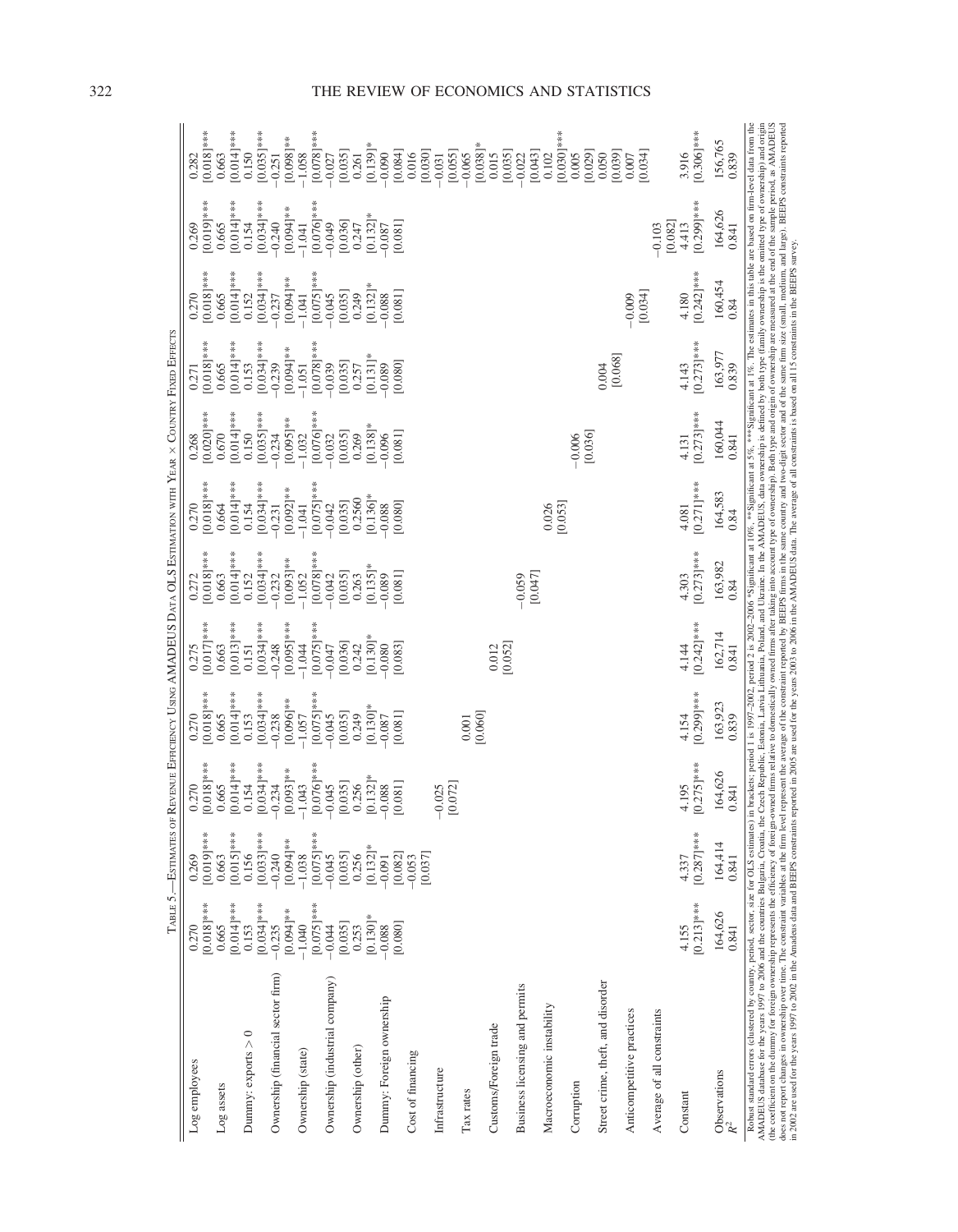|                                                                                                                                                                                                                                                                                                                                                                              |                                 | TABLE 6.—REVENUE EFFICIENCY: IMPACT OF DOING BUSINESS INDICATORS IV ESTIMATION WITH YEAR, COUNTRY, AND SECTOR FIXED EFFECTS |                                 |                                 |                                 |                                 |                                 |                             |                                 |                                 |                                 |                                         |                                                                                                 |
|------------------------------------------------------------------------------------------------------------------------------------------------------------------------------------------------------------------------------------------------------------------------------------------------------------------------------------------------------------------------------|---------------------------------|-----------------------------------------------------------------------------------------------------------------------------|---------------------------------|---------------------------------|---------------------------------|---------------------------------|---------------------------------|-----------------------------|---------------------------------|---------------------------------|---------------------------------|-----------------------------------------|-------------------------------------------------------------------------------------------------|
|                                                                                                                                                                                                                                                                                                                                                                              | $\overline{ }$                  | $\mathcal{L}$                                                                                                               | 3                               | 4                               | 5                               | $\circ$                         |                                 | ${}^{\infty}$               | $\circ$                         | $\overline{10}$                 | $\equiv$                        | $\overline{c}$                          | 13                                                                                              |
| Log employment                                                                                                                                                                                                                                                                                                                                                               | 0.587                           | 0.593                                                                                                                       | 0.572                           | 0.582                           | 0.581                           | 0.590                           | 0.593                           | 0.719                       | 0.591                           | 0.590                           | 0.590                           | 0.591                                   | 0.691                                                                                           |
| Log fixed assets                                                                                                                                                                                                                                                                                                                                                             | $[0.178]$ ***<br>0.396          | $[0.175]$ ***<br>0.391                                                                                                      | $0.1841***$<br>0.411            | $[0.180]$ ***<br>0.401          | $0.181]$ ***<br>0.402           | $[0.175]$ ***<br>0.393          | $0.184$ <sup>***</sup><br>0.389 | $[0.175]$ ***<br>0.252      | $[0.175]$ ***<br>0.391          | $0.177$ <sup>***</sup><br>0.393 | $0.178$ <sup>***</sup><br>0.392 | $0.177$ <sup>***</sup><br>0.391         | $[0.155]$ ***<br>0.285                                                                          |
| Ownership (privatized)                                                                                                                                                                                                                                                                                                                                                       | $[0.192]$ **<br>$-0.329$        | $[0.190]$ **<br>$-0.354$                                                                                                    | $[0.190]$ **<br>$-0.327$        | $[0.195]$ **<br>$-0.325$        | $[0.196]$ **<br>$-0.326$        | $[0.188]$ **<br>$-0.357$        | $[0.188]$ **<br>$-0.344$        | [0.162]<br>$-0.554$         | $[0.190]$ **<br>$-0.346$        | $[0.190]$ **<br>$-0.354$        | $[0.192]$ **<br>$-0.347$        | $[0.190]$ **<br>$-0.351$                | $[0.162]$ *<br>$-0.524$                                                                         |
|                                                                                                                                                                                                                                                                                                                                                                              | [0.395]                         | [0.400]                                                                                                                     | [0.404]                         | [0.411]                         | [0.409]                         | [0.409]                         | [0.406]                         | [0.407]                     | [0.372]                         | [0.372]                         | [0.406]                         | [0.372]                                 | [0.382]                                                                                         |
| Ownership (new private)                                                                                                                                                                                                                                                                                                                                                      | [0.269]<br>$-0.433$             | [0.269]<br>$-0.438$                                                                                                         | [0.271]<br>$-0.437$             | [0.273]<br>$-0.428$             | [0.273]<br>$-0.427$             | [0.273]<br>$-0.439$             | [0.271]<br>$-0.439$             | $[0.257]$ *<br>$-0.493$     | [0.271]<br>$-0.439$             | [0.270]<br>$-0.441$             | [0.271]<br>$-0.440$             | [0.271]<br>$-0.441$                     | $[0.255]$ *<br>$-0.462$                                                                         |
| Ownership (foreign)                                                                                                                                                                                                                                                                                                                                                          | ⋇<br>$[0.512]$ **<br>1.475      | ⋇<br>$[0.516]$ **<br>1.450                                                                                                  | $[0.523]$ **<br>1.486           | ⋇<br>$[0.516]$ **<br>1.468      | $[0.519]$ ***<br>1.455          | $*$<br>$[0.516]$ *<br>1.447     | $[0.516]$ ***<br>1.471          | ⋇<br>$[0.450]$ **<br>1.219  | $[0.516]$ **<br>1.449           | $[0.516]$ ***<br>1.450          | $[0.518]$ **<br>1.460           | $[0.521]$ ***<br>1.455                  | $[0.452]$ ***<br>1.186                                                                          |
| $Log(1 + expont/sales)$                                                                                                                                                                                                                                                                                                                                                      | $-0.066$                        | $-0.060$                                                                                                                    | $-0.082$                        | $-0.059$                        | $-0.051$                        | $-0.040$                        | $-0.059$                        | 0.254                       | $-0.046$                        | $-0.045$                        | $-0.053$                        | $-0.050$                                | 0.256                                                                                           |
| More than 3 competitors                                                                                                                                                                                                                                                                                                                                                      | $[0.046]$ *<br>[0.523]<br>0.079 | $[0.046]$ *<br>[0.525]<br>0.07                                                                                              | $[0.047]$ *<br>[0.533]<br>0.081 | $[0.046]$ *<br>[0.529]<br>0.078 | $[0.046]$ *<br>[0.528]<br>0.078 | $[0.046]$ *<br>[0.528]<br>0.079 | $[0.046]$ *<br>[0.526]<br>0.079 | [0.449]<br>[0.043]<br>0.066 | $[0.046]$ *<br>[0.525]<br>0.079 | $[0.046]$ *<br>[0.529]<br>0.079 | $[0.046]$ *<br>[0.527]<br>0.079 | $[0.046]$ *<br>[0.528]<br>0.079         | [0.043]<br>[0.445]<br>0.063                                                                     |
| (number of procedures)<br>Registering a business<br>Registering a business<br>(time in days)                                                                                                                                                                                                                                                                                 | [0.022]<br>$-0.011$             | $[0.003]*$<br>$-0.006$                                                                                                      |                                 |                                 |                                 |                                 |                                 |                             |                                 |                                 |                                 |                                         | [0.004]<br>[0.022]<br>$-0.004$<br>$-0.011$                                                      |
| (rigidity of employment)<br>Registering a business<br>Employing workers<br>(Cost in % GNI)                                                                                                                                                                                                                                                                                   |                                 |                                                                                                                             | $[0.005]$ ***<br>$-0.013$       | [0.005]<br>0.007                |                                 |                                 |                                 |                             |                                 |                                 |                                 |                                         | $[0.006]$ ***<br>$0.011$<br>[0.008]<br>$-0.016$                                                 |
| Employing workers (Firing)                                                                                                                                                                                                                                                                                                                                                   |                                 |                                                                                                                             |                                 |                                 | $[0.004]$ *<br>$0.007\,$        |                                 |                                 |                             |                                 |                                 |                                 |                                         | 0.014                                                                                           |
| Employing workers (firing<br>cost in weeks of wages)<br>(number of procedures)<br>(Cost in % of debt)<br>Enforcing a contract<br>Enforcing a contract<br>Enforcing a contract<br>(time in days)                                                                                                                                                                              |                                 |                                                                                                                             |                                 |                                 |                                 | [0.006]<br>$-0.005$             | [0.036]<br>0.023                | $[0.001]$ *<br>$-0.001$     | [0.017]<br>0.020                |                                 |                                 |                                         | $[0.006]$ ***<br>$[0.001]$ **<br>[0.009]<br>[0.043]<br>[0.047]<br>0.049<br>$-0.029$<br>$-0.002$ |
| (cost in % of estate)<br>Closing a business<br>Closing a business<br>(time in years)                                                                                                                                                                                                                                                                                         |                                 |                                                                                                                             |                                 |                                 |                                 |                                 |                                 |                             |                                 | [0.182]<br>$-0.055$             | $[0.166]$ ***<br>0.691          |                                         | [0.958]<br>[0.255]<br>0.305<br>0.623                                                            |
| Closing a business [100 - (Recovery<br>rate in cents to the dollar)<br>Constant                                                                                                                                                                                                                                                                                              | [0.531]<br>0.777                | $[0.446]$ **<br>1.080                                                                                                       | $[0.511]$ ***<br>1.665          | [0.428]<br>0.371                | [0.428]<br>0.308                | $[0.413]$ *<br>0.723            | [1.733]<br>$-0.454$             | $[0.426]$ **<br>0.988       | [0.431]<br>0.407                | [0.649]<br>0.782                | $[1.671]$ ***<br>$-5.607$       | [0.009]<br>[1.671]<br>$-0.002$<br>0.777 | $[0.014]$ *<br>[10.005]<br>$-0.028$<br>$-4.044$                                                 |
| Observations                                                                                                                                                                                                                                                                                                                                                                 | 5,050                           | 5,050                                                                                                                       | 5,050                           | 5,050                           | 5,050                           | 5,050                           | 5,050                           | 4,692                       | 5,050                           | 5,050                           | 5,050                           | 5,050                                   | 4,692                                                                                           |
| $p$ -value<br>J-test                                                                                                                                                                                                                                                                                                                                                         | 0.161<br>1.97                   | 0.162<br>1.95                                                                                                               | 0.167<br>1.91                   | 0.168<br>1.90                   | 0.167<br>1.91                   | $0.170\,$<br>1.89               | 0.163<br>1.94                   | 0.017<br>5.68               | 0.161<br>1.97                   | 0.167<br>1.91                   | 0.164<br>1.94                   | 0.163<br>1.94                           | 0.015<br>5.97                                                                                   |
| Log employment<br>First-stage F-tests                                                                                                                                                                                                                                                                                                                                        | 98.17                           | 98.00                                                                                                                       | 97.89                           | 98.01                           | 98.04                           | 98.13                           | 98.02                           | 92.71                       | 98.28                           | 97.10                           | 98.11                           | 98.61                                   | 92.07                                                                                           |
| Ownership (privatized)<br>Log assets                                                                                                                                                                                                                                                                                                                                         | 39.39<br>18.61                  | 39.69<br>18.67                                                                                                              | 39.69<br>18.66                  | 39.78<br>18.87                  | 40.02<br>18.74                  | 39.79<br>18.64                  | 39.56<br>18.66                  | 36.73<br>17.21              | 39.65<br>18.63                  | 39.70<br>18.70                  | 39.65<br>18.68                  | 39.65<br>18.71                          | 37.12<br>17.21                                                                                  |
| Ownership (new private)                                                                                                                                                                                                                                                                                                                                                      | 59.34                           | 59.29                                                                                                                       | 59.48                           | 59.21                           | 59.47                           | 59.33                           | 59.39                           | 54.61                       | 59.37                           | 59.45                           | 59.40                           | 59.33                                   | 54.84                                                                                           |
| $Log(1 + expont/sales)$<br>Ownership (foreign)                                                                                                                                                                                                                                                                                                                               | 10.86<br>18.07                  | 18.08<br>10.87                                                                                                              | 10.84<br>18.04                  | 10.88<br>18.03                  | 18.02<br>10.87                  | 10.89<br>18.07                  | 18.07<br>10.87                  | 10.78<br>17.12              | 18.06<br>10.86                  | 10.85<br>18.02                  | 18.06<br>$10.88\,$              | 10.84<br>18.12                          | 17.09<br>10.84                                                                                  |
| Durbin-Wu-Hausman test<br>$p$ -value                                                                                                                                                                                                                                                                                                                                         | 0.000<br>9.16                   | 0.000<br>9.12                                                                                                               | 0.000<br>9.27                   | 0.000<br>9.15                   | 0.000<br>9.14                   | 0.000<br>9.16                   | 0.000<br>9.16                   | $0.000$<br>8.53             | 0.000<br>9.09                   | 0.000<br>9.15                   | 0.000<br>9.16                   | 0.000<br>9.17                           | 0.000<br>8.39                                                                                   |
| Robust standard errors, clustered by year, country, ind function, and function, and large) in brackets. *Significant at 0%, **Significant at 1%. All models were estimated ing No beg employment, log assets, hog (1 + exports<br>Rate in Cents to the Dollar]" such that, consistent with the other indicators, a higher score is associated with a worse business climate. |                                 |                                                                                                                             |                                 |                                 |                                 |                                 |                                 |                             |                                 |                                 |                                 |                                         |                                                                                                 |
|                                                                                                                                                                                                                                                                                                                                                                              |                                 |                                                                                                                             |                                 |                                 |                                 |                                 |                                 |                             |                                 |                                 |                                 |                                         |                                                                                                 |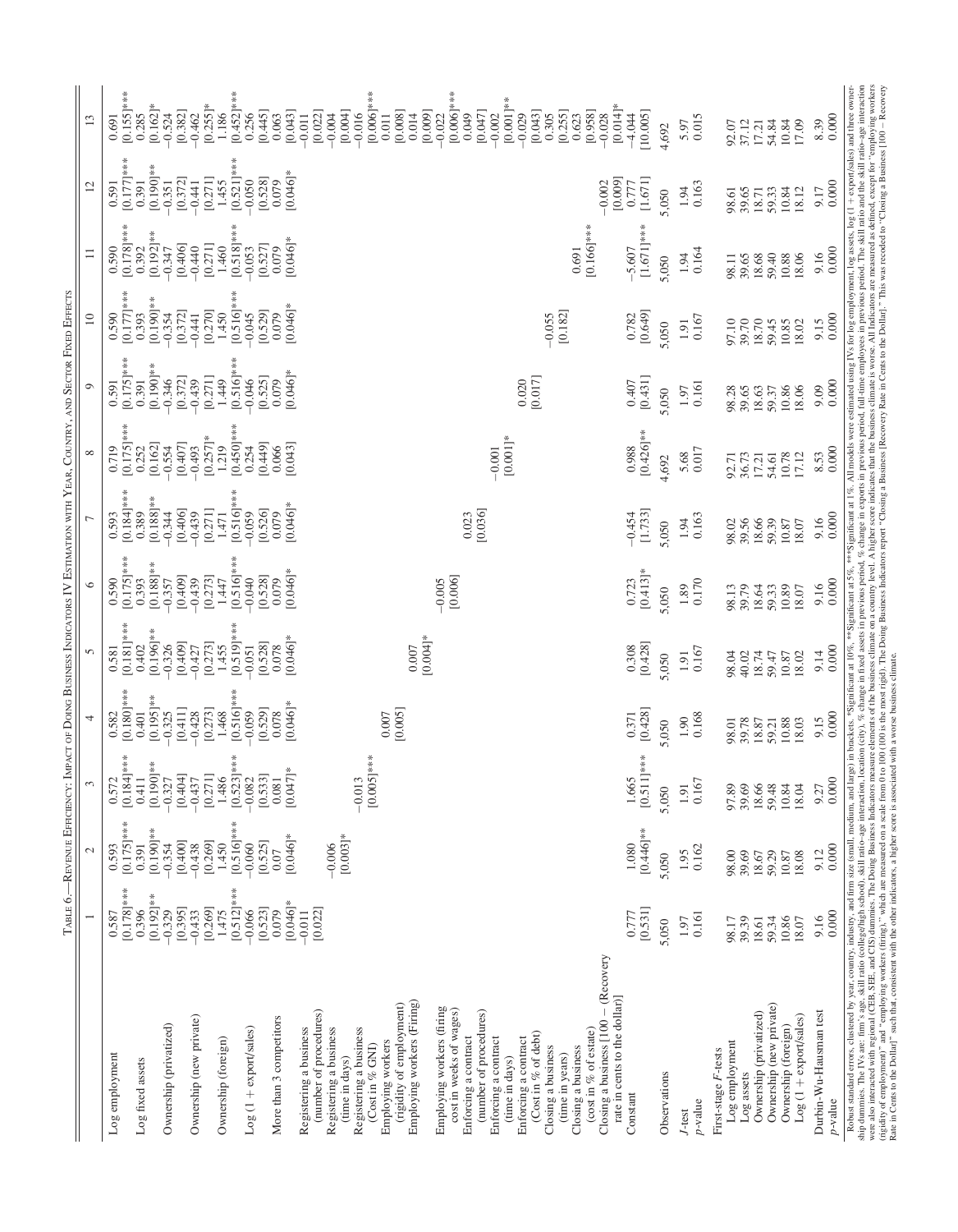sector, and year effects, the Doing Business indicators provide surprisingly limited support for the traditional hypothesis that constraints have a negative effect on performance, and the support is even weaker in the OLS specification with fixed effects and in the IV specifications.

The Heritage Foundation indicators of regulation generate results that are more in line with the existing literature and our findings in tables 3 and 4. When we enter the Heritage Foundation indicators one at a time into our OLS regressions without country, industry, and year fixed effects, the indices all produce the expected negative effects of regulation or constraints on firm performance, as does a simple average index of these ten indices. When the ten indices are entered simultaneously, five retain negative coefficients, two coefficients turn positive, and three become statistically insignificant. Our data hence reproduce the traditional result that when the Heritage indicators are entered one at a time in an OLS regression, they show a strong negative effect of regulation on performance. The effects are quite mixed, however, when the indicators are entered jointly. The fact that the Heritage Foundation indicators are highly correlated over time is reflected in the OLS estimates with country, industry, and year fixed effects. When the Heritage Foundation indicators are entered one at a time, only two of the ten indicators retain negative coefficients, one becomes positive, and seven become statistically insignificant. When all the indicators are entered simultaneously, two coefficients are negative, three are positive, and five are insignificant. When we use the Heritage Foundation indicators in our IV regressions, with or without country, industry, and year fixed effects, the coefficients of the individual Heritage Foundation indicators all become insignificant when entered individually, and they produce three negative, one to three positive, and four to six insignificant coefficients when entered simultaneously. Moreover, the coefficients that are negative are not the same ones in the various specifications. In sum, specifications other than a simple OLS model with each Heritage Foundation constraint entered individually basically fail to generate the expected negative effect of regulation or constraints indicators on firm performance.<sup>27</sup>

Overall, our results indicate that the widely used countrylevel indicators of business and institutional environment do not provide much evidence of a negative relationship between the constraining environment and firm performance. Some of these indicators, particularly the Heritage Foundation indices, produce evidence consistent with this hypothesis in the simplest OLS specifications when the indices are entered one at a time, but not in the specifications when the indices are entered jointly or models that control for other relevant factors.

### C. Rate of Growth of Revenues

Having looked at the effects of the constraints and the structural variables capturing ownership, export orientation and competition on the level of revenue efficiency, we next address the question of whether these variables have any effect on the rate of change in the revenue efficiency of firms. These initial value regressions are estimated on the smaller number of firms in the BEEPS panel data set. We have checked the comparability of the panel to the larger data set by comparing summary statistics and have also replicated on the panel data the same base estimations as we present for the pooled cross-sectional data in table 2. These base estimations performed on the panel data are reported in table A8.

In table 7 we present the results of relating the 2002– 2005 rate of change of real sales revenues to the lagged (2002) levels of the ownership, competition, export orientation, and constraint variables, controlling for the rate of change in labor and capital over the same period. By construction, these initial value regressions eliminate the possibility that the relationship between efficiency, constraints, and the structural variables is brought about by contemporaneous shocks to these variables. Estimation in this instance is by OLS with country, sector, and year fixed effects included. While foreign ownership enters positively, and the coefficient on new private ownership tends to be negative as before, we do not find evidence for any type of ownership having a statistically significant impact on the rate of change of performance. Export orientation enters positively and is mostly statistically insignificant, and we are unable to find any impact from competition. As to the business and institutional constraints, none of the variables generates a significant negative effect, whether entered individually or jointly and the size of the estimated coefficients tends to be small. We hence find no evidence that the level of perceived constraints matters for subsequent rate of change of performance. In particular, the different aspects of the business environment, as measured by these reported constraints, do not affect the subsequent rate of change of efficiency with which firms generate revenue from inputs.

#### V. What Matters for Firm Performance?

Given that indicators of the business environment have been widely used by both international organizations, such as the World Bank, and national development assistance agencies, such as the U.S. Agency for International Development, in formulating key policies and awarding large amounts of assistance, our finding that one cannot detect significant effects of these indicators on firm performance is sobering. Since development funds may be used for alternative policies, our result also raises the issue of whether indi-

 $27$  The power of the tests is obviously low in those instances when we are exploiting the limited variation in the values of these indices over time and one might not be rejecting the null hypothesis of no effects of the constraints even when this null hypothesis is false. The point that we are making is simply that with the indicators at hand, one does not generate the expected negative effect when controlling for cross-country heterogeneity.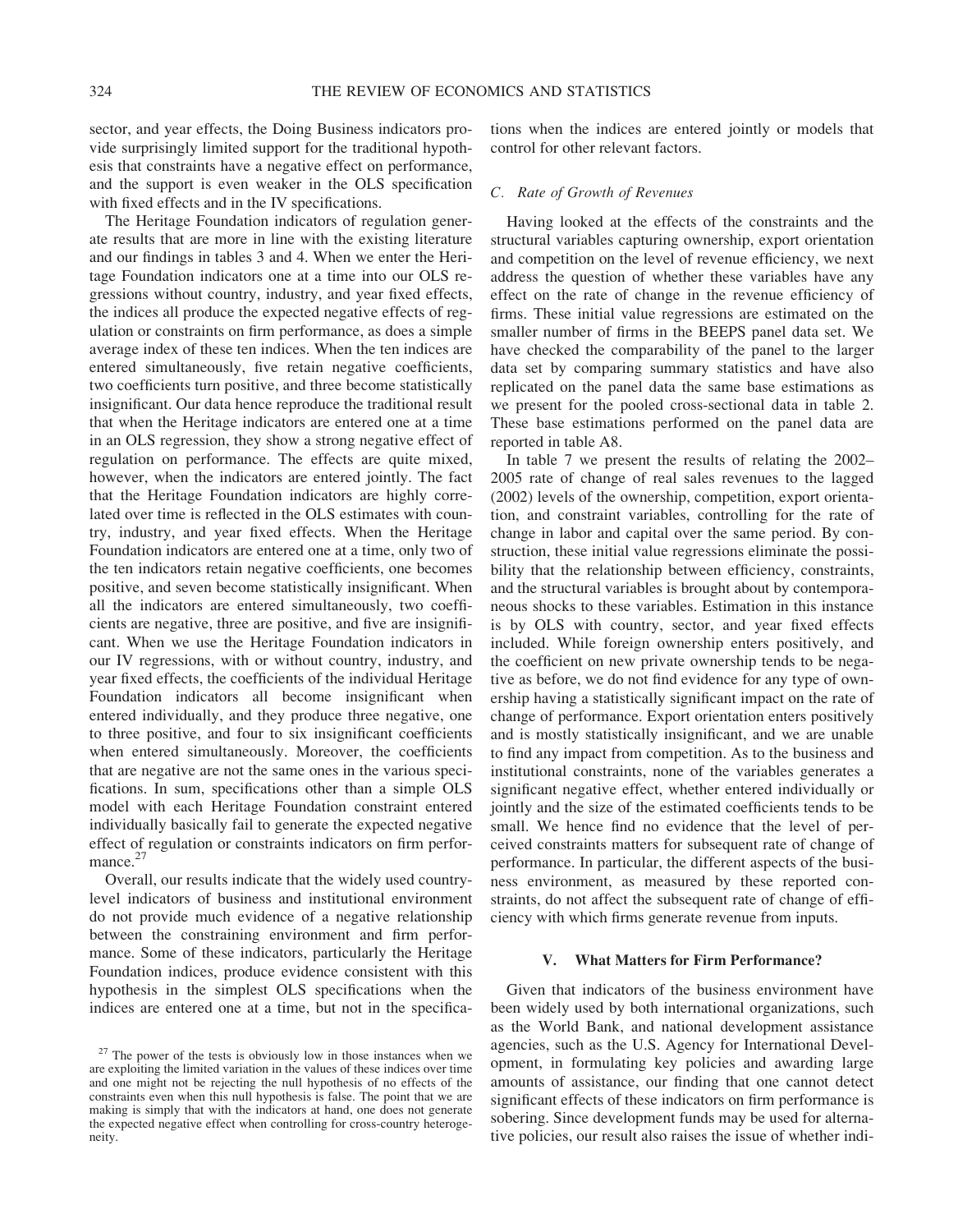|                                                                   |                        | $\mathcal{L}$          | 3                                  | 4                              | $\sqrt{2}$                     | $\circ$                        | $\overline{ }$                 | ${}^{\circ}$                   | 0                              | $\overline{10}$                | $\Box$                         | $\overline{c}$                     | 13                             | $\overline{4}$                    | $\overline{15}$                |
|-------------------------------------------------------------------|------------------------|------------------------|------------------------------------|--------------------------------|--------------------------------|--------------------------------|--------------------------------|--------------------------------|--------------------------------|--------------------------------|--------------------------------|------------------------------------|--------------------------------|-----------------------------------|--------------------------------|
| Log employment growth                                             | $0.032]***$<br>0.238   | $[0.032]$ ***<br>0.242 | $[0.032]$ ***<br>0.241             | $[0.032]$ ***<br>0.244         | $0.0331***$<br>0.243           | $0.0331***$<br>0.245           | $[0.033]$ ***<br>0.242         | $[0.033]$ ***<br>0.246         | $[0.033]$ ***<br>0.246         | $0.0331***$<br>0.245           | $[0.033]$ ***<br>0.246         | $0.033]$ ***<br>0.245              | $[0.033]$ ***<br>0.238         | $[0.033]$ ***<br>0.244            | $0.033]$ ***<br>0.238          |
| Log fixed assets growth                                           | $[0.092]$ ***<br>0.264 | $[0.090]$ ***<br>0.269 | 10.0941 ***<br>0.258               | $[0.092]$ ***<br>0.263         | 0.093]***<br>0.268             | ***[160'0<br>0.265             | $[0.093]$ ***<br>0.267         | $[0.092]$ ***<br>0.263         | $[0.092]$ ***<br>0.262         | $0.092$ ]***<br>0.264          | [0.092]***<br>0.263            | $[0.092]$ ***<br>0.260             | $[0.097]$ ***<br>0.274         | $[0.093]$ ***<br>0.263            | 10.099]***<br>0.279            |
| Ownership (privatized)                                            |                        | 0.035                  |                                    | 0.051                          | 0.062                          | 0.049                          | 0.057                          | 0.047                          | 0.055                          | 0.057                          | 0.057                          | 0.049                              | 0.051                          | 0.051                             | 0.051                          |
| Ownership (new private)                                           |                        | [0.062]<br>$-0.032$    |                                    | [0.067]<br>$-0.009$            | [0.068]<br>0.001               | [0.068]<br>$-0.006$            | [0.067]<br>$-0.003$            | [0.067]<br>$-0.015$            | [0.068]<br>$-0.008$            | [0.067]<br>$-0.005$            | [0.068]<br>$-0.004$            | [0.068]<br>$-0.013$                | [0.067]<br>$-0.008$            | [0.067]<br>$-0.009$               | [0.070]<br>$-0.013$            |
| Ownership (foreign)                                               |                        | [0.065]<br>0.021       |                                    | [0.069]<br>0.035               | [0.070]<br>0.043               | [0.070]<br>0.038               | [0.069]<br>0.041               | [0.069]<br>0.023               | [0.071]<br>0.036               | [0.069]<br>0.039               | [0.070]<br>0.042               | $[0.069]$<br>$0.026$               | [0.070]<br>0.035               | [0.069]<br>0.035                  | [0.073]<br>0.038               |
| Log (1 + export/sales)                                            |                        | [0.070]                | 0.137                              | [0.075]<br>0.111               | [0.076]<br>0.111               | [0.076]<br>0.110               | [0.076]<br>$0.107$             | [0.076]<br>0.102               | [0.078]<br>0.106               | [0.076]<br>0.114               | [0.078]<br>0.117               | [0.076]<br>0.146                   | [0.076]<br>0.106               | [0.075]<br>0.111                  | [0.076]<br>0.126               |
| More than 3 competitors                                           |                        |                        | $[0.076]$ *<br>[0.034]<br>$-0.047$ | [0.036]<br>[0.078]<br>$-0.049$ | [0.079]<br>[0.036]<br>$-0.048$ | [0.078]<br>[0.036]<br>$-0.050$ | [0.078]<br>[0.036]<br>$-0.052$ | [0.081]<br>[0.036]<br>$-0.050$ | [0.079]<br>[0.037]<br>$-0.049$ | [0.036]<br>[0.078]<br>$-0.050$ | [0.081]<br>[0.037]<br>$-0.051$ | $[0.075]$ *<br>[0.036]<br>$-0.054$ | [0.078]<br>[0.036]<br>$-0.043$ | [0.078]<br>[0.036]<br>$-0.049$    | [0.078]<br>[0.037]<br>$-0.055$ |
| Cost of financing                                                 |                        |                        |                                    |                                | $-0.033$                       |                                |                                |                                |                                |                                |                                |                                    |                                |                                   | $-0.032$                       |
| Infrastructure                                                    |                        |                        |                                    |                                | [0.024]                        | $-0.033$                       |                                |                                |                                |                                |                                |                                    |                                |                                   | [0.049]<br>[0.028]<br>$-0.022$ |
| Tax rates                                                         |                        |                        |                                    |                                |                                | [0.040]                        | [0.023]<br>$-0.024$            |                                |                                |                                |                                |                                    |                                |                                   | [0.026]<br>$-0.033$            |
| Customs/foreign trade<br>regulations                              |                        |                        |                                    |                                |                                |                                |                                | [0.024]<br>0.028               |                                |                                |                                |                                    |                                |                                   | [0.025]<br>0.029               |
| <b>Business licensing</b><br>and permits                          |                        |                        |                                    |                                |                                |                                |                                |                                | [0.025]<br>0.015               |                                |                                |                                    |                                |                                   | [0.025]<br>0.018               |
| Macroeconomic instability                                         |                        |                        |                                    |                                |                                |                                |                                |                                |                                | [0.023]<br>$-0.001$            |                                |                                    |                                |                                   | [0.029]<br>0.001               |
| Corruption                                                        |                        |                        |                                    |                                |                                |                                |                                |                                |                                |                                | [0.023]<br>$-0.007$            |                                    |                                |                                   | [0.027]<br>0.000               |
| Anticompetitive practices<br>Street crime, theft,<br>and disorder |                        |                        |                                    |                                |                                |                                |                                |                                |                                |                                |                                | [0.030]<br>0.004                   | $-0.009$                       |                                   | [0.040]<br>$-0.013$<br>0.023   |
| Average of all constraints                                        |                        |                        |                                    |                                |                                |                                |                                |                                |                                |                                |                                |                                    | [0.027]                        | $-0.002$                          | [0.029]                        |
| Constant                                                          | $[0.383]$ ***<br>2.433 | $[0.376]$ ***<br>2.399 | $[0.392]$ ***<br>2.474             | $[0.385]$ ***<br>2.432         | $[0.390]$ ***<br>2.501         | $[0.378]$ ***<br>2.477         | $[0.379]$ ***<br>2.494         | $[0.389]$ ***<br>2.362         | $[0.380]$ ***<br>2.396         | $[0.396]$ ***<br>2.423         | $[0.383]$ ***<br>2.435         | $[0.379]$ ***<br>2.434             | $[0.403]$ ***<br>2.422         | $[0.374]$ ***<br>[0.042]<br>2.436 | $[0.408]$ ***<br>2.502         |
| Observations<br>$R^2$                                             | 683<br>0.215           | 683<br>0.219           | 662<br>0.217                       | 662<br>0.219                   | 658<br>0.222                   | 662<br>0.220                   | 660<br>0.221                   | 657<br>0.220                   | 657<br>0.220                   | 660<br>0.220                   | 655<br>0.222                   | 655<br>0.221                       | 659<br>0.220                   | 662<br>0.219                      | 648<br>0.227                   |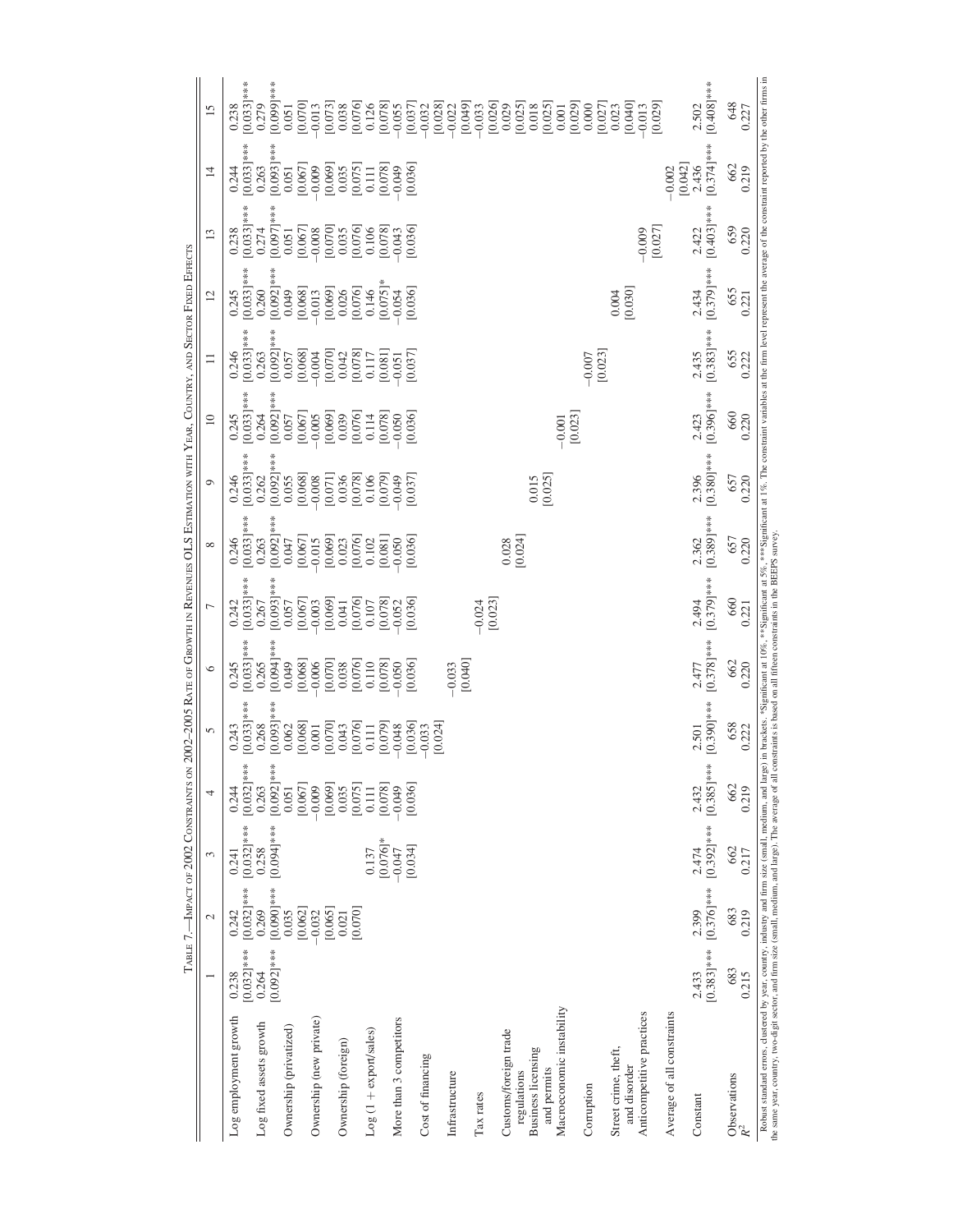|                                         | Individual<br>Constraints<br>(1) | All<br>Constraints<br>(2) | Individual<br>Constraints<br>(3) | All<br>Constraints<br>(4) | Individual<br>Constraints<br>(5) | All<br>Constraints<br>(6) | Individual<br>Constraints<br>(7) | All<br>Constraints<br>(8) |
|-----------------------------------------|----------------------------------|---------------------------|----------------------------------|---------------------------|----------------------------------|---------------------------|----------------------------------|---------------------------|
| Cost of financing                       | $-0.168***$                      | $-0.057$                  | $-0.021$                         | $-0.013$                  | $-0.174***$                      | $-0.061$                  | $-0.002$                         | 0.031                     |
|                                         | [0.060]                          | [0.064]                   | [0.037]                          | [0.046]                   | [0.056]                          | [0.065]                   | [0.073]                          | [0.056]                   |
| Infrastructure                          | $-0.337***$                      | $-0.303***$               | $-0.042$                         | $-0.007$                  | $-0.372***$                      | $-0.299**$                | $-0.060$                         | $-0.062$                  |
|                                         | [0.099]                          | [0.102]                   | [0.055]                          | [0.069]                   | [0.108]                          | [0.108]                   | [0.117]                          | [0.115]                   |
| Tax rates                               | $-0.225***$                      | $-0.117$                  | $-0.030$                         | 0.019                     | $-0.239***$                      | $-0.134*$                 | $-0.058$                         | $-0.081*$                 |
|                                         | [0.066]                          | [0.074]                   | [0.035]                          | [0.049]                   | [0.067]                          | [0.049]                   | [0.067]                          | [0.048]                   |
| Customs/foreign trade regulations       | $-0.127*$                        | 0.062                     | $-0.003$                         | 0.075                     | $-0.126*$                        | 0.067                     | 0.012                            | $0.089*$                  |
|                                         | [0.067]                          | [0.070]                   | [0.036]                          | [0.051]                   | [0.067]                          | [0.050]                   | [0.069]                          | [0.067]                   |
| Business licensing and permits          | $-0.149**$                       | $-0.053$                  | $-0.083*$                        | $-0.091$                  | $-0.150*$                        | $-0.052$                  | $-0.038$                         | $-0.056$                  |
|                                         | [0.071]                          | [0.076]                   | [0.045]                          | [0.056]                   | [0.069]                          | [0.050]                   | [0.052]                          | [0.056]                   |
| Macroeconomic instability               | $-0.175***$                      | $-0.124*$                 | $-0.055$                         | $-0.023$                  | $-0.172**$                       | $-0.113*$                 | $-0.043$                         | $-0.052$                  |
|                                         | [0.060]                          | [0.070]                   | [0.048]                          | [0.049]                   | [0.061]                          | [0.048]                   | [0.048]                          | [0.053]                   |
| Corruption                              | $-0.096$                         | 0.020                     | $-0.072*$                        | $-0.044$                  | $-0.091$                         | 0.040                     | $-0.009$                         | $-0.008$                  |
|                                         | [0.060]                          | [0.082]                   | [0.041]                          | [0.056]                   | [0.059]                          | [0.079]                   | [0.042]                          | [0.042]                   |
| Street crime, theft, and disorder       | 0.031                            | $0.227**$                 | $-0.068*$                        | 0.006                     | 0.035                            | $0.231**$                 | $-0.035$                         | 0.019                     |
|                                         | [0.071]                          | [0.094]                   | [0.041]                          | [0.065]                   | [0.074]                          | [0.065]                   | [0.043]                          | [0.043]                   |
| Anticompetitive practices               | $-0.185**$                       | $-0.090$                  | $-0.057$                         | $-0.049$                  | $-0.208***$                      | $-0.113$                  | 0.008                            | 0.031                     |
|                                         | [0.077]                          | [0.101]                   | [0.050]                          | [0.057]                   | [0.080]                          | [0.099]                   | [0.101]                          | [0.101]                   |
| Year, country, and sector fixed effects | N <sub>0</sub>                   | N <sub>0</sub>            | Yes                              | Yes                       | N <sub>0</sub>                   | N <sub>0</sub>            | N <sub>0</sub>                   | N <sub>0</sub>            |
| Log GDP per capita                      | N <sub>0</sub>                   | N <sub>0</sub>            | N <sub>o</sub>                   | N <sub>o</sub>            | N <sub>0</sub>                   | N <sub>0</sub>            | Yes                              | $0.442**$                 |
|                                         |                                  |                           |                                  |                           |                                  |                           |                                  | [0.199]                   |
| Tertiary school enrollment (%)          | N <sub>0</sub>                   | N <sub>0</sub>            | N <sub>0</sub>                   | N <sub>0</sub>            | Yes                              | 0.078                     | Yes                              | 0.071                     |
|                                         |                                  |                           |                                  |                           |                                  | [0.432]                   |                                  | [0.197]                   |
| Health expenditure/GDP $(\%)$           | N <sub>o</sub>                   | N <sub>o</sub>            | N <sub>0</sub>                   | N <sub>0</sub>            | Yes                              | $-0.004$                  | Yes                              | 0.040                     |
|                                         |                                  |                           |                                  |                           |                                  | [0.045]                   |                                  | [0.028]                   |
| Observations                            |                                  | 3,727                     |                                  | 3,727                     |                                  | 3,727                     |                                  | 3,727                     |
| $R^2$                                   |                                  | 0.389                     |                                  | 0.696                     |                                  | 0.366                     |                                  | 0.695                     |

TABLE 8.—REVENUE EFFICIENCY–IMPACT OF INDIVIDUAL CONSTRAINTS AND PARAMETERIZATION OF UNOBSERVED HETEROGENEITY

Robust standard errors, clustered by year, country, industry and firm size (small, medium, and large) in brackets. \*Significant at 10%, \*\*Significant at 5%, \*\*\*Significant at 1%. All columns report coefficients of IV regressions of log sales on log(employment), log (assets), log (1+exports/sales), ownership variables, a dummy for more than three competitors, and contraints. To save space, we decided not to report the point estimates of those variables. Results are similar to those found in tables 3 and 4. Individual refers to a regression of the dependent variable on the regressors mentioned above and the individual constraint specified in that row.

cators of other externally supported development policies yield similarly insignificant or significant effects on performance. While an elaborate treatment of this topic is beyond the scope of this paper, we take a step toward answering this question by exploring whether indicators that have been found to be significant in explaining performance at a country level, such as country-wide tertiary school enrollment or expenditures on health care relative to GDP, also have a significant effect on firm performance, relative to the business environment constraints. As a first-order approximation, one may think of these two alternative indicators as proxies for allocating development funds to improvements in human capital as opposed to the business environment.

In tables 8 and 9 we use the BEEPS data and the BEEPs data merged with the Doing Business indicators, respectively, to generate IV estimates of the performance effects of the business environment, tertiary school enrollment, expenditures on health care scaled by GDP, and GDP per capita. The data set is somewhat smaller than the one used earlier because of missing observations on tertiary school enrollment or health care expenditure, or both, in some countries. Hence, for consistency of exposition, the first two columns of each table report the baseline IV regressions without fixed effects. Columns 3 and 4 report the corresponding regressions with year, country, and sector fixed effects. Columns 5 and 6 add tertiary school enrollment and

per capita GDP expenditures on health care to the specification of columns 1 and 2, thus providing a direct test of the relative importance of business constraints, tertiary school enrollment, and health care expenditure per GDP on performance. Finally, in columns 7 and 8, we add GDP per capita as a regressor to these equations to assess whether this overall proxy of economic development is a better or worse predictor of firm performance than the other variables. Columns titled ''Individual Constraints'' refer to regressions that contain one constraint at a time. In these columns, each row corresponds to a different regression. Columns titled "All Constraints" report a single regression in which all the constraints are entered simultaneously.

Starting with the BEEPs data in table 8, we see that in columns 1 to 4, we largely replicate our earlier findings from tables 3 and 4. When we enter the tertiary school enrollment and health care explanatory variables in addition to the business environment constraints, we find in columns 5 and 6 that the estimated effects of the business constraints are by and large unaffected and the education and health care effects are also insignificant. When we add GDP per capita as a regressor, we observe a positive effect of GDP per capita, while the effects of the business environment constraints become by and large insignificant and their loss of significance is especially notable when they are entered one at a time (column 7). The comparison of columns 1 and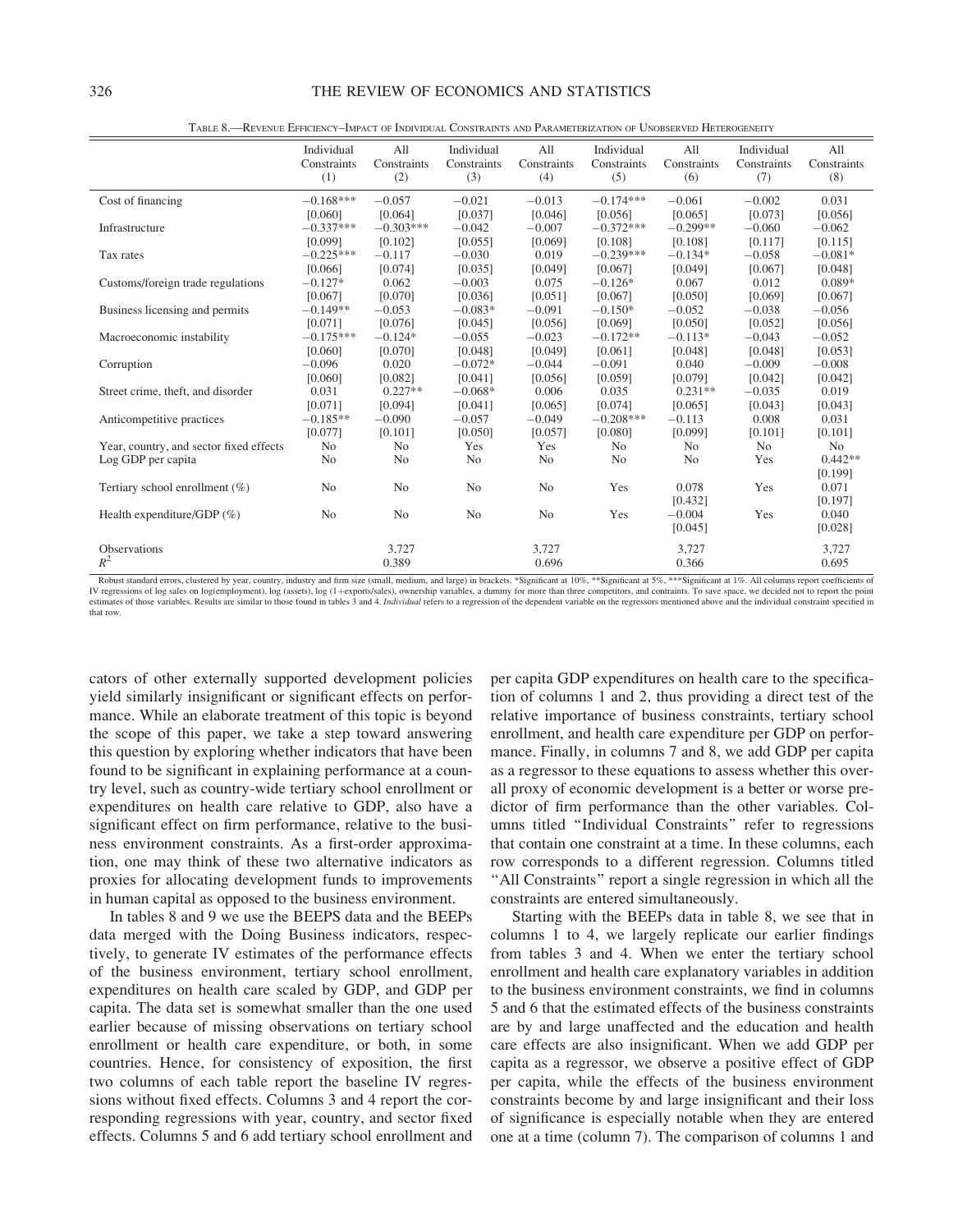|                                             | Individual     | All            | Individual     | All            | Individual     | All                   | Individual     | All                            |
|---------------------------------------------|----------------|----------------|----------------|----------------|----------------|-----------------------|----------------|--------------------------------|
|                                             | Constraints    | Constraints    | Constraints    | Constraints    | Constraints    | Constraints           | Constraints    | Constraints                    |
|                                             | (1)            | (2)            | (3)            | (4)            | (5)            | (6)                   | (7)            | (8)                            |
| Registering a business (number              | $-0.027$       | $-0.118**$     | $-0.021$       | $-0.045$       | $-0.041*$      | $-0.087**$            | $-0.029***$    | $-0.034$                       |
| of procedures)                              | [0.020]        | [0.046]        | [0.032]        | [0.041]        | [0.023]        | [0.042]               | [0.009]        | [0.021]                        |
| Registering a business (time in days)       | $-0.001$       | 0.001          | $-0.009**$     | $-0.031$       | $-0.001$       | 0.001                 | $-0.003**$     | $-0.000$                       |
|                                             | [0.002]        | [0.002]        | [0.004]        | [0.025]        | [0.002]        | [0.002]               | [0.001]        | [0.002]                        |
| Registering a business (cost in $%$ GNI)    | $-0.009***$    | $-0.005*$      | $-0.012**$     | $-0.007$       | $-0.009***$    | $-0.004$              | 0.000          | $-0.002$                       |
|                                             | [0.003]        | [0.003]        | [0.006]        | [0.011]        | [0.003]        | [0.003]               | [0.003]        | [0.003]                        |
| Employing workers (rigidity                 | $0.013***$     | $0.012***$     | 0.004          | 0.039          | $0.013***$     | $0.012**$             | $0.005**$      | $-0.007$                       |
| of employment)                              | [0.003]        | [0.004]        | [0.005]        | [0.004]        | [0.004]        | [0.005]               | [0.003]        | [0.012]                        |
| Employing workers (firing)                  | 0.001          | $-0.007***$    | 0.005          | $-0.042$       | $-0.001$       | $-0.009***$           | 0.001          | 0.006                          |
| Employing workers (firing cost              | [0.002]        | [0.002]        | [0.004]        | [0.044]        | [0.007]        | [0.002]               | [0.001]        | [0.007]                        |
|                                             | $-0.001$       | 0.001          | 0.009          | $-0.067$       | $-0.001$       | $0.004*$              | $-0.003*$      | $-0.004$                       |
| in weeks of wages)                          | [0.004]        | [0.002]        | [0.013]        | [0.047]        | [0.013]        | [0.013]               | [0.002]        | [0.005]                        |
| Enforcing a contract (number                | $0.012*$       | $-0.015$       | 0.076          | $-0.071$       | $0.015**$      | 0.004                 | $0.013***$     | $0.015*$                       |
| of procedures)                              | [0.007]        | [0.011]        | [0.055]        | [0.079]        | [0.007]        | [0.007]               | [0.004]        | [0.006]                        |
| Enforcing a contract                        | 0.000          | $0.002***$     | $-0.000$       | 0.027          | $-0.000$       | $0.001***$            | 0.000          | 0.000                          |
| (time in days)                              | [0.000]        | [0.000]        | [0.002]        | [0.023]        | [0.000]        | [0.000]               | [0.000]        | [0.000]                        |
| Enforcing a contract                        | $-0.003$       | $-0.020$       | 0.018          | 0.064          | $-0.012$       | 0.003                 | $-0.006$       | $-0.002$                       |
| (cost in % of debt)                         | [0.014]        | [0.012]        | [0.017]        | [0.070]        | [0.013]        | [0.012]               | [0.017]        | [0.013]                        |
| Closing a business (time in years)          | $-0.020$       | $0.070***$     | $-0.376$       | $-0.313$       | $-0.019$       | $0.078***$            | $-0.064***$    | $-0.057$                       |
|                                             | [0.021]        | [0.026]        | [0.253]        | [0.406]        | [0.253]        | [0.026]               | [0.253]        | [0.015]                        |
| Closing a business (cost in $\%$ of estate) | $-0.013***$    | $0.032***$     | $0.543***$     | $-0.068$       | $-0.017***$    | 0.016                 | $-0.004$       | 0.003                          |
|                                             | [0.004]        | [0.012]        | [0.209]        | [1.134]        | [0.004]        | [0.210]               | [0.004]        | [0.005]                        |
| Closing a business $[100 - (recovery)$      | $-0.006$       | $-0.025***$    | $-0.013$       | $-0.035$       | $-0.005$       | $-0.020***$           | $-0.006*$      | $-0.006$                       |
| rate in cents to the dollar)]               | [0.006]        | [0.008]        | [0.010]        | [0.023]        | [0.006]        | [0.007]               | [0.023]        | [0.004]                        |
| Year, country, and sector fixed effects     | No             | N <sub>o</sub> | Yes            | Yes            | N <sub>0</sub> | N <sub>0</sub>        | N <sub>0</sub> | N <sub>0</sub>                 |
| Log GDP per capita                          | N <sub>0</sub> | N <sub>o</sub> | N <sub>0</sub> | N <sub>o</sub> | N <sub>0</sub> | N <sub>0</sub>        | Yes            | $0.739**$                      |
| Tertiary school enrollment $(\%)$           | No             | N <sub>o</sub> | N <sub>o</sub> | N <sub>o</sub> | Yes            | $1.222***$<br>[0.257] | Yes            | [0.338]<br>$-0.726$<br>[0.820] |
| Health expenditure/GDP $(\%)$               | N <sub>0</sub> | N <sub>o</sub> | N <sub>o</sub> | N <sub>o</sub> | Yes            | 0.052<br>[0.042]      | Yes            | $0.144**$<br>[0.071]           |
| Observations<br>$R^2$                       |                | 4,050<br>0.738 |                | 4,050<br>0.794 |                | 4,050<br>0.767        |                | 4,050<br>0.774                 |

TABLE 9.—REVENUE EFFICIENCY: IMPACT OF DOING BUSINESS INDICATORS AND PARAMETERIZATION OF UNOBSERVED HETEROGENEITY

Robust standard errors, clustered by year, country, industry and firm size (small, medium, and large) in brackets. \*Significant at 10%, \*\*Significant at 5%, \*\*\*Significant at 1%. All columns report coefficients of IV regressions of log sales on log(employment), log (assets), log (1þexports/sales), ownership variables, a dummy for more than three competitors, and constraints. To save space, we decided not to report the point estimates of those variables. Results are similar to those found in tables 3 and 4. *Individual* refers to a regression of the dependent variable on the regressors mentioned above and the individual constraint specified in worse business climate.

2, 3 and 4, and 7 and 8 suggests that the country fixed effects that eliminate the effect of the individual business constraints are well approximated by intercountry differences in GDP per capita.

In table 9 we carry out the same estimations while replacing the BEEPS manager responses with the Doing Business indicators. The results in this table suggest that tertiary school enrollment or health care expenditures, or both, have a positive effect on firm performance, while the effect of business constraints is mostly insignificant; in the instances when it is significant, it is often positive rather than negative. In column 6 of table 9, for instance, the tertiary school enrollment variable generates a strong, positive coefficient, while five of the twelve coefficients of the Doing Business indicators are insignificant, four are actually positive, and only three are negative, as predicted. In column 8, health care expenditure and GDP per capita are positively associated with efficiency, while only one of the Doing Business indicators is significant and positive.

Results based on Heritage Foundation indicators (not reported in a tabular form here) are similar. The results in tables 8 and 9 suggest that human capital and other effects associated with greater tertiary school enrollment and health care expenditures may be more systematically conducive to firm efficiency than lighter business environment constraints.

#### VI. Conclusion

It has become fashionable in recent years to argue that the business environment plays a major role in determining the overall strength of a given economy, primarily through its impact on the performance of firms. ''Bad'' business environments—commonly characterized as those in which, for example, corruption and regulation are high and there is pervasive uncertainty with respect to taxation, business licensing, or even macroeconomic policy—are widely believed to cause poor economic performance. The evi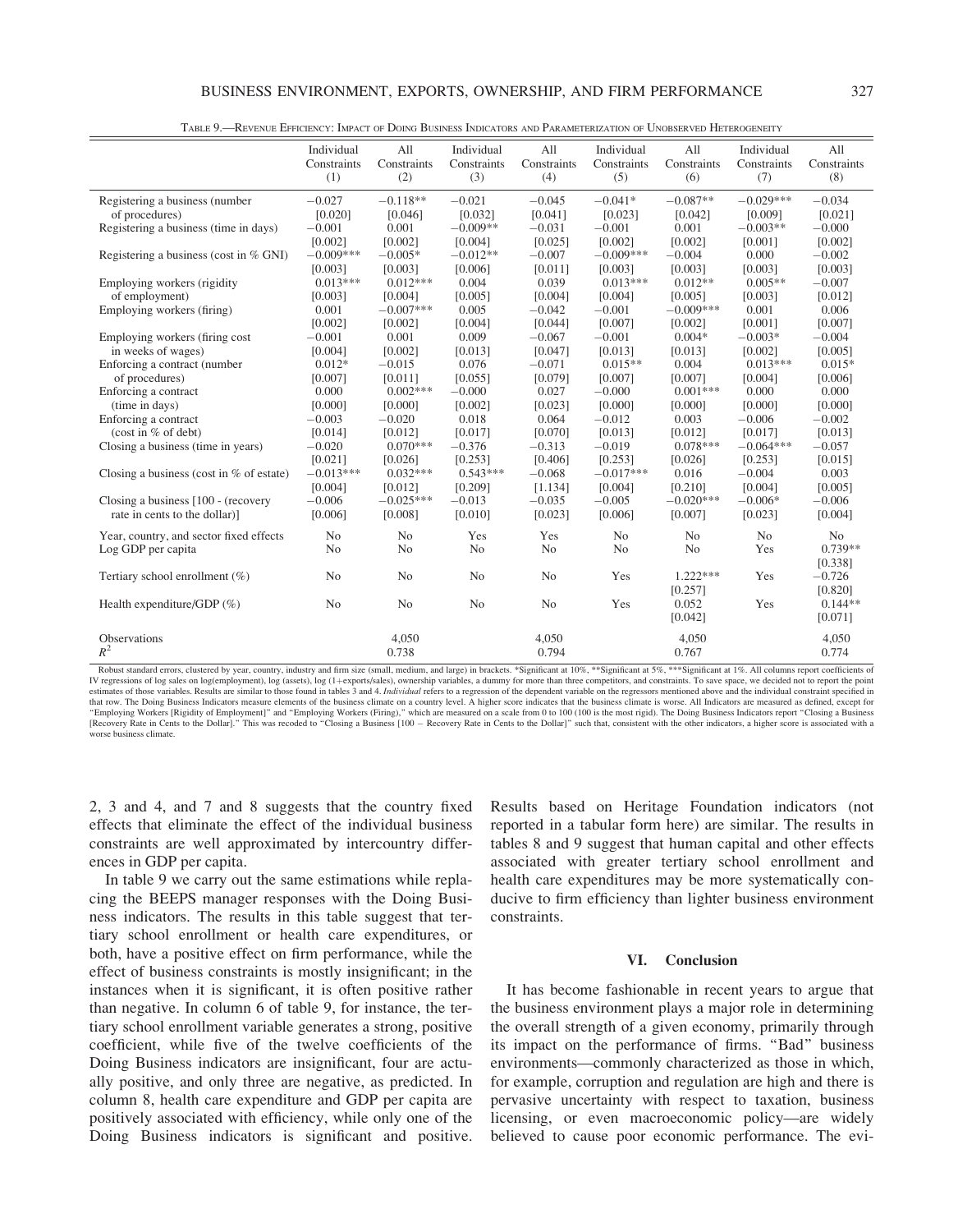dence for such conclusions has been drawn from a variety of sources, including cross-country estimations of growth but also, increasingly, from firm-level surveys that have gathered subjective information on perceived constraints to activity emanating from the business environment. However, while the general thrust of the argument—that the business environment is an important determinant of economic performance—carries considerable intuitive appeal, the importance of establishing the hypothesized relationship through careful analysis of data cannot be emphasized enough. A similar reasoning applies to the relatively broadly accepted notion that private ownership of basically any kind generates superior performance to state ownership of firms. Indeed, a certain amount of recent research in this area using aggregate and firm-level survey evidence may be misleading through its reliance on relatively simple econometric implementation that may suffer from biases due to omitted variables, measurement error, and endogeneity.

In this paper, we have addressed the challenge by using firm-level information (the BEEPS and, to a lesser extent, the AMADEUS data set), as well as country-level Doing Business and Heritage Foundation indicators, to analyze the performance effects of firm's ownership, competition, export orientation, and the business (institutional) environment. To that end, we have employed a variety of approaches, including instrumental variables and using average values of constraints reported by other firms with similar characteristics. We find evidence that ownership and competition exert an impact on performance, but the results differ from much of the earlier literature in that foreign ownership of firms has a positive effect on performance but domestic private ownership does not. Export orientation of the firm is found to have a positive effect on performance in simple specifications, but the effect disappears once firm ownership is taken into account (foreign firms tend to be the principal efficient exporters). When we examine the impact of perceived business environment constraints, we find that few retain explanatory power, in either IV or OLS specification, once they are entered simultaneously rather than one at a time, or once country, year, and sector fixed effects are introduced. Indeed, country fixed effects largely absorb the explanatory power of the constraints in all specifications. In neither the level equations nor the initial value rates of change regressions can we identify any strong and robust effects of these variables. The lack of an effect is found in both the BEEPS and AMA-DEUS firm-level data and in firm-level (BEEPS) and country level (Doing Business and Heritage) indicators of business environment. It is thus not brought about by a peculiarity of a given data set.

The lack of a detectable effect of the reported severity of various constraints in the business environment could reflect the fact that (a) firms can get around these constraints at a relatively low cost and the effect is hence not detectable in the data (for example, the firms may pay a bribe to obtain a license, but the cost of the bribe is small); or (b) managers who face severe constraints compensate for the presence of these constraints and report lower severity than is actually the case (for example, firms that need more external financing may ''pre-save'' from retained earnings and consequently report a lower severity of the financing constraint than is in fact the case). Since we observe significant variation in reported constraints across firms, the latter phenomenon of compensating for constraints may reduce the observed effect of constraints but is unlikely to eliminate it altogether.

In order to see if the overall results are brought about by some peculiarity of our business environment data, we have also replicated the level equations using the country-level indicators of the business environment provided by the Heritage Foundation and the World Bank. We again do not detect a systematic relationship between constraints and performance.

We show that country effects, reflecting differences in the business environment but also many other factors, matter for firm performance but that differences in the business environment constraints observed across firms within countries do not. Moreover, the limited firm- and country-level variations in the business environment over time do not appear to affect performance either. A closer inspection of the country fixed effects reveals that they are to some extent correlated with the expected differences in corporate performance but are also likely to be capturing other sources of cross-country heterogeneity. Given that much donor funding has been conditioned on improvements in the business environment, our findings raise the question of whether other development policies that use bilateral or multilateral funding yield similarly insignificant effects. We take a step toward answering this question by exploring whether indicators such as country-wide tertiary school enrollment or expenditures on health care—proxies for policies aimed at improvements in human capital—have a significant effect on firm performance relative to the business environment constraints. We find that in some regressions, tertiary school enrollment and health care expenditure per GDP have stronger (positive) effects on firm performance than Doing Business or Heritage Foundation indicators of business environment. Including GDP per capita has a positive effect on performance in all regressions and suggests that the country fixed effects that eliminate the effect of the individual business constraints in our earlier regressions are well approximated by intercountry differences in GDP per capita.

Overall, our analysis brings into question the conventional wisdom in this important area. It suggests that analysts' ability to identify the effect of business environment on performance, and possibly the effect itself, have been more limited than has been widely assumed to date. It indicates that it is important to control for country effects, realizing that they capture many features of heterogeneity, rather than excluding them or attributing the cross-country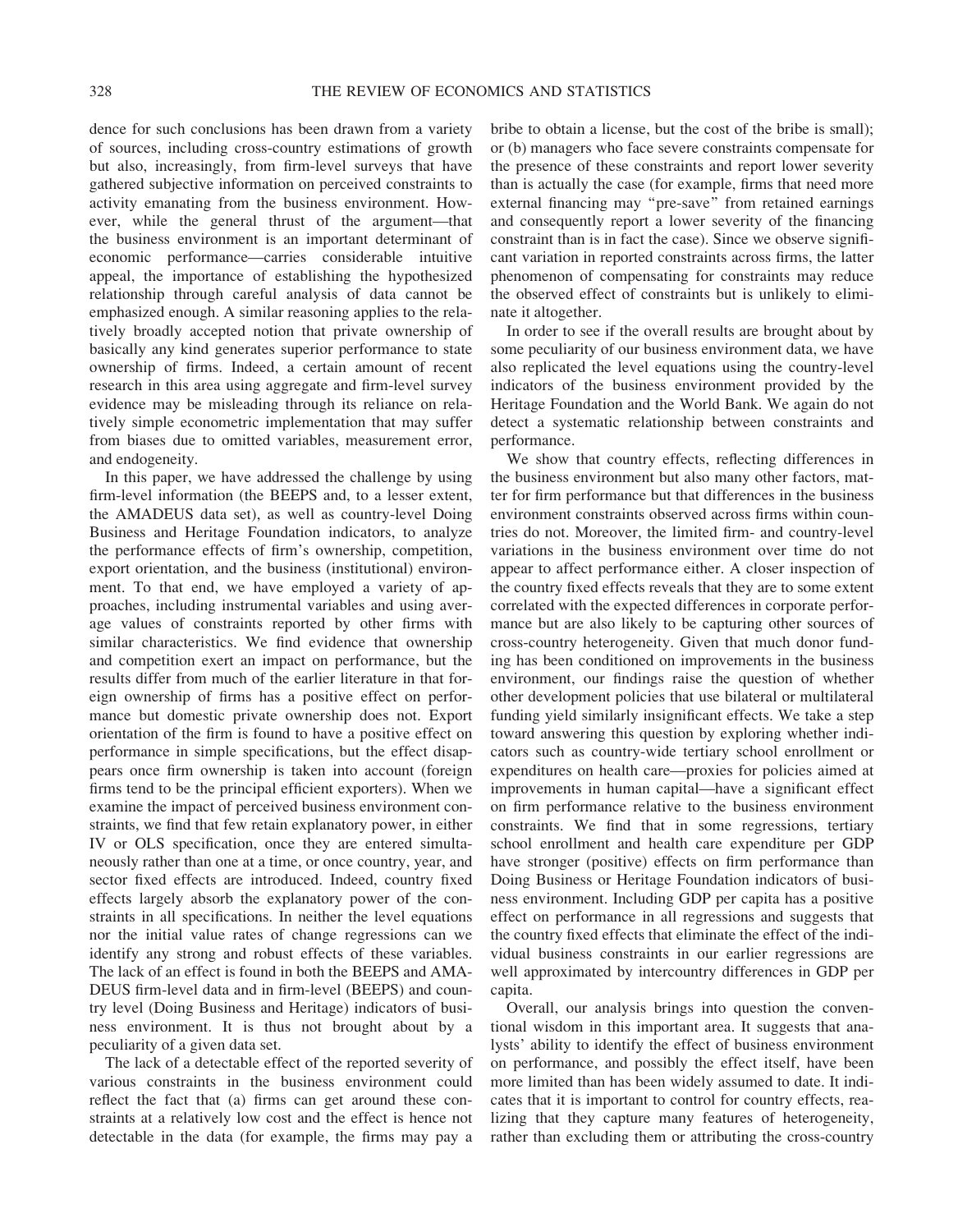heterogeneity to just a single factor such as the business (institutional) environment. Finally, the evidence suggests that policymakers ought not to rely on simple indicators of business environment and that further discussion and research are needed about the relative merits of alternative development policies and funding priorities.

#### REFERENCES

- Aghion, P., Richard Blundell, Nick Bloom, Rachel Griffith, and Peter Howitt, "Competition and Innovation: An Inverted U Relationship,'' Quarterly Journal of Economics 120 (2005), 701–728.
- Aghion, P., R. Burgess, S. Redding, and F. Zilibotti, "The Unequal Effects of Liberalization: Evidence from Dismantling the License Raj in India,'' mimeograph, Harvard University (2006).
- Ayyagari, Meghana, and Asli Demirguc-Kunt, ''How Important Are Financing Constraints? The Role of Finance in the Business Envir-<br>onment." World Bank Policy Research working paper no. 3820. World Bank Policy Research working paper no. 3820, revised (January 2008).
- Beck, T., A. Demirguc-Kunt, and V. Maksimovic, "Financial and Legal Constraints to Growth: Does Firm Size Matter?'' Journal of Finance 60 (2005), 137–177.
- Botero, J, S. Djankov, R. La Porta, F. Lopez de Silanes, and A. Shleifer, "The Regulation of Labor," Quarterly Journal of Economics 119 (2004), 1339–1382.
- Carlin, W., ''Empirical Analysis of Corporate Governance in Transition,'' in E. Rosenbaum, F. Bönker, and H.-J. Wagener (Eds.), Privatisation, Corporate Governance and the Emergence of Markets (Basingstoke/London: Macmillan, 2000).
- Carlin, W., S. Fries, M. Schaffer, and P. Seabright, ''Competition, Restructuring and Firm Performance: Evidence of an Inverted-U Relationship from a Cross Country Survey of Firms in Transition Economies,'' CEPR discussion paper no. 2840 (2001).
- "A Minimum of Rivalry: Evidence from Transition Economies on the Importance of Competition for Innovation and Growth,'' B.E. Journal of Economic Analysis & Policy 3:1 (2004), article 17.
- Carlin, W., M. Schaffer, and P. Seabright, ''Where Are the Real Bottlenecks? A Lagrangian Approach to Identifying Constraints on Growth from Subjective Survey Data,'' CEPR discussion paper no. 5719 (2006).
- Claessens, S., and S. Djankov, ''Ownership Concentration and Corporate Performance in the Czech Republic," Journal of Comparative Economics 27 (1999), 498–513.
- Djankov, S., and P. Murrell, ''Enterprise Restructuring in Transition: A Quantitative Survey,'' World Bank working paper (2002).
- Dollar, D., M. Hallward-Driemeier, and T. Mengistae, ''Investment Climate and International Integration,'' World Bank working paper (2005).
- Durnev, A., and H. Kim, ''To Steal or Not to Steal: Firm Attributes, Legal Environment, and Valuation," Journal of Finance 60 (2005), 1461–1493.
- Durnev, A., K. Li, R. Morck, and B. Yeung, ''Capital Markets and Capital Allocation: Implications for Economies in Transition,'' Economics of Transition 12 (2004), 593–634.
- Estrin, S., J. Hanousek, E. Kocenda, and J. Svejnar, "Effects of Privatization and Ownership in Transition Economies," Journal of Economic Literature 47 (2009), 699–728.

EBRD, Transition Report (London: EBRD, 1995).

Transition Report (London: EBRD, 1999).

Frydman, R., C. Gray, M. Hessel, and A. Rapaczynski, ''When Does Privatization Work? The Impact of Private Ownership on Corporate Performance in the Transition Economies," Quarterly Journal of Economics 114 (1999), 1153–1191.

- Gupta, N., J. C. Ham, and J. Svejnar, ''Priorities and Sequencing in Privatization: Evidence from Czech Firm Panel Data," European Economic Review 52 (2008), 183–208.
- Hallward-Driemeier, M., S. J. Wallstein and L. C. Xu, ''Ownership, Investment Climate and Firm Performance,'' Economics of Transition 14 (2006), 629–647.
- Hanousek, J., E. Kocenda, and J. Svejnar, "Origin and Concentration: Corporate Ownership, Control and Performance,'' Economics of Transition 15:1 (2007).
- Hausmann, R., D. Rodrik, and A. Velasco, "Growth Diagnostics," mimeograph: Harvard University, Kennedy School (2004).
- Heritage Foundation, Index of Economic Freedom (Washington, DC: Heritage Foundation, 2001).
- Index of Economic Freedom (Washington, DC: Heritage Founda- $\frac{1}{100}$ . 2004).
- Johnson, S., J. McMillan, and C. Woodruff, ''Property Rights and Finance," American Economic Review 92:5 (2002a).
- ——— ''Courts and Relational Contracts,'' Journal of Law, Economics and Organisation 18 (2002b), 221–277.
- Kaufmann, D., "Governance Crossroads," in Global Competitiveness Report, 2002–2003 (New York: Oxford University Press, 2002).
- Kaufmann, D., A. Kraay, and P. Zoido-Lobaton, ''Governance Matters,'' World Bank Policy Research working paper no. 2196 (1999).
- Klapper, L., and I. Love, ''Corporate Governance, Investor Protection and Performance in Emerging Markets," Journal of Corporate Finance 10 (2004), 703–728.
- Levine, S., and S. Zervos, "Stock Markets, Banks and Growth," American Economic Review 88 (1998), 537–558.
- Marschak, J., and W. H. Andrews, ''Random Simultaneous Equations and the Theory of Production," Econometrica 12 (1944), 143-205.
- Micco, Alejandro, and Carmen Pages, ''The Economic Effects of Employment Protection: Evidence from International Industry-Level Data,'' IZA discussion paper no. 2433 (2006).
- Nickell, S., "Competition and Corporate Performance," Journal of Political Economy 105 (1999), 724–746.
- Pissarides, F., M. Singer, and J. Svejnar, "Objectives and Constraints of Entrepreneurs: Evidence from Small and Medium Size Enterprises in Russia and Bulgaria,'' Journal of Comparative Economics 31  $(2003)$ , 503–531.
- Rajan, R., and L. Zingales, "Financial Development and Growth," American Economic Review 88 (1998), 559–586.
- Sabirianova, K., J. Svejnar, & K. Terrell, "Distance to the Efficiency Frontier and Foreign Direct Investment Spillover," Journal of the European Economic Association Papers and Proceedings 3 (2005a) 576–586.
- ——— ''Foreign Investment, Corporate Ownership and Development: Are Firms in Emerging Markets Catching Up to the World Standard?'' IZA discussion paper no. 1457 (2005b).
- Schmidt, P., "Estimation of a Fixed-Effect Cobb-Douglas System Using Panel Data," Journal of Econometrics 37 (1988), 361-380.
- Tybout, J., ''Plant and Firm-Level Evidence on the 'New' Trade Theories," in E. Kwan Choi and J. Harrigan (Eds.), Handbook of International Trade (Oxford: Basil Blackwell, 2003).
- World Bank, Business Environment and Enterprise Performance Survey (Washington, DC: World Bank, 2002).
- Business Environment and Enterprise Performance Survey (Washington, DC: World Bank, 2005).
- ——— Doing Business (Washington, DC: World Bank, 2003).
- ——— Doing Business (Washington, DC: World Bank, 2006).
- World Economic Forum, Global Competitiveness Report (Cologny/ Geneva, Switzerland: World Economic Forum, 2005).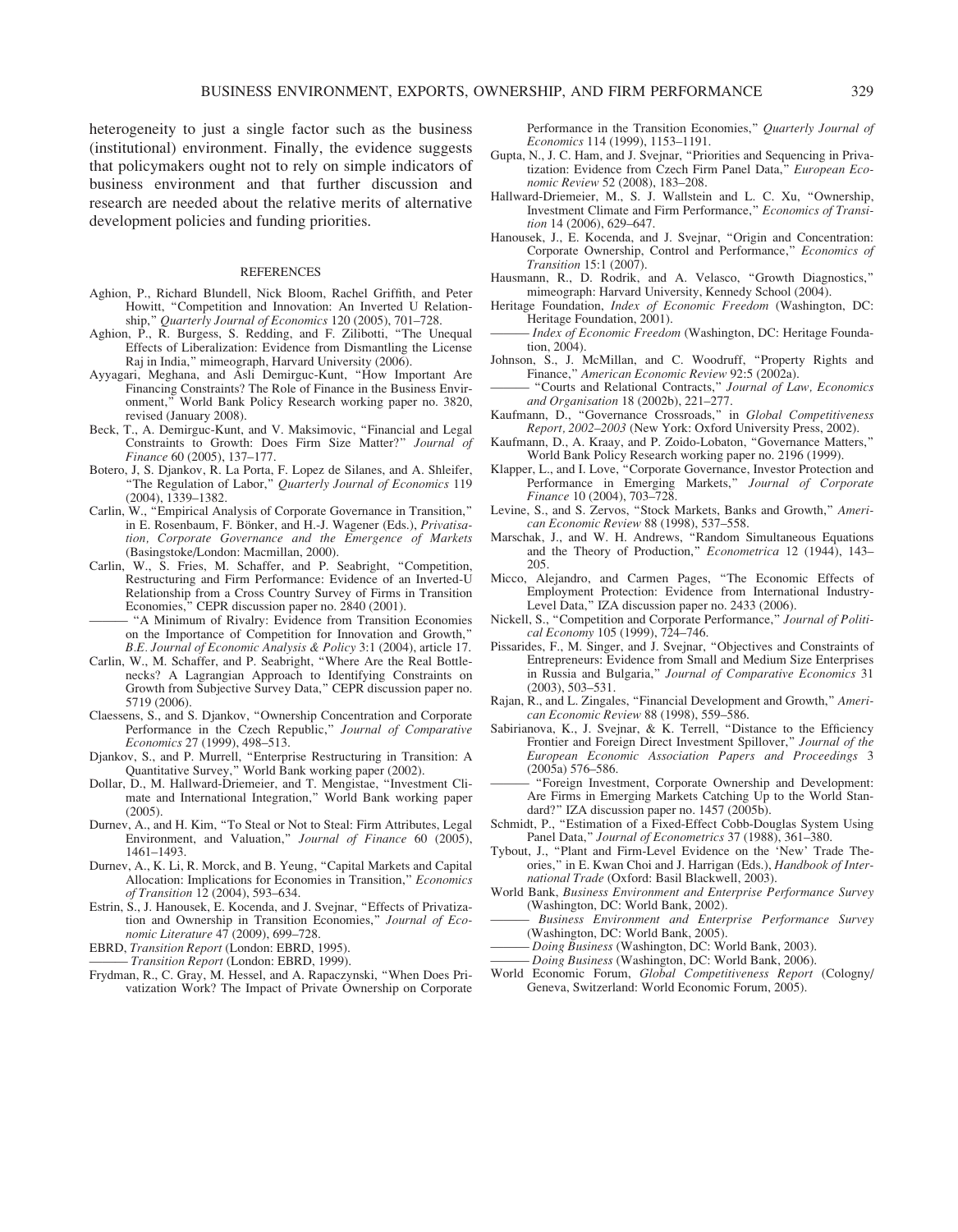| $[0.626]$ ***<br>$[0.472]$ ***<br>$[0.259]$ **<br>[0.439]<br>[0.248]<br>[0.596]<br>[0.298]<br>[0.055]<br>$-0.490$<br>1.461<br>0.073<br>$-0.412$<br>0.621<br>0.051<br>0.000<br>0.123<br>0.361<br>2.38<br>$\infty$<br>9.67<br>105.33<br>44.83<br>16.49<br>66.19<br>10.00<br>20.47<br>5,070<br>$[0.447]$ ***<br>$[0.414]$ ***<br>$[0.234]$ **<br>$[0.225]$ *<br>[0.294]<br>[0.051]<br>1.516<br>0.594<br>[0.424]<br>1.382<br>$-0.446$<br>0.000<br>0.054<br>$-0.139$<br>0.384<br>0.181<br>$\overline{ }$<br>3.42<br>10.06<br>107.15<br>10.18<br>45.34<br>$\frac{20.81}{65.67}$<br>5,117<br>$[0.664]$ ***<br>$[0.482]$ ***<br>$[0.266]$ **<br>[0.572]<br>[0.319]<br>$[0.257]$<br>$0.654$<br>1.615<br>$[0.467]$<br>-0.511<br>1.785<br>$-0.767$<br>$-0.062$<br>3.15<br>0.076<br>9.25<br>0.000<br>0.327<br>$\circ$<br>$\begin{array}{r} 102.66 \\ 46.67 \\ 16.86 \\ 10.82 \\ 06.15 \end{array}$<br>10.03<br>5,261<br>$0.231$ ]***<br>$[0.460]$ ***<br>$[0.436]$ **<br>1.719<br>$[0.323]$ *<br>[0.474]<br>[0.225]<br>0.629<br>$-0.590$<br>1.061<br>$-0.455$<br>0.348<br>0.000<br>0.050<br>5<br>5.97<br>104.16<br>11.72<br>$21.17$<br>65.47<br>10.21<br>47.21<br>5,308<br>$0.186$ ]***<br>$[0.267]$ ***<br>$0.407$ ]**<br>[0.171]<br>[0.052]<br>0.814<br>0.000<br>0.872<br>0.037<br>0.851<br>0.015<br>0.250<br>15.16<br>4<br>12.39<br>105.33<br>44.83<br>16.49<br>5,070<br>$0.189]$ ***<br>$[0.276]$ ***<br>[0.176]<br>[0.053]<br>0.827<br>0.873<br>$0.010\,$<br>0.000<br>0.220<br>0.013<br>3<br>14.55<br>14.54<br>107.15<br>45.34<br>5,117<br>$\begin{array}{c} [0.181] \\ 0.857 \\ [0.196] ^{***} \\ 0.528 \end{array}$<br>$[0.249]$ ***<br>[0.388]<br>0.895<br>0.000<br>0.217<br>0.008<br>$\sim$<br>14.12<br>13.67<br>102.66<br>46.67<br>16.86<br>5,261<br>$0.192]***$<br>$[0.248]$ ***<br>0.890<br>[0.179]<br>$0.870\,$<br>0.000<br>0.015<br>0.221<br>19.36<br>104.16<br>14.04<br>47.21<br>5,308<br>More than three competitors<br>Ownership (new private)<br>Durbin-Wu-Hausman test<br>Ownership (privatized)<br>Ownership (new private)<br>Ownership (privatized)<br>Ownership (foreign)<br>Ownership (foreign)<br>Log exports/sales<br>Log employment<br>First-stage F-tests<br>Log exports/sales<br>Log employment<br>Log assets<br>Observations<br>Log assets<br>Constant<br>p-value<br>p-value<br>J-test |                                                                                       |  | TABLE A1.-VALUE-ADDED EFFICIENCY: BASELINE REGRESSIONS<br>IV Estimation with Year, Country, and Sector Fixed Effects |  |  |
|---------------------------------------------------------------------------------------------------------------------------------------------------------------------------------------------------------------------------------------------------------------------------------------------------------------------------------------------------------------------------------------------------------------------------------------------------------------------------------------------------------------------------------------------------------------------------------------------------------------------------------------------------------------------------------------------------------------------------------------------------------------------------------------------------------------------------------------------------------------------------------------------------------------------------------------------------------------------------------------------------------------------------------------------------------------------------------------------------------------------------------------------------------------------------------------------------------------------------------------------------------------------------------------------------------------------------------------------------------------------------------------------------------------------------------------------------------------------------------------------------------------------------------------------------------------------------------------------------------------------------------------------------------------------------------------------------------------------------------------------------------------------------------------------------------------------------------------------------------------------------------------------------------------------------------------------------------------------------------------------------------------------------------------------------------------------------------------------------------------------------------------------------------------------------------------------------------------------------------------------------------------------------------------------------------|---------------------------------------------------------------------------------------|--|----------------------------------------------------------------------------------------------------------------------|--|--|
|                                                                                                                                                                                                                                                                                                                                                                                                                                                                                                                                                                                                                                                                                                                                                                                                                                                                                                                                                                                                                                                                                                                                                                                                                                                                                                                                                                                                                                                                                                                                                                                                                                                                                                                                                                                                                                                                                                                                                                                                                                                                                                                                                                                                                                                                                                         |                                                                                       |  |                                                                                                                      |  |  |
|                                                                                                                                                                                                                                                                                                                                                                                                                                                                                                                                                                                                                                                                                                                                                                                                                                                                                                                                                                                                                                                                                                                                                                                                                                                                                                                                                                                                                                                                                                                                                                                                                                                                                                                                                                                                                                                                                                                                                                                                                                                                                                                                                                                                                                                                                                         |                                                                                       |  |                                                                                                                      |  |  |
|                                                                                                                                                                                                                                                                                                                                                                                                                                                                                                                                                                                                                                                                                                                                                                                                                                                                                                                                                                                                                                                                                                                                                                                                                                                                                                                                                                                                                                                                                                                                                                                                                                                                                                                                                                                                                                                                                                                                                                                                                                                                                                                                                                                                                                                                                                         |                                                                                       |  |                                                                                                                      |  |  |
|                                                                                                                                                                                                                                                                                                                                                                                                                                                                                                                                                                                                                                                                                                                                                                                                                                                                                                                                                                                                                                                                                                                                                                                                                                                                                                                                                                                                                                                                                                                                                                                                                                                                                                                                                                                                                                                                                                                                                                                                                                                                                                                                                                                                                                                                                                         |                                                                                       |  |                                                                                                                      |  |  |
|                                                                                                                                                                                                                                                                                                                                                                                                                                                                                                                                                                                                                                                                                                                                                                                                                                                                                                                                                                                                                                                                                                                                                                                                                                                                                                                                                                                                                                                                                                                                                                                                                                                                                                                                                                                                                                                                                                                                                                                                                                                                                                                                                                                                                                                                                                         |                                                                                       |  |                                                                                                                      |  |  |
|                                                                                                                                                                                                                                                                                                                                                                                                                                                                                                                                                                                                                                                                                                                                                                                                                                                                                                                                                                                                                                                                                                                                                                                                                                                                                                                                                                                                                                                                                                                                                                                                                                                                                                                                                                                                                                                                                                                                                                                                                                                                                                                                                                                                                                                                                                         |                                                                                       |  |                                                                                                                      |  |  |
|                                                                                                                                                                                                                                                                                                                                                                                                                                                                                                                                                                                                                                                                                                                                                                                                                                                                                                                                                                                                                                                                                                                                                                                                                                                                                                                                                                                                                                                                                                                                                                                                                                                                                                                                                                                                                                                                                                                                                                                                                                                                                                                                                                                                                                                                                                         |                                                                                       |  |                                                                                                                      |  |  |
|                                                                                                                                                                                                                                                                                                                                                                                                                                                                                                                                                                                                                                                                                                                                                                                                                                                                                                                                                                                                                                                                                                                                                                                                                                                                                                                                                                                                                                                                                                                                                                                                                                                                                                                                                                                                                                                                                                                                                                                                                                                                                                                                                                                                                                                                                                         |                                                                                       |  |                                                                                                                      |  |  |
|                                                                                                                                                                                                                                                                                                                                                                                                                                                                                                                                                                                                                                                                                                                                                                                                                                                                                                                                                                                                                                                                                                                                                                                                                                                                                                                                                                                                                                                                                                                                                                                                                                                                                                                                                                                                                                                                                                                                                                                                                                                                                                                                                                                                                                                                                                         |                                                                                       |  |                                                                                                                      |  |  |
|                                                                                                                                                                                                                                                                                                                                                                                                                                                                                                                                                                                                                                                                                                                                                                                                                                                                                                                                                                                                                                                                                                                                                                                                                                                                                                                                                                                                                                                                                                                                                                                                                                                                                                                                                                                                                                                                                                                                                                                                                                                                                                                                                                                                                                                                                                         |                                                                                       |  |                                                                                                                      |  |  |
|                                                                                                                                                                                                                                                                                                                                                                                                                                                                                                                                                                                                                                                                                                                                                                                                                                                                                                                                                                                                                                                                                                                                                                                                                                                                                                                                                                                                                                                                                                                                                                                                                                                                                                                                                                                                                                                                                                                                                                                                                                                                                                                                                                                                                                                                                                         |                                                                                       |  |                                                                                                                      |  |  |
|                                                                                                                                                                                                                                                                                                                                                                                                                                                                                                                                                                                                                                                                                                                                                                                                                                                                                                                                                                                                                                                                                                                                                                                                                                                                                                                                                                                                                                                                                                                                                                                                                                                                                                                                                                                                                                                                                                                                                                                                                                                                                                                                                                                                                                                                                                         |                                                                                       |  |                                                                                                                      |  |  |
|                                                                                                                                                                                                                                                                                                                                                                                                                                                                                                                                                                                                                                                                                                                                                                                                                                                                                                                                                                                                                                                                                                                                                                                                                                                                                                                                                                                                                                                                                                                                                                                                                                                                                                                                                                                                                                                                                                                                                                                                                                                                                                                                                                                                                                                                                                         |                                                                                       |  |                                                                                                                      |  |  |
|                                                                                                                                                                                                                                                                                                                                                                                                                                                                                                                                                                                                                                                                                                                                                                                                                                                                                                                                                                                                                                                                                                                                                                                                                                                                                                                                                                                                                                                                                                                                                                                                                                                                                                                                                                                                                                                                                                                                                                                                                                                                                                                                                                                                                                                                                                         |                                                                                       |  |                                                                                                                      |  |  |
|                                                                                                                                                                                                                                                                                                                                                                                                                                                                                                                                                                                                                                                                                                                                                                                                                                                                                                                                                                                                                                                                                                                                                                                                                                                                                                                                                                                                                                                                                                                                                                                                                                                                                                                                                                                                                                                                                                                                                                                                                                                                                                                                                                                                                                                                                                         |                                                                                       |  |                                                                                                                      |  |  |
|                                                                                                                                                                                                                                                                                                                                                                                                                                                                                                                                                                                                                                                                                                                                                                                                                                                                                                                                                                                                                                                                                                                                                                                                                                                                                                                                                                                                                                                                                                                                                                                                                                                                                                                                                                                                                                                                                                                                                                                                                                                                                                                                                                                                                                                                                                         |                                                                                       |  |                                                                                                                      |  |  |
|                                                                                                                                                                                                                                                                                                                                                                                                                                                                                                                                                                                                                                                                                                                                                                                                                                                                                                                                                                                                                                                                                                                                                                                                                                                                                                                                                                                                                                                                                                                                                                                                                                                                                                                                                                                                                                                                                                                                                                                                                                                                                                                                                                                                                                                                                                         |                                                                                       |  |                                                                                                                      |  |  |
|                                                                                                                                                                                                                                                                                                                                                                                                                                                                                                                                                                                                                                                                                                                                                                                                                                                                                                                                                                                                                                                                                                                                                                                                                                                                                                                                                                                                                                                                                                                                                                                                                                                                                                                                                                                                                                                                                                                                                                                                                                                                                                                                                                                                                                                                                                         |                                                                                       |  |                                                                                                                      |  |  |
|                                                                                                                                                                                                                                                                                                                                                                                                                                                                                                                                                                                                                                                                                                                                                                                                                                                                                                                                                                                                                                                                                                                                                                                                                                                                                                                                                                                                                                                                                                                                                                                                                                                                                                                                                                                                                                                                                                                                                                                                                                                                                                                                                                                                                                                                                                         |                                                                                       |  |                                                                                                                      |  |  |
|                                                                                                                                                                                                                                                                                                                                                                                                                                                                                                                                                                                                                                                                                                                                                                                                                                                                                                                                                                                                                                                                                                                                                                                                                                                                                                                                                                                                                                                                                                                                                                                                                                                                                                                                                                                                                                                                                                                                                                                                                                                                                                                                                                                                                                                                                                         |                                                                                       |  |                                                                                                                      |  |  |
|                                                                                                                                                                                                                                                                                                                                                                                                                                                                                                                                                                                                                                                                                                                                                                                                                                                                                                                                                                                                                                                                                                                                                                                                                                                                                                                                                                                                                                                                                                                                                                                                                                                                                                                                                                                                                                                                                                                                                                                                                                                                                                                                                                                                                                                                                                         |                                                                                       |  |                                                                                                                      |  |  |
|                                                                                                                                                                                                                                                                                                                                                                                                                                                                                                                                                                                                                                                                                                                                                                                                                                                                                                                                                                                                                                                                                                                                                                                                                                                                                                                                                                                                                                                                                                                                                                                                                                                                                                                                                                                                                                                                                                                                                                                                                                                                                                                                                                                                                                                                                                         |                                                                                       |  |                                                                                                                      |  |  |
|                                                                                                                                                                                                                                                                                                                                                                                                                                                                                                                                                                                                                                                                                                                                                                                                                                                                                                                                                                                                                                                                                                                                                                                                                                                                                                                                                                                                                                                                                                                                                                                                                                                                                                                                                                                                                                                                                                                                                                                                                                                                                                                                                                                                                                                                                                         |                                                                                       |  |                                                                                                                      |  |  |
| three ownership dummies. The IVs are Firm's age, skill ratio (college/high school), skill ratio-age interaction, location (city), % change in fixed assets in previous period, in exports in previous period, full-time employ                                                                                                                                                                                                                                                                                                                                                                                                                                                                                                                                                                                                                                                                                                                                                                                                                                                                                                                                                                                                                                                                                                                                                                                                                                                                                                                                                                                                                                                                                                                                                                                                                                                                                                                                                                                                                                                                                                                                                                                                                                                                          | ratio-age interaction were also interacted with regional (CEB, SEE, and CIS) dummies. |  |                                                                                                                      |  |  |

**APPENDIX** APPENDIX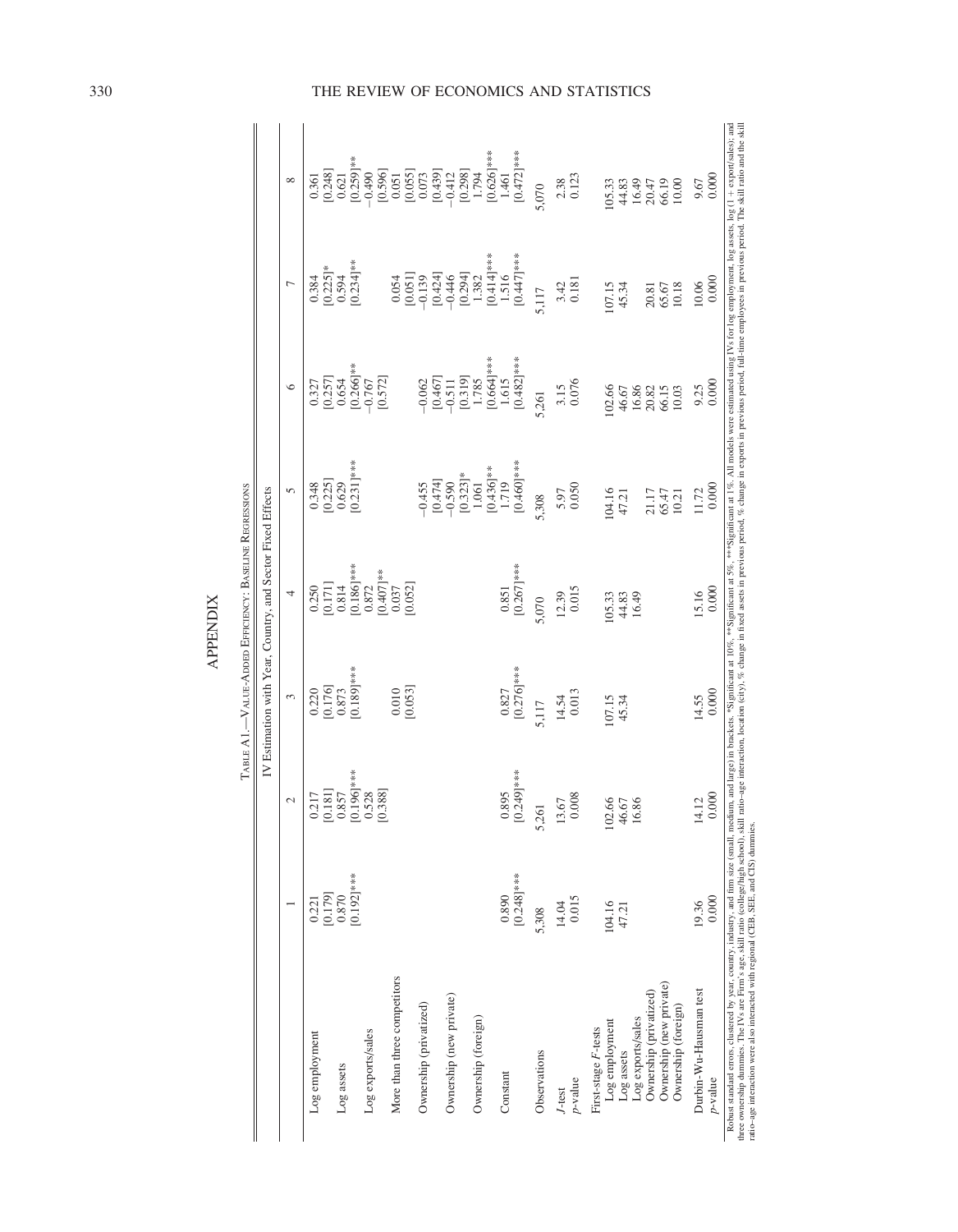|                                                                                                                                                                                                                                                                                                                                                                                                                                                                                                                                                                                                                                                                                                    |                        |                         |                       |                                | TABLE A2.-LINEAR RELATIONS AMONG CONSTRAINTS                                                                                                                                                                                                                                                       |                                                                                                     |                                                                 |                                                                                                                                   |                                                                                                           |                                                                                                                                                                                                                            |
|----------------------------------------------------------------------------------------------------------------------------------------------------------------------------------------------------------------------------------------------------------------------------------------------------------------------------------------------------------------------------------------------------------------------------------------------------------------------------------------------------------------------------------------------------------------------------------------------------------------------------------------------------------------------------------------------------|------------------------|-------------------------|-----------------------|--------------------------------|----------------------------------------------------------------------------------------------------------------------------------------------------------------------------------------------------------------------------------------------------------------------------------------------------|-----------------------------------------------------------------------------------------------------|-----------------------------------------------------------------|-----------------------------------------------------------------------------------------------------------------------------------|-----------------------------------------------------------------------------------------------------------|----------------------------------------------------------------------------------------------------------------------------------------------------------------------------------------------------------------------------|
|                                                                                                                                                                                                                                                                                                                                                                                                                                                                                                                                                                                                                                                                                                    | Than Three<br>More     | Cost of                 | Infrastructure        | $\operatorname{Tax}$           | Foreign Trade<br>Customs                                                                                                                                                                                                                                                                           | Licensing<br><b>Business</b>                                                                        | Macroeconomic                                                   |                                                                                                                                   | Street Crime.<br>Theft, and                                                                               | Anticompetitive                                                                                                                                                                                                            |
|                                                                                                                                                                                                                                                                                                                                                                                                                                                                                                                                                                                                                                                                                                    | Competitors            | Financing               |                       | Rates                          | Regulations                                                                                                                                                                                                                                                                                        | and Permits                                                                                         | Instability                                                     | Corruption                                                                                                                        | Disorder                                                                                                  | Practices                                                                                                                                                                                                                  |
| More than three competitors                                                                                                                                                                                                                                                                                                                                                                                                                                                                                                                                                                                                                                                                        |                        | 0.050                   | $-0.020$              | 0.054                          | $-0.057$                                                                                                                                                                                                                                                                                           | $-0.017$                                                                                            |                                                                 |                                                                                                                                   | 0.039                                                                                                     | 0.050                                                                                                                                                                                                                      |
|                                                                                                                                                                                                                                                                                                                                                                                                                                                                                                                                                                                                                                                                                                    |                        | $[0.0233]$ **           | [0.0169]              | $0.0238$ ]**                   |                                                                                                                                                                                                                                                                                                    | $\begin{array}{c} \textbf{[0.0202]} \\ \textbf{0.038} \end{array}$                                  |                                                                 |                                                                                                                                   |                                                                                                           |                                                                                                                                                                                                                            |
| Cost of financing                                                                                                                                                                                                                                                                                                                                                                                                                                                                                                                                                                                                                                                                                  | 0.025                  |                         | 0.014                 | 0.311                          | $[0.0231]$ **<br>0.009                                                                                                                                                                                                                                                                             |                                                                                                     | $-0.059$<br>[0.0242]**<br>0.177                                 |                                                                                                                                   |                                                                                                           |                                                                                                                                                                                                                            |
|                                                                                                                                                                                                                                                                                                                                                                                                                                                                                                                                                                                                                                                                                                    | $[0.0118]$ **          |                         | [0.0183]              | $0.02991***$                   | [0.0279]                                                                                                                                                                                                                                                                                           | [0.0254]                                                                                            | $[0.0270]$ ***                                                  | $\begin{array}{c} 0.013\\ [0.0208]\\ [0.023]\\ [0.033\\ [0.0244]\\ [0.0404]^{***}\\ [0.0404]^{***}\\ [-0.043\\ \end{array}$       | $\begin{array}{c} [0.0220]^{*}\\ 0.018\\ 0.0261]\\ [0.0261]\\ 0.143\\ [0.0468]^{***}\\ 0.057 \end{array}$ |                                                                                                                                                                                                                            |
| Infrastructure                                                                                                                                                                                                                                                                                                                                                                                                                                                                                                                                                                                                                                                                                     | $-0.024$               | 0.032                   |                       | 0.150                          | $0.192$<br>[0.0445]***                                                                                                                                                                                                                                                                             | 0.255                                                                                               | $-0.063$                                                        |                                                                                                                                   |                                                                                                           |                                                                                                                                                                                                                            |
|                                                                                                                                                                                                                                                                                                                                                                                                                                                                                                                                                                                                                                                                                                    | [0.0195]               | [0.0414]                |                       | $[0.0411]$ ***                 |                                                                                                                                                                                                                                                                                                    | $0.0391]$ ***                                                                                       | [0.0406]                                                        |                                                                                                                                   |                                                                                                           |                                                                                                                                                                                                                            |
| Tax rates                                                                                                                                                                                                                                                                                                                                                                                                                                                                                                                                                                                                                                                                                          | $[0.0125]$ **<br>0.028 | $[0.0306]$ ***<br>0.319 | $0.01961$ **<br>0.068 |                                | $0.02881***$<br>0.175                                                                                                                                                                                                                                                                              | [0.0242]<br>0.024                                                                                   | $[0.0308]$ ***<br>0.201                                         |                                                                                                                                   | $[0.0266]$ **                                                                                             | $\begin{array}{l} [0.0233]^{***} \\ 0.15 \\ 0.0577]^{***} \\ [0.0277]^{***} \\ [0.055 \\ 0.053 \\ [0.0453] \\ [0.0297]^{***} \\ [0.0291]^{**} \\ [0.0291]^{**} \\ [0.0291]^{**} \\ [0.0291]^{**} \\ [-0.0320] \end{array}$ |
| Customs/foreign trade regulations                                                                                                                                                                                                                                                                                                                                                                                                                                                                                                                                                                                                                                                                  | $-0.031$               | 0.009                   | 0.091                 |                                |                                                                                                                                                                                                                                                                                                    | 0.277                                                                                               | 0.126                                                           | $[0.0247]$ *<br>0.098                                                                                                             | $-0.038$                                                                                                  |                                                                                                                                                                                                                            |
|                                                                                                                                                                                                                                                                                                                                                                                                                                                                                                                                                                                                                                                                                                    | $[0.0125]$ **          | [0.0298]                | $0.0215$ ]***         | $\frac{0.182}{[0.0289]^{***}}$ |                                                                                                                                                                                                                                                                                                    | $0.0269$ ]***                                                                                       | $[0.0271]$ ***                                                  | $0.0250$ ]***                                                                                                                     |                                                                                                           |                                                                                                                                                                                                                            |
| Business licensing and permits                                                                                                                                                                                                                                                                                                                                                                                                                                                                                                                                                                                                                                                                     | $-0.011$               | 0.048                   | 0.145                 | 0.030                          |                                                                                                                                                                                                                                                                                                    |                                                                                                     | 0.080                                                           | $\begin{bmatrix} 0.177 \\ 0.0275 \end{bmatrix}$ ***<br>0.146                                                                      | $[0.0278]$<br>$0.006$                                                                                     |                                                                                                                                                                                                                            |
|                                                                                                                                                                                                                                                                                                                                                                                                                                                                                                                                                                                                                                                                                                    | [0.0132]               | [0.0326]                | $[0.0221]$ ***        | [0.0303]                       |                                                                                                                                                                                                                                                                                                    |                                                                                                     | $[0.0322]$ **                                                   |                                                                                                                                   |                                                                                                           |                                                                                                                                                                                                                            |
| Macroeconomic instability                                                                                                                                                                                                                                                                                                                                                                                                                                                                                                                                                                                                                                                                          | $-0.032$               | 0.186                   | $-0.030$              | 0.206                          |                                                                                                                                                                                                                                                                                                    | $\begin{array}{c} 0.066 \\ [0.0263]^{***} \\ 0.180 \\ [0.0283]^{***} \\ [0.0283]^{***} \end{array}$ |                                                                 |                                                                                                                                   | $\begin{array}{c} [0.0281] \\ 0.106 \\ [0.0257]^{***} \\ 0.384 \end{array}$                               | $\begin{array}{c} 0.054 \\ [0.0288]^{*} \\ [0.294] \\ [0.0337]^{***} \\ [0.0337]^{***} \\ [0.049] \\ [0.0351] \end{array}$                                                                                                 |
|                                                                                                                                                                                                                                                                                                                                                                                                                                                                                                                                                                                                                                                                                                    | $[0.0128]$ **          | $[0.0290]$ ***          | [0.0189]              | $[0.0311]$ ***                 |                                                                                                                                                                                                                                                                                                    |                                                                                                     |                                                                 | $0.0262]$ ***                                                                                                                     |                                                                                                           |                                                                                                                                                                                                                            |
| Corruption                                                                                                                                                                                                                                                                                                                                                                                                                                                                                                                                                                                                                                                                                         | 0.009                  | 0.043                   | 0.081                 | $-0.054$                       |                                                                                                                                                                                                                                                                                                    |                                                                                                     |                                                                 |                                                                                                                                   |                                                                                                           |                                                                                                                                                                                                                            |
|                                                                                                                                                                                                                                                                                                                                                                                                                                                                                                                                                                                                                                                                                                    | [0.0137]               | [0.0314]                | $[0.0233]$ ***        | $[0.0315]$ *                   |                                                                                                                                                                                                                                                                                                    |                                                                                                     | $\begin{array}{c} 0.179 \\ [0.0315]^{***} \\ 0.131 \end{array}$ |                                                                                                                                   | $0.02731***$                                                                                              |                                                                                                                                                                                                                            |
| Street crime, theft, and disorder                                                                                                                                                                                                                                                                                                                                                                                                                                                                                                                                                                                                                                                                  | 0.026                  | 0.023                   | 0.082                 | $0.072$                        |                                                                                                                                                                                                                                                                                                    |                                                                                                     |                                                                 |                                                                                                                                   |                                                                                                           |                                                                                                                                                                                                                            |
|                                                                                                                                                                                                                                                                                                                                                                                                                                                                                                                                                                                                                                                                                                    | $[0.0147]$ *           | [0.0337]                | $[0.0266]***$         | $[0.0342]$ **                  |                                                                                                                                                                                                                                                                                                    | [0.0285]                                                                                            | $[0.0315]***$                                                   |                                                                                                                                   |                                                                                                           |                                                                                                                                                                                                                            |
| Anticompetitive practices                                                                                                                                                                                                                                                                                                                                                                                                                                                                                                                                                                                                                                                                          | 0.026                  | 0.137                   |                       | 0.108                          | $\begin{array}{r} 0.331 \\ 0.0311]^{***} \\ 0.0124 \\ 0.012661^{***} \\ 0.019601^{***} \\ 0.019001^{***} \\ 0.019001^{***} \\ 0.003001^{***} \\ 0.004601 \\ 0.002751^{*} \\ 0.004601 \\ 0.002751^{*} \\ -0.003001 \\ 0.0040000 \\ 0.0000000 \\ 0.0000000 \\ 0.0000000 \\ 0.000000 \\ 0.000000 \\ $ |                                                                                                     |                                                                 | $\begin{array}{c} 0.385 \\ [0.0275]^{***} \\ [0.0275]^{***} \\ [0.230 \\ [0.0272]^{***} \\ [-0.197 \\ [0.0664]^{***} \end{array}$ | $\begin{array}{c} 0.038 \\ \text{[}0.0272 \text{]} \\ 0.270 \\ \text{[}0.0983]^{***} \end{array}$         |                                                                                                                                                                                                                            |
|                                                                                                                                                                                                                                                                                                                                                                                                                                                                                                                                                                                                                                                                                                    | $[0.0120]$ **          | $0.0280$ <sup>***</sup> | [0.0206]              | $[0.0296]$ ***                 |                                                                                                                                                                                                                                                                                                    | [0.0252]                                                                                            | $[0.0274]$ *<br>0.638                                           |                                                                                                                                   |                                                                                                           |                                                                                                                                                                                                                            |
| Constant                                                                                                                                                                                                                                                                                                                                                                                                                                                                                                                                                                                                                                                                                           | 0.779                  | 0.476                   | 0.555                 | 0.521                          |                                                                                                                                                                                                                                                                                                    | 0.399                                                                                               |                                                                 |                                                                                                                                   |                                                                                                           | $0.677$<br>[0.0832]***                                                                                                                                                                                                     |
|                                                                                                                                                                                                                                                                                                                                                                                                                                                                                                                                                                                                                                                                                                    | $[0.0401]$ ***         | $[0.0820]$ ***          | $[0.0606]$ ***        | $[0.0850]$ ***                 | [0.0771]                                                                                                                                                                                                                                                                                           | $[0.0703]$ ***                                                                                      | $[0.0803]$ ***                                                  |                                                                                                                                   |                                                                                                           |                                                                                                                                                                                                                            |
| Observations                                                                                                                                                                                                                                                                                                                                                                                                                                                                                                                                                                                                                                                                                       | 4,451                  | 4,451                   | 451                   | 4,451                          | 451                                                                                                                                                                                                                                                                                                | $4,451$<br>0.36<br>0.46                                                                             | 4,451                                                           | <sup>1451</sup>                                                                                                                   | 4,451                                                                                                     | 4,451                                                                                                                                                                                                                      |
| $R^2$ without fixed effects                                                                                                                                                                                                                                                                                                                                                                                                                                                                                                                                                                                                                                                                        | 0.01                   | 0.35                    | 0.27                  | 0.40<br>0.56                   | $0.39$<br>$0.50$                                                                                                                                                                                                                                                                                   |                                                                                                     | 0.39                                                            |                                                                                                                                   |                                                                                                           | $0.29$<br>$0.42$                                                                                                                                                                                                           |
| $R^2$ with country + year+                                                                                                                                                                                                                                                                                                                                                                                                                                                                                                                                                                                                                                                                         | 0.05                   | 0.46                    | 0.42                  |                                |                                                                                                                                                                                                                                                                                                    |                                                                                                     | 0.52                                                            | $\frac{0.51}{0.59}$                                                                                                               | $0.36$<br>0.54                                                                                            |                                                                                                                                                                                                                            |
| sector fixed effects                                                                                                                                                                                                                                                                                                                                                                                                                                                                                                                                                                                                                                                                               |                        |                         |                       |                                |                                                                                                                                                                                                                                                                                                    |                                                                                                     |                                                                 |                                                                                                                                   |                                                                                                           |                                                                                                                                                                                                                            |
| $R^2$ with country + year + sector                                                                                                                                                                                                                                                                                                                                                                                                                                                                                                                                                                                                                                                                 | 0.06                   | 0.47                    | 0.42                  | 0.56                           | 0.51                                                                                                                                                                                                                                                                                               | 0.46                                                                                                | 0.53                                                            | 0.59                                                                                                                              | 0.54                                                                                                      | 0.42                                                                                                                                                                                                                       |
| fixed effects and other regressors                                                                                                                                                                                                                                                                                                                                                                                                                                                                                                                                                                                                                                                                 |                        |                         |                       |                                |                                                                                                                                                                                                                                                                                                    |                                                                                                     |                                                                 |                                                                                                                                   |                                                                                                           |                                                                                                                                                                                                                            |
| Standard errors in brackets. *Significant at 10%, **Significant at 5%, ***Significant at 1%. Regression coefficients are from a regression of the dependent variable in each column on the other constraints and the number of<br>ownership variables; instruments omitted in the second stage are: firm's age, skill ratio (college/high school), skill ratio-age interaction, location (coty), % change in fixed assets in previous period, % change in export<br>regression as well as from regressions with the same regressors plus country, year, and sector fixed effects and (in the last row) the other regressors in the TFP models. The other regressors are the fitted values (in a fi |                        |                         |                       |                                |                                                                                                                                                                                                                                                                                                    |                                                                                                     |                                                                 |                                                                                                                                   |                                                                                                           |                                                                                                                                                                                                                            |
| The skill ratio and the skill ratio-age interaction were also interacted with regional (CEB, SEE, and CIS) dummies.                                                                                                                                                                                                                                                                                                                                                                                                                                                                                                                                                                                |                        |                         |                       |                                |                                                                                                                                                                                                                                                                                                    |                                                                                                     |                                                                 |                                                                                                                                   |                                                                                                           |                                                                                                                                                                                                                            |

BUSINESS ENVIRONMENT, EXPORTS, OWNERSHIP, AND FIRM PERFORMANCE 331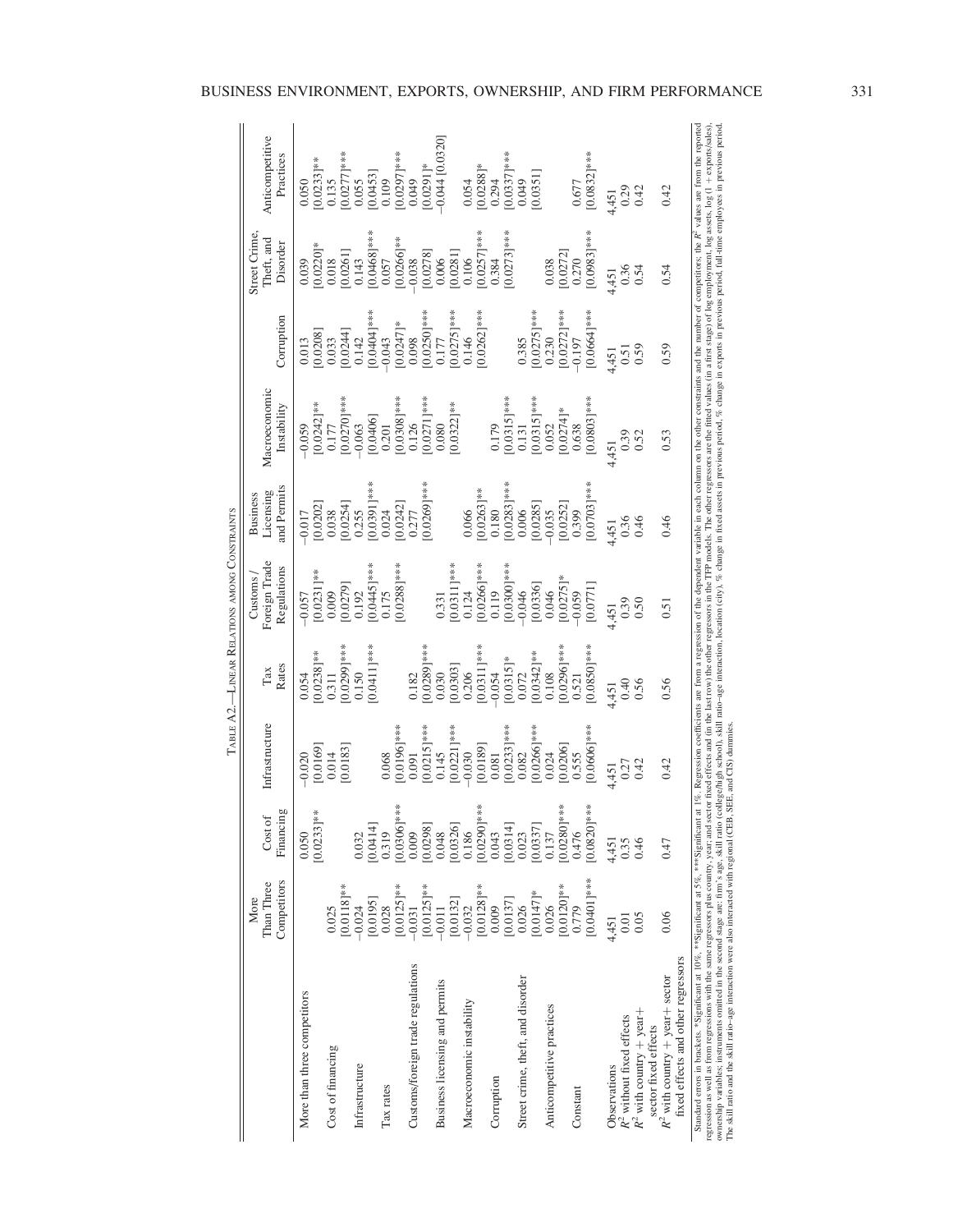|                                                                                                                                                                                                                                                                                                                                                                                                                              |                          |                                 |                        |                                 | OLS Estimation without Year, Country, or Sector Fixed Effects |                        |                        |                                |                        |                                         |                           |
|------------------------------------------------------------------------------------------------------------------------------------------------------------------------------------------------------------------------------------------------------------------------------------------------------------------------------------------------------------------------------------------------------------------------------|--------------------------|---------------------------------|------------------------|---------------------------------|---------------------------------------------------------------|------------------------|------------------------|--------------------------------|------------------------|-----------------------------------------|---------------------------|
|                                                                                                                                                                                                                                                                                                                                                                                                                              |                          | $\mathbf{\Omega}$               | 3                      | 4                               | 5                                                             | $\circ$                | $\overline{ }$         | ${}^{\circ}$                   | ۰                      | $\overline{10}$                         | $\Box$                    |
| Log employment                                                                                                                                                                                                                                                                                                                                                                                                               | $[0.018]$ ***<br>0.636   | $[0.018]$ ***<br>0.640          | $0.018$ ]***<br>0.637  | $0.0191***$<br>0.647            | $0.018$ ]***<br>0.649                                         | $0.018$ ]***<br>0.649  | $0.019]$ ***<br>0.639  | $0.0191***$<br>0.638           | $0.018$ ]***<br>0.645  | $0.018$ ]***<br>0.640                   | $0.018$ ]***<br>0.667     |
| Log fixed assets                                                                                                                                                                                                                                                                                                                                                                                                             | 0.384                    | 0.380                           | 0.384                  | 0.376                           | 0.376                                                         | 0.375                  | $0.380$<br>[0.013]***  | 0.377                          | $0.371$<br>[0.013]***  | 0.381                                   | 0.350                     |
| Ownership (privatized)                                                                                                                                                                                                                                                                                                                                                                                                       | $0.013$ ]***<br>0.043    | $0.012$ ]***<br>0.071           | $0.012]***$<br>0.047   | $0.013]***$<br>0.070            | $0.012]$ ***<br>0.049                                         | $0.012]***$<br>0.030   | 0.078                  | $0.012]$ ***<br>0.033          | 0.025                  | $0.012]***$<br>0.054                    | $0.012$ ]***<br>0.008     |
| Ownership (new private)                                                                                                                                                                                                                                                                                                                                                                                                      | [0.061]<br>0.305         | [0.061]<br>0.330                | [0.061]<br>0.312       | [0.064]<br>0.336                | [0.062]<br>0.332                                              | [0.061]<br>0.308       | [0.063]<br>0.343       | [0.061]<br>0.295               | [0.063]<br>0.270       | [0.061]<br>0.327                        | [0.064]<br>0.289          |
|                                                                                                                                                                                                                                                                                                                                                                                                                              | $[0.064]$ ***            | $0.063]$ ***                    | $0.063]$ ***           | $0.065]$ ***                    | $0.062]$ ***                                                  | $0.063]$ ***           | $0.066$ ]***           | $0.064]$ ***                   | $0.064]$ ***           | $0.063]$ ***                            | $[0.063]$ ***             |
| Ownership (foreign)                                                                                                                                                                                                                                                                                                                                                                                                          | $[0.075]$ ***<br>0.407   | $0.075$ <sup>***</sup><br>0.434 | $0.074]$ ***<br>0.423  | $0.075$ ]***<br>0.445           | $0.074$ ]***<br>0.433                                         | $0.074]***$<br>0.415   | $0.077$ ]***<br>0.460  | $0.075]$ ***<br>0.423          | $0.076$ ]***<br>0.392  | $0.075]$ ***<br>0.430                   | $[0.075]$ ***<br>0.391    |
| $Log(1 + exports/sales)$                                                                                                                                                                                                                                                                                                                                                                                                     | 0.312                    | 0.300                           | 0.304                  | 0.343                           | 0.315                                                         | 0.339                  | 0.304                  | 0.296                          | 0.337                  | 0.311                                   | 0.336                     |
| More than three Competitors                                                                                                                                                                                                                                                                                                                                                                                                  | $[0.115]$ ***<br>0.199   | $0.112$ <sup>***</sup><br>0.184 | $0.112]***$<br>0.204   | $0.115$ <sup>***</sup><br>0.193 | $0.110]$ ***<br>0.189                                         | $0.112]***$<br>0.200   | $0.115$ ]***<br>0.203  | $0.116$ <sup>**</sup><br>0.210 | $0.116$ ]***<br>0.191  | $0.112]***$<br>0.202                    | $[0.110]$ ***<br>0.173    |
| Cost of financing                                                                                                                                                                                                                                                                                                                                                                                                            | $0.042$ ]***<br>$-0.083$ | $0.042$ <sup>***</sup>          | $0.042]***$            | $0.0441***$                     | $0.043$ ]***                                                  | $0.041$ <sup>***</sup> | $0.043$ ]***           | $0.043]$ ***                   | $0.042]***$            | $0.042]***$                             | $[0.044]$ ***<br>0.013    |
| Infrastructure                                                                                                                                                                                                                                                                                                                                                                                                               | $[0.035]$ **             | $-0.338$                        |                        |                                 |                                                               |                        |                        |                                |                        |                                         | [0.039]<br>$-0.225$       |
| Tax rates                                                                                                                                                                                                                                                                                                                                                                                                                    |                          | $[0.063]$ ***                   | $-0.104$               |                                 |                                                               |                        |                        |                                |                        |                                         | $[0.063]$ ***<br>0.006    |
| Customs/foreign trade regulations                                                                                                                                                                                                                                                                                                                                                                                            |                          |                                 | $[0.042]$ **           | $-0.152$                        |                                                               |                        |                        |                                |                        |                                         | [0.042]<br>0.032          |
| Business licensing and permits                                                                                                                                                                                                                                                                                                                                                                                               |                          |                                 |                        | $[0.041]$ ***                   | $-0.273$                                                      |                        |                        |                                |                        |                                         | [0.040]<br>$-0.185$       |
| Macroeconomic instability                                                                                                                                                                                                                                                                                                                                                                                                    |                          |                                 |                        |                                 | $[0.039]$ ***                                                 | $-0.246$               |                        |                                |                        |                                         | $[0.041]$ ***<br>$-0.248$ |
| Corruption                                                                                                                                                                                                                                                                                                                                                                                                                   |                          |                                 |                        |                                 |                                                               | $[0.036]$ ***          | $-0.169$               |                                |                        |                                         | $[0.041]$ ***<br>$-0.096$ |
| Street crime, theft, and disorder                                                                                                                                                                                                                                                                                                                                                                                            |                          |                                 |                        |                                 |                                                               |                        | $[0.036]$ ***          | $-0.154$                       |                        |                                         | $[0.049]$ **<br>$0.000$   |
| Anticompetitive practices                                                                                                                                                                                                                                                                                                                                                                                                    |                          |                                 |                        |                                 |                                                               |                        |                        | $[0.042]$ ***                  | 0.122                  |                                         | [0.054]<br>0.330          |
| Average of all constraints                                                                                                                                                                                                                                                                                                                                                                                                   |                          |                                 |                        |                                 |                                                               |                        |                        |                                | $0.0391***$            | $-0.278$                                | $[0.042]$ ***             |
| Constant                                                                                                                                                                                                                                                                                                                                                                                                                     | $[0.134]$ ***<br>1.922   | $[0.142]$ ***<br>2.228          | $[0.156]$ ***<br>1.995 | $[0.131]$ ***<br>2.000          | $[0.131]$ ***<br>2.240                                        | $[0.143]$ ***<br>2.367 | $[0.129]$ ***<br>2.049 | $[0.128]$ ***<br>2.026         | $[0.133]$ ***<br>1.492 | $[0.170]$ ***<br>$[0.061]$ ***<br>2.309 | $[0.178]$ ***<br>2.526    |
| Observations                                                                                                                                                                                                                                                                                                                                                                                                                 | 0.723<br>4,992           | 0.727<br>5,121                  | 0.724<br>5,091         | 0.722<br>4,741                  | 0.728<br>4,968                                                | 0.729<br>5,059         | 0.725<br>4,843         | 0.723<br>4,938                 | 0.722<br>4,981         | 0.725<br>5,127                          | 0.74<br>4,305             |
| Robust sandard errors, clustered by year, county, industry, and firm size (small, medium, and large) in brackets. *Significant at 10%, **Significant at 15%. ***Significant at 19%. The constraint variables at the firm level<br>other firms in the same year, country, two-digit sector, and firm size (small, medium, and large). The average of all constraints is based on all fifteen constraints in the BEEPS survey. |                          |                                 |                        |                                 |                                                               |                        |                        |                                |                        |                                         |                           |

TABLE A3.--REVENUE EFFICIENCY: IMPACT OF INDIVIDUAL CONSTRAINTS **CONSTRAINTS** EFFICIENCY: IMPACT OF INDIVIDUAL TABLE A3.—REVENUE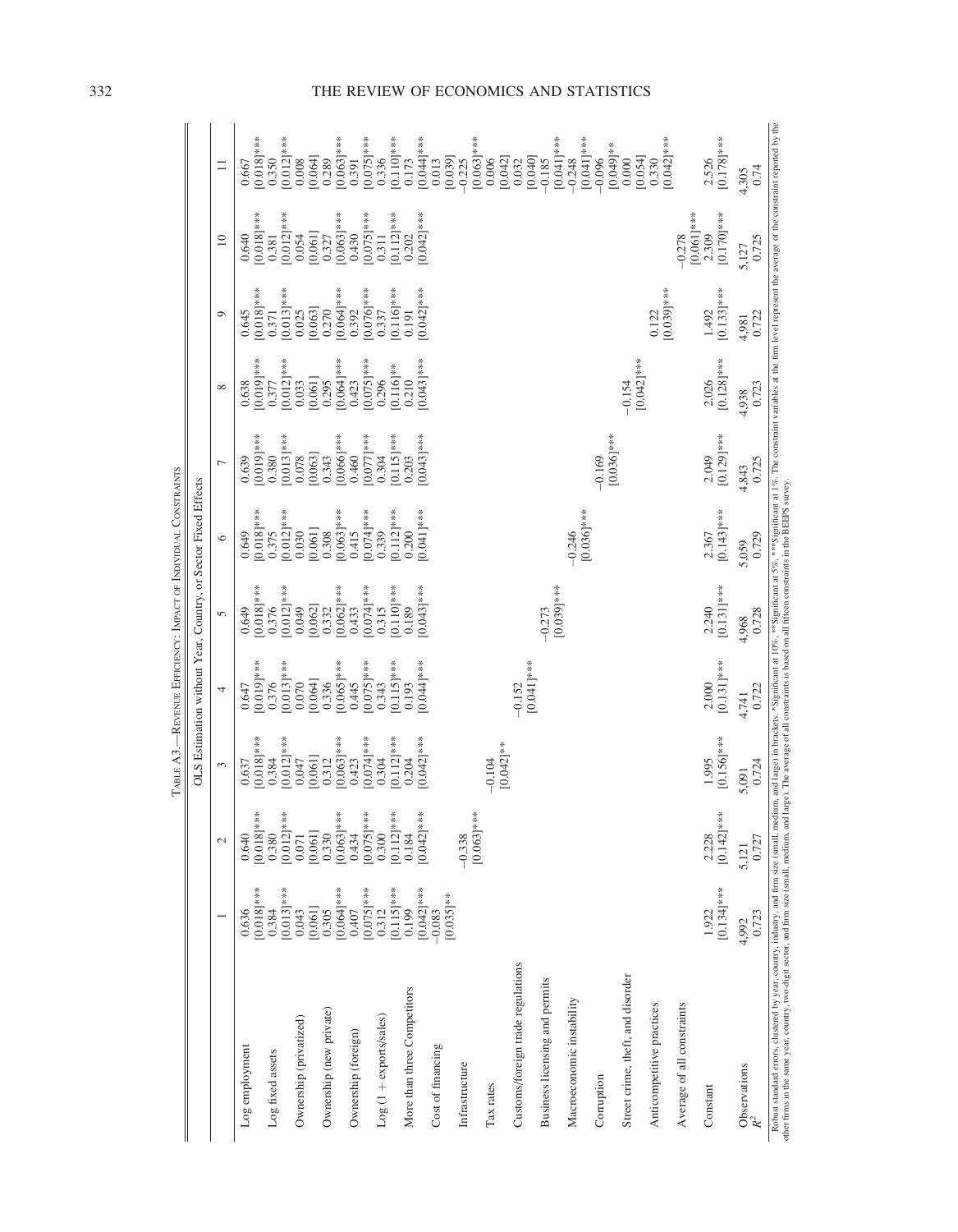|                                                             | $\Box$<br>$\overline{10}$ | $0.014$ ]***<br>0.896<br>$0.013]$ ***<br>0.904 | $[0.010]$ ***<br>0.154<br>$0.009$ <sup>***</sup><br>0.155 | 0.039<br>0.040         | [0.046]<br>0.134<br>[0.043]<br>0.135 | $0.043$ ]***<br>0.314<br>$0.042]***$<br>0.310 | $[0.056]$ ***<br>0.175<br>$[0.055]$ ***<br>0.178 | $[0.082]$ **<br>[0.032]<br>0.001<br>$[0.079]$ **<br>[0.030]<br>$-0.002$ | [0.028]<br>0.003  | [0.039]<br>0.017    | [0.027]<br>$-0.031$ | $[0.027]$ **<br>0.056             | [0.029]<br>$-0.044$            | [0.028]<br>0.028          | [0.030]<br>$-0.009$ | [0.032]<br>$-0.047$               | [0.025]<br>0.015          | [0.037]<br>$-0.025$        | $[0.160]$ ***<br>1.844<br>$[0.147]$ ***<br>1.939 | 0.854<br>4,305<br>0.853                                                                                                                                                                                                                        |
|-------------------------------------------------------------|---------------------------|------------------------------------------------|-----------------------------------------------------------|------------------------|--------------------------------------|-----------------------------------------------|--------------------------------------------------|-------------------------------------------------------------------------|-------------------|---------------------|---------------------|-----------------------------------|--------------------------------|---------------------------|---------------------|-----------------------------------|---------------------------|----------------------------|--------------------------------------------------|------------------------------------------------------------------------------------------------------------------------------------------------------------------------------------------------------------------------------------------------|
|                                                             | $\circ$                   | $0.013]$ ***<br>0.906                          | $0.009$ <sup>***</sup><br>0.153                           | 0.030                  | [0.044]<br>0.129                     | $0.042]***$<br>0.300                          | $0.056$ ]***<br>0.196                            | $(0.079)**$<br>[0.031]<br>$-0.003$                                      |                   |                     |                     |                                   |                                |                           |                     |                                   | [0.021]<br>0.017          |                            | $[0.128]$ ***<br>1.839                           | 5,127<br>0.853<br>4,981                                                                                                                                                                                                                        |
|                                                             | $\infty$                  | $0.013]$ ***<br>0.900                          | 0.000<br>0.155                                            | 0.039                  | [0.044]<br>0.135                     | $0.042]$ ***<br>0.316                         | $0.056$ ]***<br>0.168                            | $[0.080]$ **<br>[0.031]<br>$-0.001$                                     |                   |                     |                     |                                   |                                |                           |                     | $[0.025]$ **<br>$-0.053$          |                           |                            | $[0.120]$ ***<br>1.992                           | 0.852<br>4,938                                                                                                                                                                                                                                 |
|                                                             | 7                         | $0.013$ ]***<br>0.900                          | $0.010]$ ***<br>0.158                                     | 0.056                  | [0.044]<br>0.149                     | $0.043]$ ***<br>0.316                         | $0.056$ ]***<br>0.184                            | $0.081]$ **<br>[0.031]<br>0.002                                         |                   |                     |                     |                                   |                                |                           | [0.022]<br>$-0.008$ |                                   |                           |                            | $[0.132]$ ***<br>1.852                           | 0.853<br>4,843                                                                                                                                                                                                                                 |
|                                                             | $\circ$                   | $0.013]$ ***<br>0.903                          | $0.009$ <sup>***</sup><br>0.155                           | 0.038                  | [0.044]<br>0.133                     | $0.042]***$<br>0.307                          | $0.056$ ]***<br>0.181                            | $0.079$ <sup>**</sup><br>[0.031]<br>$-0.003$                            |                   |                     |                     |                                   |                                | [0.023]<br>0.017          |                     |                                   |                           |                            | $[0.142]$ ***<br>1.804                           | 0.853<br>5,059                                                                                                                                                                                                                                 |
|                                                             | 5                         | $0.013]***$<br>0.902                           | $[0.009]$ ***<br>0.156                                    | 0.038                  | [0.044]<br>0.135                     | $0.042]***$<br>0.304                          | $0.057$ <sup>***</sup><br>0.180                  | $0.080$ <sup>**</sup><br>[0.031]<br>$-0.002$                            |                   |                     |                     |                                   | [0.022]<br>$-0.021$            |                           |                     |                                   |                           |                            | $[0.123]$ ***<br>1.919                           | 0.853<br>4,968                                                                                                                                                                                                                                 |
| OLS Estimation with Year. Country, and Sector Fixed Effects | 4                         | $0.013]$ ***<br>0.901                          | $[0.010]$ ***<br>0.153                                    | 0.044                  | [0.045]<br>0.133                     | $[0.044]$ ***<br>0.302                        | $[0.057]$ ***<br>0.180                           | $[0.080]$ **<br>[0.031]<br>$-0.001$                                     |                   |                     |                     | $0.024$<br>[0.021]                |                                |                           |                     |                                   |                           |                            | $[0.124]$ ***<br>1.818                           | 0.852<br>4,741                                                                                                                                                                                                                                 |
|                                                             | 3                         | $0.013]$ ***<br>0.904                          | $0.009$ <sup>***</sup><br>0.153                           | 0.037                  | [0.043]<br>0.130                     | $0.041]$ ***<br>0.316                         | $0.054]$ ***<br>$0.174$                          | $0.079$ <sup>**</sup><br>0.030<br>0.001                                 |                   |                     | [0.022]<br>$-0.022$ |                                   |                                |                           |                     |                                   |                           |                            | $[0.127]$ ***<br>1.948                           | 0.854<br>5,091                                                                                                                                                                                                                                 |
|                                                             | $\mathcal{L}$             | $0.013$ ]***<br>0.904                          | $[0.009]$ ***<br>0.155                                    | 0.038                  | [0.043]<br>0.133                     | $[0.042]$ ***<br>0.307                        | $[0.055]$ ***<br>0.181                           | $0.079$ <sup>**</sup><br>[0.030]<br>$-0.004$                            |                   | [0.033]<br>$-0.006$ |                     |                                   |                                |                           |                     |                                   |                           |                            | $[0.124]$ ***<br>1.885                           | 0.853<br>5,121                                                                                                                                                                                                                                 |
|                                                             |                           | $[0.013]$ ***<br>0.903                         | $[0.009]$ ***<br>0.157                                    | 0.042                  | [0.043]<br>0.137                     | $[0.041]$ ***<br>0.308                        | $[0.055]$ ***<br>0.173                           | $[0.080]$ **<br>[0.031]<br>$-0.001$                                     | [0.024]<br>0.002  |                     |                     |                                   |                                |                           |                     |                                   |                           |                            | $[0.135]$ ***<br>1.856                           | 0.853<br>4,992                                                                                                                                                                                                                                 |
|                                                             |                           | Log employment                                 | Log fixed assets                                          | Ownership (privatized) | Ownership (new private)              | Ownership (foreign)                           | $Log(1 + expont/sales)$                          | More than three competitors                                             | Cost of financing | Infrastructure      | Tax rates           | Customs/foreign trade regulations | Business licensing and permits | Macroeconomic instability | Corruption          | Street crime, theft, and disorder | Anticompetitive practices | Average of all constraints | Constant                                         | Robust standard errors, clustered by year, country, industry, and size (small, medium, large) in brackets. *Significant at 19%, ***\$ignificant at 1%. The constraint variables at the firm level represent the average of the<br>Observations |

| ļ                |  |
|------------------|--|
| Ï                |  |
| I<br>I<br>l<br>l |  |
| ׇ֚֬֡<br>ׇ֚֘֡     |  |

BUSINESS ENVIRONMENT, EXPORTS, OWNERSHIP, AND FIRM PERFORMANCE 333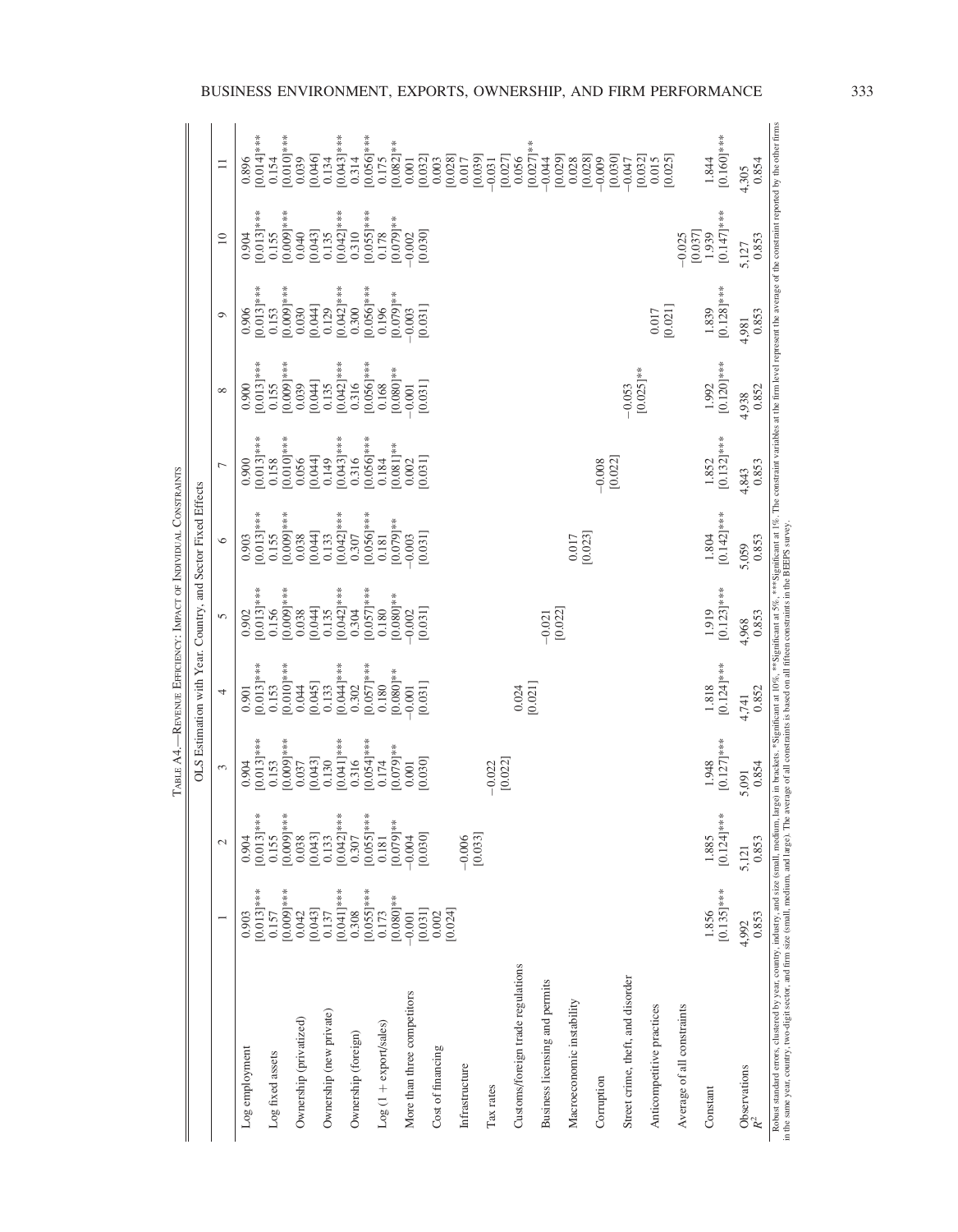|                                                |                                     |                                     | IV Estimation without Year, Country, or Sector Fixed Effects |                                     |                                     |                                     |                                         |                                     |                                         |                                    |                                          |
|------------------------------------------------|-------------------------------------|-------------------------------------|--------------------------------------------------------------|-------------------------------------|-------------------------------------|-------------------------------------|-----------------------------------------|-------------------------------------|-----------------------------------------|------------------------------------|------------------------------------------|
|                                                | $\overline{ }$                      | $\mathcal{L}$                       | 3                                                            | 4                                   | 5                                   | ७                                   | Γ                                       | $\infty$                            | O                                       | $\supseteq$                        | $\Box$                                   |
| Log employment                                 | [0.097]<br>0.057                    | [0.100]<br>0.045                    | [0.103]<br>0.030                                             | [0.105]<br>0.046                    | [0.100]<br>0.056                    | [0.099]<br>0.049                    | [0.103]<br>0.043                        | [0.100]<br>0.058                    | [0.101]<br>0.064                        | [660.0]<br>0.016                   | [0.104]<br>0.091                         |
| Log fixed assets                               | 0.958                               | 0.974                               | 0.993                                                        | 0.968                               | 0.962                               | 0.971                               | 0.952                                   | 0.952                               | 0.945                                   | $1.003$                            | 0.886                                    |
| Ownership (privatized)                         | $[0.083]$ ***<br>0.549              | $[0.085]$ ***<br>0.634              | $[0.088]$ ***<br>0.790                                       | $[0.089]$ ***<br>0.536              | $[0.085]$ ***<br>0.508              | $[0.085]$ ***<br>0.560              | $[0.088]$ ***<br>0.530                  | $[0.084]$ ***<br>0.662              | $[0.089]$ ***<br>0.230                  | $[0.084]$ ***<br>0.576             | $[0.093]$ ***<br>0.290                   |
| Ownership (new private)                        | [0.816]<br>$-0.054$                 | [0.787]<br>$-0.002$                 | [0.805]<br>0.074                                             | [0.784]<br>$-0.076$                 | [0.833]<br>$-0.039$                 | [0.818]<br>$-0.019$                 | [0.768]<br>$-0.164$                     | [0.756]<br>$-0.004$                 | [0.850]<br>$-0.151$                     | [0.704]<br>$-0.054$                | [0.800]<br>$-0.337$                      |
| Ownership (foreign)                            | [0.468]<br>2.076                    | [0.447]<br>2.205                    | [0.458]<br>2.322                                             | [0.467]<br>2.175                    | [0.472]<br>2.109                    | [0.460]<br>2.083                    | [0.453]<br>2.250                        | [0.434]<br>2.291                    | [0.460]<br>1.829                        | [0.429]<br>2.150                   | [0.477]<br>2.112                         |
| $Log(1 + export/sales)$                        | $[0.967]$ **<br>$-1.180$            | $[0.915]$ **<br>$-1.328$            | $[0.932]$ **<br>$-1.462$                                     | $[0.899]$ **<br>$-1.258$            | $[0.944]$ **<br>$-1.275$            | $[0.927]$ **<br>$-1.186$            | $[0.898]$ **<br>$-1.310$                | $[0.897]$ **<br>$-1.181$            | $[0.969]$ *<br>$-0.983$                 | $[0.839]$ **<br>$-1.314$           | $[0.931]$ **<br>$-1.139$                 |
| More than three competitors                    | [0.815]<br>0.098                    | $[0.802]$ *<br>0.093                | $[0.836]$ *<br>0.091                                         | [0.795]<br>0.108                    | [0.821]<br>0.095                    | [0.803]<br>0.097                    | $[0.796]$ *<br>0.123                    | [0.762]<br>0.098                    | [0.803]<br>0.119                        | $0.757$ <sup>*</sup><br>0.102      | [0.815]<br>0.152                         |
| Average of all constraints                     | $[0.046]$ **<br>[0.073]<br>$-0.091$ | $[0.048]$ **<br>[0.072]<br>$-0.117$ | $[0.047]$ **<br>[0.074]<br>$-0.095$                          | $[0.046]$ **<br>[0.075]<br>$-0.096$ | $[0.044]$ **<br>[0.072]<br>$-0.094$ | $[0.045]$ **<br>[0.072]<br>$-0.096$ | $[0.046]$ **<br>$[0.073]$ *<br>$-0.100$ | $[0.045]$ **<br>[0.072]<br>$-0.105$ | $[0.043]$ **<br>$[0.068]$ *<br>$-0.103$ | $[0.045]$ *<br>[0.072]<br>$-0.083$ | $[0.073]$ **<br>$[0.046]$ **<br>$-0.119$ |
| Cost of financing                              | 0.007                               |                                     |                                                              |                                     |                                     |                                     |                                         |                                     |                                         |                                    | 0.006                                    |
| Infrastructure                                 | [0.026]                             | $-0.044$                            |                                                              |                                     |                                     |                                     |                                         |                                     |                                         |                                    | [0.026]<br>$-0.058$                      |
| Tax rates                                      |                                     | [0.032]                             | $-0.098$                                                     |                                     |                                     |                                     |                                         |                                     |                                         |                                    | $[0.034]$ *<br>$-0.081$                  |
| Customs/foreign trade regulations              |                                     |                                     | $[0.027]$ ***                                                | [0.032]<br>0.002                    |                                     |                                     |                                         |                                     |                                         |                                    | $[0.029]$ ***<br>[0.035]<br>$-0.012$     |
| Business licensing and permits                 |                                     |                                     |                                                              |                                     | $-0.031$                            |                                     |                                         |                                     |                                         |                                    | $-0.043$                                 |
| Macroeconomic instability                      |                                     |                                     |                                                              |                                     | [0.028]                             | $[0.024]$ *<br>$-0.046$             |                                         |                                     |                                         |                                    | $[0.027]$ **<br>[0.029]<br>$-0.071$      |
| Corruption                                     |                                     |                                     |                                                              |                                     |                                     |                                     | [0.029]<br>$-0.006$                     |                                     |                                         |                                    | [0.032]<br>$-0.047$                      |
| Street crime, theft, and disorder              |                                     |                                     |                                                              |                                     |                                     |                                     |                                         | $[0.032]$ **<br>0.081               |                                         |                                    | [0.033]<br>0.020                         |
| Anticompetitive practices                      |                                     |                                     |                                                              |                                     |                                     |                                     |                                         |                                     | [0.033]<br>0.001                        |                                    | [0.037]<br>$-0.023$                      |
| Constant                                       | $[0.580]$ **<br>1.257               | $[0.553]$ **<br>1.211               | $[0.565]$ **<br>1.147                                        | $[0.590]$ **<br>1.266               | $[0.587]$ **<br>1.257               | $[0.576]$ **<br>1.242               | $[0.560]$ **<br>1.390                   | $[0.533]$ **<br>1.283               | $[0.583]$ **<br>1.442                   | $[0.523]$ **<br>1.160              | $[0.601]$ ***<br>1.745                   |
| Observations                                   | 5,358                               | 5,492                               | 5,455                                                        | 5,097                               | 5,328                               | 5,430                               | 5,186                                   | 5,298                               | 5,343                                   | 5,618                              | 4,620                                    |
| $p$ -value<br>J-test                           | 0.257<br>1.28                       | 0.252<br>$1.31\,$                   | 0.226<br>$1.47\,$                                            | 0.332<br>0.94                       | 0.266<br>1.24                       | 0.224<br>1.48                       | 0.231<br>1.43                           | 0.336<br>0.93                       | 0.182<br>1.78                           | 0.324<br>0.97                      | 0.311<br>1.02                            |
| Log employment<br>First-stage F-tests          | 103.89                              | 106.42                              | 106.08                                                       | 102.03                              | 103.92                              | 105.58                              | 103.87                                  | 103.74                              | 104.82                                  | 110.49                             | 94.37                                    |
| Ownership (privatized)<br>Log assets           | 20.59<br>42.51                      | 21.12<br>44.23                      | 44.26<br>20.83                                               | 41.59<br>19.95                      | 21.08<br>43.35                      | 20.42<br>43.81                      | 20.46<br>42.70                          | 21.28<br>42.61                      | 22.21<br>43.77                          | 47.75<br>21.47                     | 18.79<br>36.32                           |
| Ownership (new private)                        | 67.66                               | 69.96                               | 70.54                                                        | 66.21                               | 68.86                               | 69.01                               | 68.11                                   | 68.20                               | 69.16                                   | 70.80                              | 60.18                                    |
| $Log(1 + expont/sales)$<br>Ownership (foreign) | 11.59<br>17.88                      | 18.20<br>12.06                      | 17.95<br>2.13                                                | 16.86<br>11.23                      | 17.69<br>12.08                      | 11.86<br>17.06                      | 17.01<br>11.17                          | $17.11$<br>11.47                    | 18.09<br>11.64                          | 18.13<br>12.12                     | 10.16<br>14.55                           |
| Durbin-Wu-Hausman test                         | 10.90                               | 11.24                               | 10.76                                                        | 10.42                               | 11.40                               | 11.47                               | 12.09                                   | 11.87                               | 11.72                                   | 11.41                              | 9.75                                     |
| $p$ -value                                     | 0.000                               | 0.000                               | 0.000                                                        | 0.000                               | 0.000                               | 0.000                               | 0.000                                   | 0.000                               | 0.000                                   | 0.000                              | 0.000                                    |

TABLE A5.—REVENUE

EFFICIENCY: IMPACT OF STANDARDIZED INDIVIDUAL

TABLE AS.—REVENUE EFFICIENCY: IMPACT OF STANDARDIZED INDIVIDUAL CONSTRAINTS BY FIRM

CONSTRAINTS BY FIRM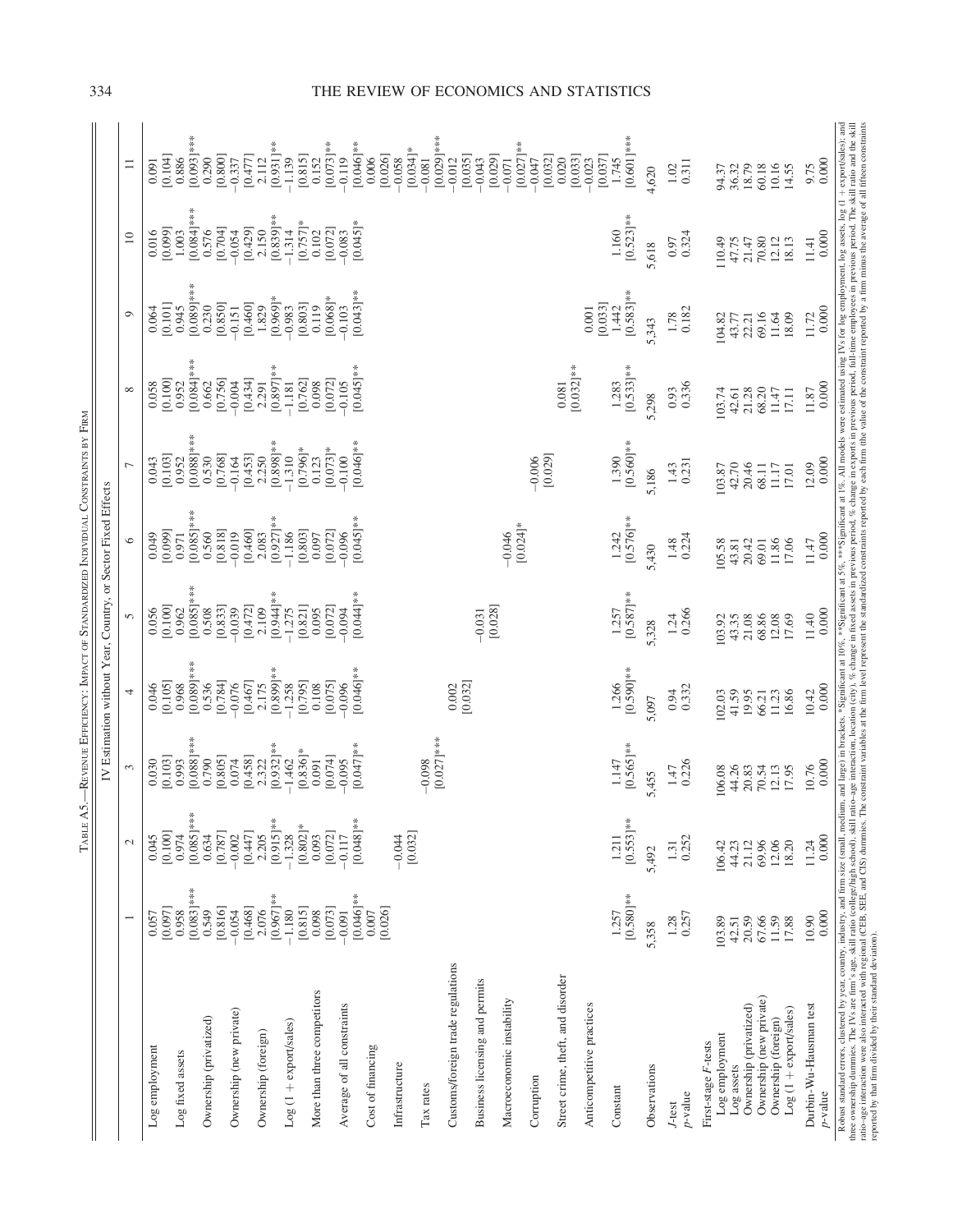| I<br>l                                                           |
|------------------------------------------------------------------|
| ı<br>i<br>l<br>l                                                 |
| l<br>ı<br>J<br>֕<br>֕<br>Ì                                       |
| I<br>ļ<br>ı<br>I<br>l                                            |
| $\overline{a}$<br>l<br>ı                                         |
| Ì<br>l<br>l                                                      |
| ֕<br>J<br>l<br>ׇ֚֬֕֡<br>$\overline{\phantom{a}}$                 |
| I<br>١<br>l<br>ł<br>ׇ֬֕<br>$\begin{array}{c} \hline \end{array}$ |
| I<br>l                                                           |

|                                                                                                                                                                                                                                                                                               |                                |                          |                                | IV Estimation with Year, Country, and Sector Fixed Effects |                                |                          |                           |                          |                                |                           |                                   |
|-----------------------------------------------------------------------------------------------------------------------------------------------------------------------------------------------------------------------------------------------------------------------------------------------|--------------------------------|--------------------------|--------------------------------|------------------------------------------------------------|--------------------------------|--------------------------|---------------------------|--------------------------|--------------------------------|---------------------------|-----------------------------------|
|                                                                                                                                                                                                                                                                                               |                                | $\mathbf 2$              | 3                              | 4                                                          | 5                              | $\circ$                  | $\overline{ }$            | $\infty$                 | $\circ$                        | $\overline{10}$           | $\Box$                            |
| Log employment                                                                                                                                                                                                                                                                                | $[0.225]$ *<br>0.415           | $[0.223]$ *<br>0.415     | $[0.214]$ **<br>0.439          | $[0.228]$ *<br>0.431                                       | [0.242]<br>0.353               | $[0.216]$ **<br>0.436    | $[0.236]$ *<br>0.393      | $[0.212]$ **<br>0.455    | $[0.218]$ **<br>0.442          | $0.189$ ]***<br>0.502     | $0.244$ ]*<br>0.438               |
| Log fixed assets                                                                                                                                                                                                                                                                              | $[0.230]$ **<br>0.574          | $[0.227]$ **<br>0.576    | $[0.217]$ **<br>0.551          | $[0.229]^{**}$<br>0.560                                    | $[0.245]$ ***<br>0.648         | $[0.221]$ **<br>0.553    | $[0.244]$ **<br>0.583     | $[0.219]$ **<br>0.530    | $[0.224]$ **<br>0.545          | $[0.201]$ **<br>0.471     | $[0.251]$ **<br>0.544             |
| Ownership (privatized)                                                                                                                                                                                                                                                                        | $-0.166$                       | $-0.200$                 | $-0.164$                       | $-0.247$                                                   | $-0.144$                       | $-0.219$                 | $-0.156$                  | $-0.223$                 | $-0.299$                       | $-0.149$                  | $-0.231$                          |
| Ownership (new private)                                                                                                                                                                                                                                                                       | [0.548]<br>$-0.411$            | [0.534]<br>$-0.391$      | [0.529]<br>$-0.368$            | [0.552]<br>$-0.403$                                        | [0.597]<br>$-0.348$            | [0.539]<br>$-0.393$      | [0.536]<br>$-0.456$       | [0.517]<br>$-0.384$      | [0.550]<br>$-0.419$            | [0.405]<br>$-0.416$       | [0.585]<br>$-0.469$               |
| Ownership (foreign)                                                                                                                                                                                                                                                                           | [0.318]<br>1.541               | [0.298]<br>1.462         | [0.293]<br>1.483               | [0.309]<br>1.390                                           | [0.326]<br>1.420               | [0.297]<br>1.428         | [0.312]<br>1.632          | [0.291]<br>$1.513$       | [0.297]<br>1.417               | [0.262]<br>1.583          | [0.333]<br>1.566                  |
| $Log(1 + expont/sales)$                                                                                                                                                                                                                                                                       | $[0.643]***$<br>$-0.206$       | $[0.629]$ **<br>$-0.164$ | $[0.613]$ **<br>$-0.189$       | $[0.617]$ **<br>$-0.126$                                   | $[0.687]$ **<br>$-0.163$       | $[0.614]$ **<br>$-0.048$ | $[0.617]$ ***<br>$-0.255$ | $[0.593]$ **<br>$-0.076$ | $[0.633]$ **<br>$-0.074$       | $[0.513]$ ***<br>$-0.210$ | $[0.643]$ **<br>$-0.239$          |
| More than three competitors                                                                                                                                                                                                                                                                   | [0.592]<br>0.070               | [0.583]<br>0.071         | [0.579]<br>0.070               | [0.573]<br>0.072                                           | [0.633]<br>0.068               | [0.562]<br>0.071         | [0.598]<br>0.083          | [0.536]<br>0.063         | [0.574]<br>0.069               | [0.505]<br>0.072          | [0.618]<br>0.084                  |
| Average of all constraints                                                                                                                                                                                                                                                                    | [0.050]<br>[0.033]<br>$-0.021$ | [0.050]<br>$-0.037$      | [0.049]<br>[0.030]<br>$-0.027$ | [0.050]<br>[0.031]<br>$-0.030$                             | [0.053]<br>[0.033]<br>$-0.029$ | [0.049]<br>$-0.025$      | [0.053]<br>$-0.030$       | [0.048]<br>$-0.029$      | [0.049]<br>[0.032]<br>$-0.024$ | [0.046]<br>$-0.005$       | [0.056]<br>[0.034]<br>$-0.052$    |
| Cost of financing                                                                                                                                                                                                                                                                             | 0.021                          | [0.030]                  |                                |                                                            |                                | [0.030]                  | [0.034]                   | [0.031]                  |                                | [0.030]                   | 0.020                             |
| Infrastructure                                                                                                                                                                                                                                                                                | [0.019]                        | [0.023]<br>$-0.025$      |                                |                                                            |                                |                          |                           |                          |                                |                           | [0.019]<br>[0.026]<br>$-0.032$    |
| Tax rates                                                                                                                                                                                                                                                                                     |                                |                          | $[0.017]$ ***<br>$-0.045$      |                                                            |                                |                          |                           |                          |                                |                           | $[0.020]$ *<br>$-0.035$           |
| Customs/foreign trade regulations                                                                                                                                                                                                                                                             |                                |                          |                                | [0.022]<br>0.032                                           |                                |                          |                           |                          |                                |                           | 0.029                             |
| Business licensing and permits                                                                                                                                                                                                                                                                |                                |                          |                                |                                                            | [0.023]<br>$-0.021$            |                          |                           |                          |                                |                           | [0.025]<br>[0.027]<br>$-0.019$    |
| Macroeconomic instability                                                                                                                                                                                                                                                                     |                                |                          |                                |                                                            |                                | [0.018]<br>$-0.027$      |                           |                          |                                |                           | [0.025]<br>$-0.025$               |
| Corruption                                                                                                                                                                                                                                                                                    |                                |                          |                                |                                                            |                                |                          | [0.020]<br>$-0.006$       |                          |                                |                           | [0.025]<br>$-0.019$               |
| Street crime, theft, and disorder                                                                                                                                                                                                                                                             |                                |                          |                                |                                                            |                                |                          |                           | [0.020]<br>0.013         |                                |                           | [0.021]<br>0.001                  |
| Anticompetitive practices                                                                                                                                                                                                                                                                     |                                |                          |                                |                                                            |                                |                          |                           |                          | [0.021]<br>0.018               |                           | 0.000                             |
| Constant                                                                                                                                                                                                                                                                                      | $[0.434]$ ***<br>2.026         | $[0.410]$ ***<br>2.051   | $[0.399]$ ***<br>2.081         | $[0.423]$ ***<br>2.066                                     | $[0.452]$ ***<br>1.933         | $[0.404]$ ***<br>2.074   | $[0.441]$ ***<br>2.093    | [0.399]***<br>2.143      | $[0.415]$ ***<br>2.117         | $[0.382]$ ***<br>2.148    | $[0.448]$ ***<br>[0.029]<br>2.166 |
| Observations                                                                                                                                                                                                                                                                                  | 5,358                          | 5,492                    | 5,455                          | 5,097                                                      | 5,328                          | 5,430                    | 5,186                     | 5,298                    | 5,343                          | 5,618                     | 4,620                             |
| $p$ -value<br>J-test                                                                                                                                                                                                                                                                          | 0.257<br>1.28                  | 0.252<br>1.31            | 0.226<br>47                    | 0.332<br>0.94                                              | 0.266<br>1.24                  | 0.224<br>1.48            | 0.231<br>1.43             | 0.336<br>0.93            | 0.182<br>1.78                  | 0.324<br>0.97             | 0.311<br>1.02                     |
| Log employment<br>First-stage F-tests                                                                                                                                                                                                                                                         | 103.89                         | 106.42                   | 106.08                         | 102.03                                                     | 103.92                         | 105.58                   | 103.87                    | 103.74                   | 104.82                         | 110.49                    | 94.37                             |
| Ownership (privatized)<br>Log assets                                                                                                                                                                                                                                                          | 20.59<br>42.51                 | 44.23<br>21.12           | 44.26<br>20.83                 | 41.59<br>19.95                                             | 43.35<br>21.08                 | 20.42<br>43.81           | 42.70<br>20.46            | 21.28<br>42.61           | 22.21<br>43.77                 | 47.75<br>21.47            | 18.79<br>36.32                    |
| Ownership (new private)                                                                                                                                                                                                                                                                       | 67.66                          | 69.96                    | 70.54                          | 66.21                                                      | 68.86                          | 69.01                    | 68.11                     | 68.20                    | 69.16                          | $70.80\,$                 | 60.18                             |
| $Log(1 + export/sales)$<br>Ownership (foreign)                                                                                                                                                                                                                                                | 11.59<br>17.88                 | 18.20<br>12.06           | 17.95<br>12.13                 | 16.86<br>11.23                                             | 17.69<br>12.08                 | 11.86<br>17.06           | 17.01<br>11.17            | 17.11<br>11.47           | 18.09<br>11.64                 | 18.13<br>12.12            | 10.16<br>14.55                    |
| Durbin-Wu-Hausman test                                                                                                                                                                                                                                                                        | 10.90                          | 11.24                    | 10.76                          | 10.42                                                      | 11.40                          | 11.47                    | 12.09                     | 11.87                    | 11.72                          | 11.41                     | 9.75                              |
| $p$ -value                                                                                                                                                                                                                                                                                    | 0.000                          | 0.000                    | 0.000                          | 0.000                                                      | 0.000                          | 0.000                    | 0.000                     | 0.000                    | 0.000                          | 0.000                     | 0.000                             |
| Robust sandard errors, clustered by year, country, ind fim size (small, medium, and large) in brackets. *Significant at 10%, **Significant at 18% All models were estimated using IVs for log employment, log (1 + export/sale<br>reported by that firm divided by their standard deviation). |                                |                          |                                |                                                            |                                |                          |                           |                          |                                |                           |                                   |

ratio-age interacted with regional (CEB, SEE, and CIS) dummies. The constraint variables at the firm level represent the standardized constraints reported by each firm the of the constraint reported by a firm minus the ave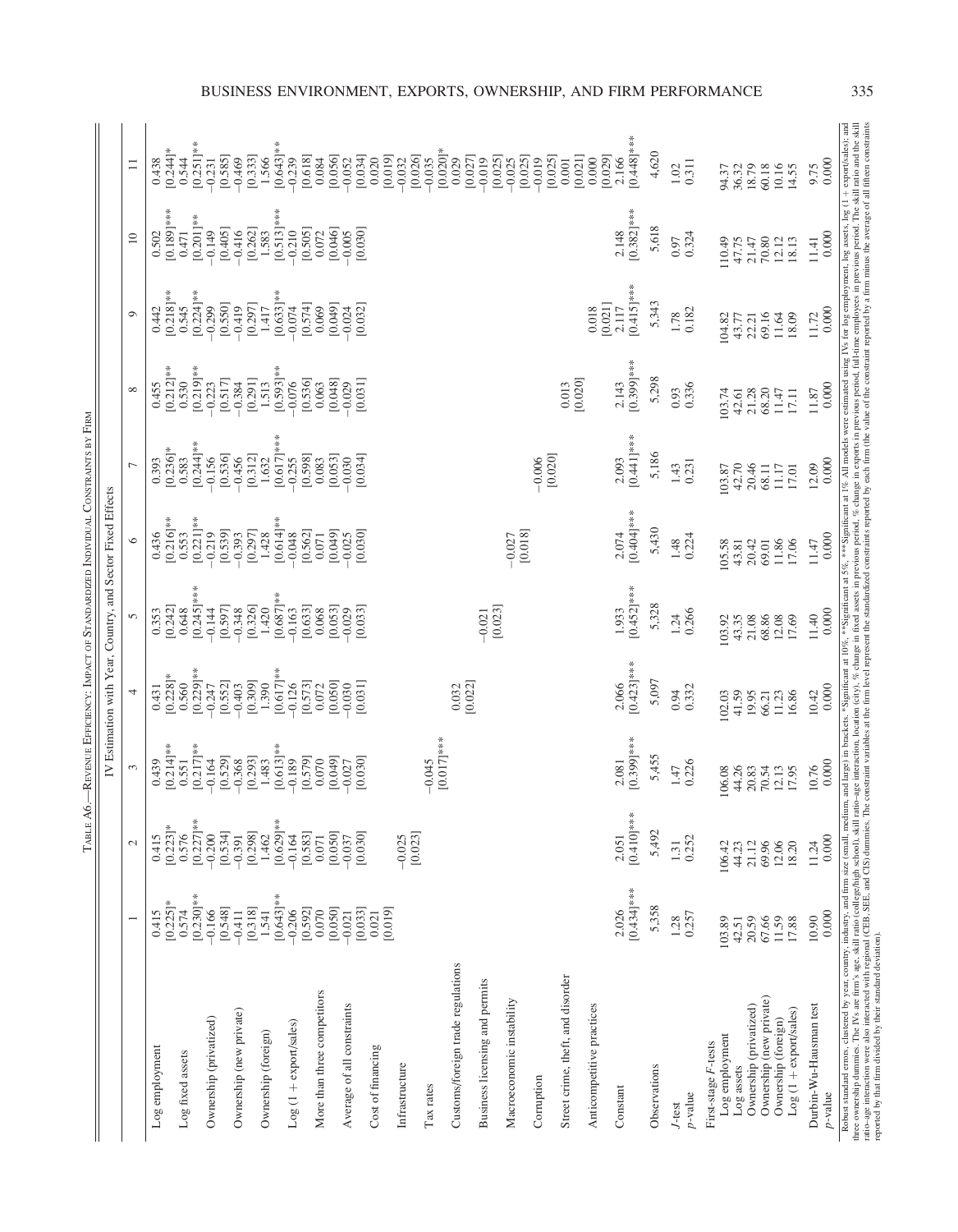|                                                                                                                                                                                                                                                                                                                                                                       |                                  |                                 |                                |                                  | OLS Estimation without Year, Country, or Sector Fixed Effects                                                                                                                     |                                                             |                                  |                                                                                  |                                |                                                           |                                   |
|-----------------------------------------------------------------------------------------------------------------------------------------------------------------------------------------------------------------------------------------------------------------------------------------------------------------------------------------------------------------------|----------------------------------|---------------------------------|--------------------------------|----------------------------------|-----------------------------------------------------------------------------------------------------------------------------------------------------------------------------------|-------------------------------------------------------------|----------------------------------|----------------------------------------------------------------------------------|--------------------------------|-----------------------------------------------------------|-----------------------------------|
|                                                                                                                                                                                                                                                                                                                                                                       |                                  | $\sim$                          | 3                              | 4                                | 5                                                                                                                                                                                 | $\circ$                                                     | $\overline{ }$                   | $\infty$                                                                         | $\circ$                        | $\supseteq$                                               | $\Box$                            |
| Ownership (privatized)                                                                                                                                                                                                                                                                                                                                                | [0.099]<br>0.102                 | [0.099]<br>0.118                | [0.099]<br>0.099               | [0.097]<br>0.081                 | [0.099]<br>0.104                                                                                                                                                                  | $\begin{bmatrix} 0.095 \\ 0.099 \end{bmatrix}$<br>-0.471*** | 0.112                            | 0.082                                                                            | $0.077$                        | 0.101                                                     | [0.094]<br>0.034                  |
| Ownership (new private)                                                                                                                                                                                                                                                                                                                                               | $-0.466***$                      | $-0.446***$                     | $-0.477$ ***                   | $-0.488***$                      | $-0.457***$                                                                                                                                                                       |                                                             | $[0.099]$<br>-0.448***           | $\begin{array}{c} [0.098] \\ -0.466^{***} \\ [0.090] \\ 0.382^{***} \end{array}$ | $[0.098]$<br>-0.527***         | $[0.099]$<br>-0.464***                                    | $-0.538***$                       |
| Ownership (foreign)                                                                                                                                                                                                                                                                                                                                                   | $0.395***$<br>[0.090]            | $0.408***$<br>[0.090]           | $0.395***$<br>[0.090]          | $0.360***$<br>[0.090]            | $0.399***$<br>[0.091]                                                                                                                                                             | $0.393***$<br>[0.091]                                       | $0.414***$<br>[0.091]            |                                                                                  | $[0.089]$<br>$0.343***$        | $[0.091]$<br>0.397***                                     | $0.269***$<br>[0.086]             |
| More than three competitors                                                                                                                                                                                                                                                                                                                                           | $0.158***$<br>[0.104]<br>[0.059] | $0.151**$<br>[0.103]<br>[0.059] | $0.153***$<br>[0.103]<br>0.059 | $0.167***$<br>[0.102]<br>[650.0] | $0.154***$<br>[0.104]<br>[0.059]                                                                                                                                                  | $0.155***$<br>[0.104]<br>[0.059]                            | $0.155***$<br>[0.104]<br>[0.059] | $0.166***$<br>[0.103]<br>[650.0]                                                 | $0.141***$<br>[0.103]<br>0.059 | $0.157***$<br>[0.104]<br>[650, 0]                         | $0.142**$<br>[0.100]<br>[0.056]   |
| Cost of financing                                                                                                                                                                                                                                                                                                                                                     | $-0.015$                         |                                 |                                |                                  |                                                                                                                                                                                   |                                                             |                                  |                                                                                  |                                |                                                           | $-0.042$                          |
| Infrastructure                                                                                                                                                                                                                                                                                                                                                        | [0.051]                          | $-0.240***$<br>[0.087]          |                                |                                  |                                                                                                                                                                                   |                                                             |                                  |                                                                                  |                                |                                                           | $-0.275***$<br>[0.058]<br>[0.098] |
| Tax rates                                                                                                                                                                                                                                                                                                                                                             |                                  |                                 | [0.069]                        |                                  |                                                                                                                                                                                   |                                                             |                                  |                                                                                  |                                |                                                           | [0.063]<br>0.092                  |
| Customs/foreign trade regulations                                                                                                                                                                                                                                                                                                                                     |                                  |                                 |                                | $0.209***$<br>[0.060]            |                                                                                                                                                                                   |                                                             |                                  |                                                                                  |                                |                                                           | $0.441***$<br>[0.063]             |
| Business licensing and permits                                                                                                                                                                                                                                                                                                                                        |                                  |                                 |                                |                                  | $-0.159***$<br>[0.059]                                                                                                                                                            |                                                             |                                  |                                                                                  |                                |                                                           | $-0.244***$<br>[0.062]            |
| Macroeconomic instability                                                                                                                                                                                                                                                                                                                                             |                                  |                                 |                                |                                  |                                                                                                                                                                                   | $-0.101*$<br>[0.053]                                        |                                  |                                                                                  |                                |                                                           | $-0.161**$<br>[0.063]             |
| Corruption                                                                                                                                                                                                                                                                                                                                                            |                                  |                                 |                                |                                  |                                                                                                                                                                                   |                                                             | $-0.144***$<br>[0.055]           |                                                                                  |                                |                                                           | $-0.192***$<br>[0.072]            |
| Street crime, theft, and disorder                                                                                                                                                                                                                                                                                                                                     |                                  |                                 |                                |                                  |                                                                                                                                                                                   |                                                             |                                  | $-0.235***$<br>[0.062]                                                           |                                |                                                           | $-0.230***$<br>[0.079]            |
| Anticompetitive practices                                                                                                                                                                                                                                                                                                                                             |                                  |                                 |                                |                                  |                                                                                                                                                                                   |                                                             |                                  |                                                                                  | $0.278***$<br>[0.055]          |                                                           | $0.450***$<br>[0.063]             |
| Average of all constraints                                                                                                                                                                                                                                                                                                                                            |                                  |                                 |                                |                                  |                                                                                                                                                                                   |                                                             |                                  |                                                                                  |                                | $-0.055$                                                  |                                   |
| Constant                                                                                                                                                                                                                                                                                                                                                              | [0.157]<br>0.055                 | $0.377**$<br>[0.165]            | [0.180]<br>$-0.167$            | $-0.383**$<br>[0.149]            | $0.331***$<br>[0.150]                                                                                                                                                             | $0.293*$<br>[0.1711                                         | $0.323**$<br>[0.151]             | $0.462***$<br>[0.146]                                                            | $-0.576***$<br>[0.153]         | $\begin{bmatrix} 0.085 \\ 0.137 \end{bmatrix}$<br>[0.209] | $\frac{0.219}{[0.218]}$           |
| Observations                                                                                                                                                                                                                                                                                                                                                          | 5,385<br>0.05                    | 5,385<br>0.05                   | 5,385<br>0.05                  | 5,385<br>0.05                    | 5,385<br>0.05                                                                                                                                                                     | 5,385<br>0.05                                               | 5,385<br>0.05                    | 5,385<br>0.05                                                                    | 5,385<br>0.06                  | 5,385<br>0.05                                             | 5,385<br>$\overline{0}$ .         |
| Log Assets - Log Capacity Uilization. The constraint variables at the firm level represent the average of the constraint reported by the other firms in the same year, country, two-digit sector and firm size (small, medium<br>Robust standard errors, clustered by year, country, industry, and firm size (small, medium,<br>teen constraints in the BEEPS survey. |                                  |                                 |                                |                                  | and large) in brackets. *Significant at 10%, **Significant at 5%, ***Significant at 1%. TFP is calculated as: Log Sales - Labor Cost Share × Log Employees × Capital Cost Share × |                                                             |                                  |                                                                                  |                                |                                                           |                                   |

TABLE A7.—TFP: IMPACT OF INDIVIDUAL CONSTRAINTS CONSTRAINTS TABLE A7.—TFP: IMPACT OF INDIVIDUAL

II